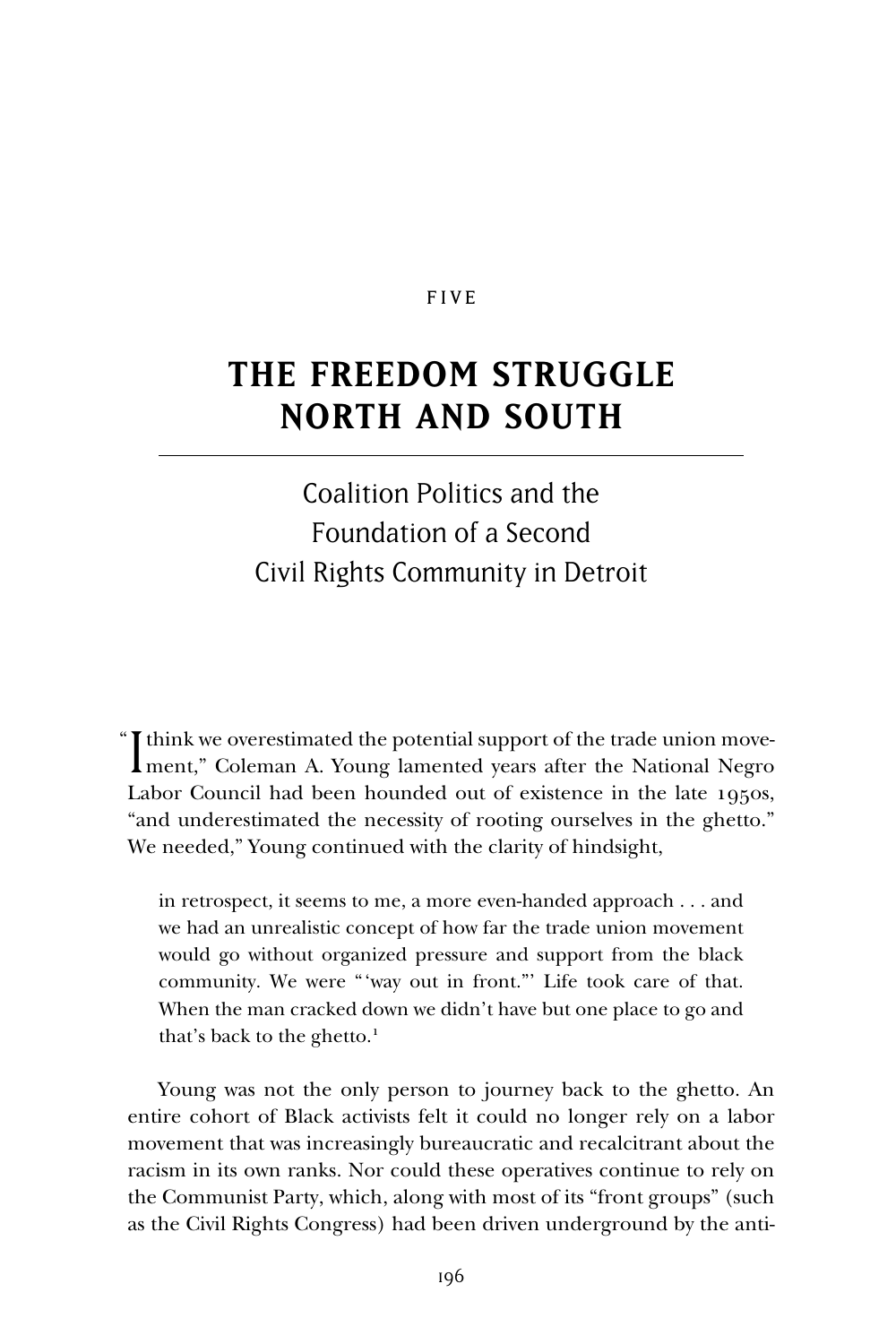communist crusade.<sup>2</sup> More broadly, Young's assessment also reflected some activists' growing skepticism about the viability of coalitions formed with leftist and liberal white allies.<sup>3</sup>

The events that unfolded in the South during the early years of the modern civil rights movement offered a model for collective action and self-determination within African American communities at large. There was a sense that what was being done in the South out of circumstance and necessity could be implemented in Detroit by design. It was this sense that fueled the rising popularity of Black nationalism in some Detroit activist circles during the late 1950s. In Detroit, Black nationalism came to stand for a "political return to the ghetto" and the principles of grassroots community organizing. But the idea itself, however defined, was not new. Detroit had a strong and vibrant chapter of Marcus Garvey's UNIA dating back to the 1920s and played host to the nascent Nation of Islam, whose Temple #1 was constructed there. Although Black nationalism was opposed by activists such as the Rev. Charles A. Hill, it eventually became, in a sense, Detroit's "other" social, political, and cultural tradition—one that younger activists would eagerly tap into.

Detroit's new articulation of Black nationalism was driven not only by the conservatism of the labor movement and the narrowing of political alternatives under McCarthyism but also by dramatic changes in the city's social and economic landscape. The 1950s were hard on the city and its residents. If there was any truth in the old saying that "as goes Ford, so goes Detroit," then things were not going well. After the loss of profitable defense contracts from the Korean War, area plants scaled back production and laid off thousands of workers. Smaller concerns, such as Hudson and Packard, were unable to compete in the new marketplace and ceased production altogether. It was not until the mid-1960s that the industry would experience an upswing in the bust-andboom cycle. The processes of decentralization, implementation of new technologies, and suburbanization of the white workforce combined to transform the industry and the city.4 Industrial decentralization and the movement of plants to the suburbs and other areas of the country began in earnest in the 1950s. As an example, in 1941, the year of the crucial Ford strike, the automaker's massive River Rouge complex had employed eighty-five thousand workers. By 1957, due to automation and decentralization, only forty thousand workers remained.5

Automation was supposed to increase efficiency at the point of production, but it came at an enormous cost for unskilled workers. The jobs that had provided a point of entry into the industrial workforce for first-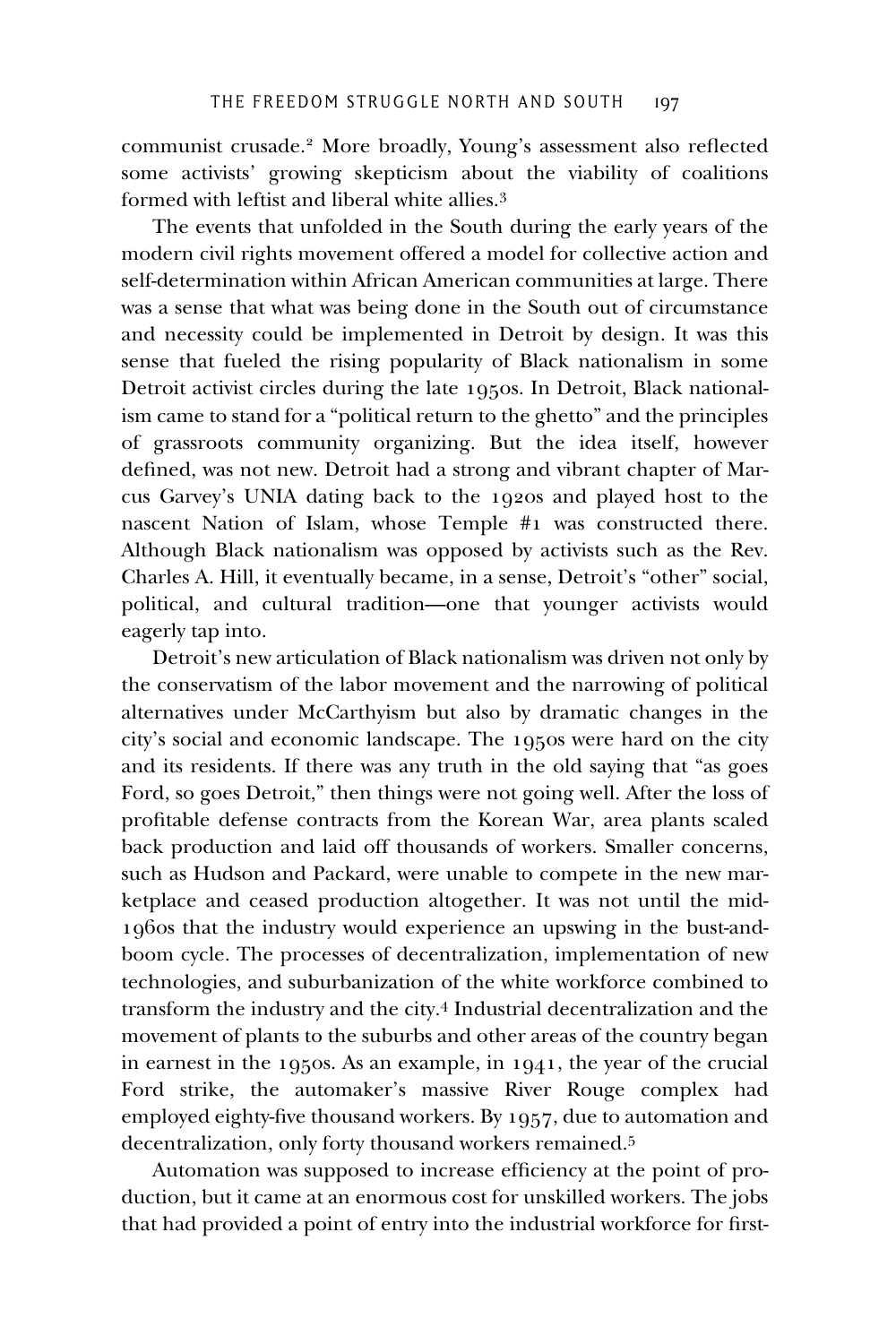generation Europeans and later for Black Americans were in short supply. African American workers were confined to unskilled positions during the twenty years from 1940 to 1960, not only in the automotive industry but in other occupations as well. Nearly two decades of struggle for fair employment practices had culminated in the Michigan Fair Employment Act of 1955. Yet in 1960 nearly 70 percent of all Black male laborers were *still* classified as unskilled factory operatives, service workers, or day laborers, exactly the same percentage as in 1940. In 1950, Black families' average income was 76 percent of that of white households; by 1960, the number had fallen to an even more dismal 52 percent.6

As contributors to family earnings, Black women continued to lag behind men. The employment opportunities for women were greatly diminished in general throughout the 1950s, as Black and white women were forced out of industrial jobs gained during World War II. Although the UAW had a special Women's Bureau to deal with issues of work and gender, the union was disinclined to fight for the retention of its female members.7 Wanita Allen, a young Black woman and former domestic worker, was hired at Ford's River Rouge plant during the war and then was laid off in 1945. "After a taste of a decent job," Allen later remarked, "to go back to housework [was] just almost impossible." Divorced and with a young daughter to provide for, she had few alternatives. Although women workers did make steady gains throughout the 1950s (33 percent of women age fourteen and older worked outside of the home by the end of the decade), six out of every ten Black women workers were, like Allen, employed in domestic and service jobs. Only 20 percent of Black women worked at the more profitable jobs available in industry, sales, or office work, compared to nearly 60 percent of white women.<sup>8</sup> Detroit also suffered through four major periods of recession in the 1950s, further aggravating the effects of gender and race discrimination in the workplace and union halls. As a result, unemployment at the end of the decade hovered at 10.2 percent overall and 18.2 percent for African American men and women. The situation was even worse for young workers, with unemployment among those age sixteen to twentynine ranging from a high of 76 percent to a low of 21 percent, depending on whether the assessment was based solely on conditions in Detroit or in the entire metropolitan region.<sup>9</sup>

The construction of an extensive highway system around and through the city during the postwar period—unaccompanied as it was by the creation of a modern mass transit system (a deficit that plagues Detroit's workers to this day)—quickened the suburbanization of the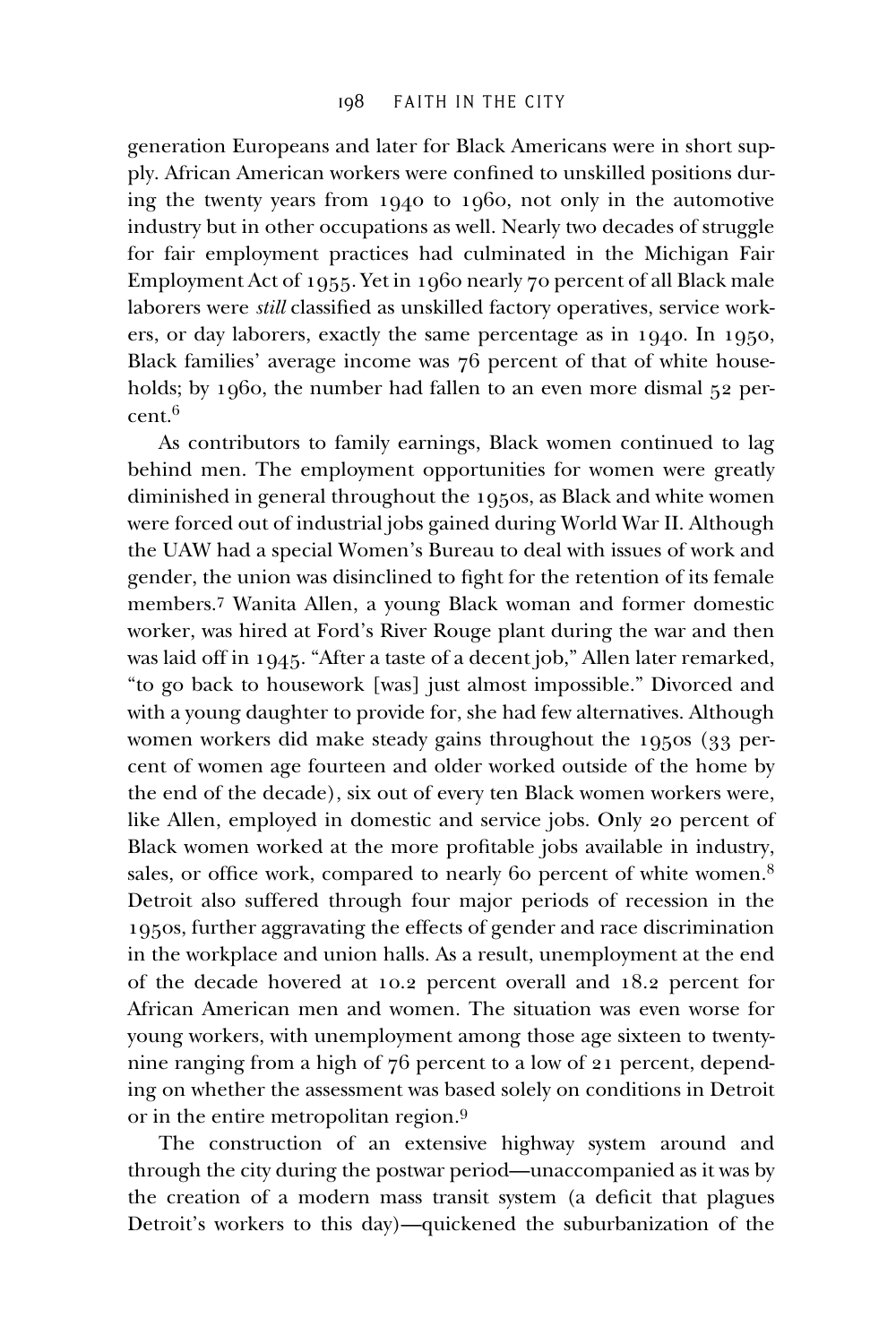city's native white and ethnic white population, which followed the industrial exodus. During the 1950s, over 350,000 white and white ethnic, mostly young families made the transition from city to suburb in pursuit of their own American Dream: home ownership, good schools, a nearby shopping mall, and racial and class homogeneity. Since most of Detroit's suburban areas initially barred Blacks, Latinos, and in some cases Jews, it was the non-white and multiracial poor who were left behind in the inner city. At the same time, more Blacks were making the transition from the South to urban areas such as Detroit. Black southern workers, who were pushed out of the rural South by the introduction of more efficient farming technologies and the transition to less labor-intensive crops such as timber and feed, were attracted to Detroit by the illusion of better employment opportunities and less systematic discrimination. The illusion proved powerful, even at this late stage; during the 1950s, 'Detroit's African American population grew from 303,000 to 487,000, or 29.1 percent of the city's total. White and white ethnic out-migrants and Black in-migrants effectively passed each other coming and going.<sup>10</sup>

Not everything associated with this transformation of the city was bad. In fact, an old joke circulates among some older Black Detroiters about standing at the city limits and waving a cheerful good-bye and good riddance to departing whites, especially the transplanted southerners. The numerical increase of the non-white population translated into impressive gains for Black politicians. Blacks were elected to the Detroit School Board, to other administrative positions, and, as was the case for attorney George Crockett, to key judgeships. By the mid-1960s, a total of ten Black state legislators had been elected, including Coleman A. Young, who had by now managed to rehabilitate his reputation in Democratic circles. Largely due to the existence of Detroit's two large Black congressional districts, Michigan was also the only state to send two African Americans to Washington as members of its congressional delegation. Finally, in 1957, Black attorney William T. Patrick Jr. broke the racial barrier to the city's Common Council—the goal that had eluded Reverend Hill for over a decade and the Black community for even longer.<sup>11</sup> Patrick was followed in 1965 by the Rev. Nicholas Hood, who always fully acknowledged the role of Hill, Reverend White, and others in laying the foundation for his achievement. Straddling the pulpit and the podium, Hood served as senior pastor of Plymouth Congregational until 1985 and maintained his council seat until he retired in 1993.<sup>12</sup>

Meanwhile, suburbanization reduced some of the city's racially based housing tensions, as primarily middle-class Blacks moved into the Twelfth Street area, which was previously occupied mostly by Jews. Blacks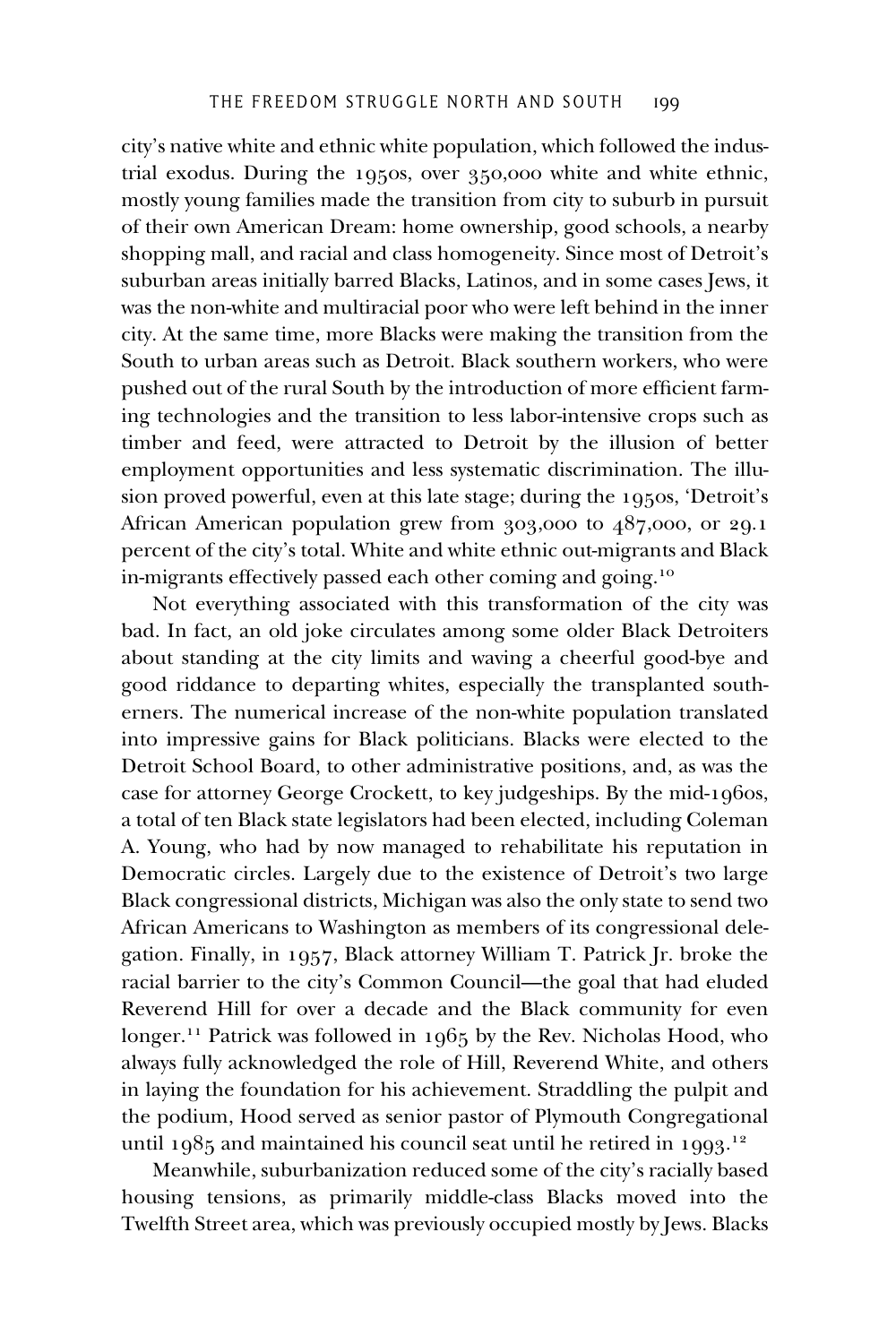also began to move into other parts of the city. The rate of Black home ownership, which was always relatively high in Detroit, nearly doubled, exceeding 40 percent by the mid-1960s. "Detroit was not unlike Chicago or Harlem where there was a concentration of Black people," observed a local activist. "But Detroit was unique in terms of the geographical patterns of how we lived—significantly homes, a basement, a back yard." It is no small matter, for instance, that Motown Records was founded in a privately owned residence on West Grand Boulevard: "Our homes were points of congregation. That gave us a certain control and development that likely triggered the later development of Motown," recalled the label's founder, Berry Gordy. The struggling young company's location gave its early recordings a distinctive flavor. "Motown was a family, right from the beginning," Gordy remembered, "living together, playing together, making music together, eating together."<sup>13</sup>

Still, the majority of Blacks suffered in inadequate housing. Many of the young artists who found a surrogate home and career at Hitsville, USA, had been raised in the city's deteriorating projects, and the majority of the private housing available to minorities remained substandard. Of the eighty-seven thousand new housing units built between 1940 and 1952, for instance, only 2 percent were available for Black residents. Restrictive covenants had been ruled unconstitutional in 1948, but the efforts of white residents to bar Blacks, coupled with the discriminatory policies of banks and the Federal Housing Administration, worked against African Americans' quest for better housing.14

The city instituted a series of slum clearance plans throughout the 1950s and 1960s. Initially, these programs, which were supposed to be offset by the construction of new, low-income housing, did not seem like a bad idea. "Raze the Slums," had been a liberal rallying cry since the early decades of the twentieth century. Reverend Hill had supported the idea in his 1940s Common Council campaigns, and the issue was a perpetually popular one within the city's Left community. In practice, however, the slum clearance program did more harm than good. By the 1950s, the Black population was finding out that "urban renewal," as the saying went, really meant "Negro removal." Across the country, urban renewal policies destroyed African American neighborhoods. Little or no effort was made to relocate the displaced. The Detroit Plan for urban renewal was conceived under Mayor Jeffries in 1946 but was implemented in 1950 under a new mayor, Albert Cobo, who actively opposed public housing.<sup>15</sup>

Although nearly two thousand Black families were quietly displaced in the clearance of some 129 acres of Black Bottom in the oldest core of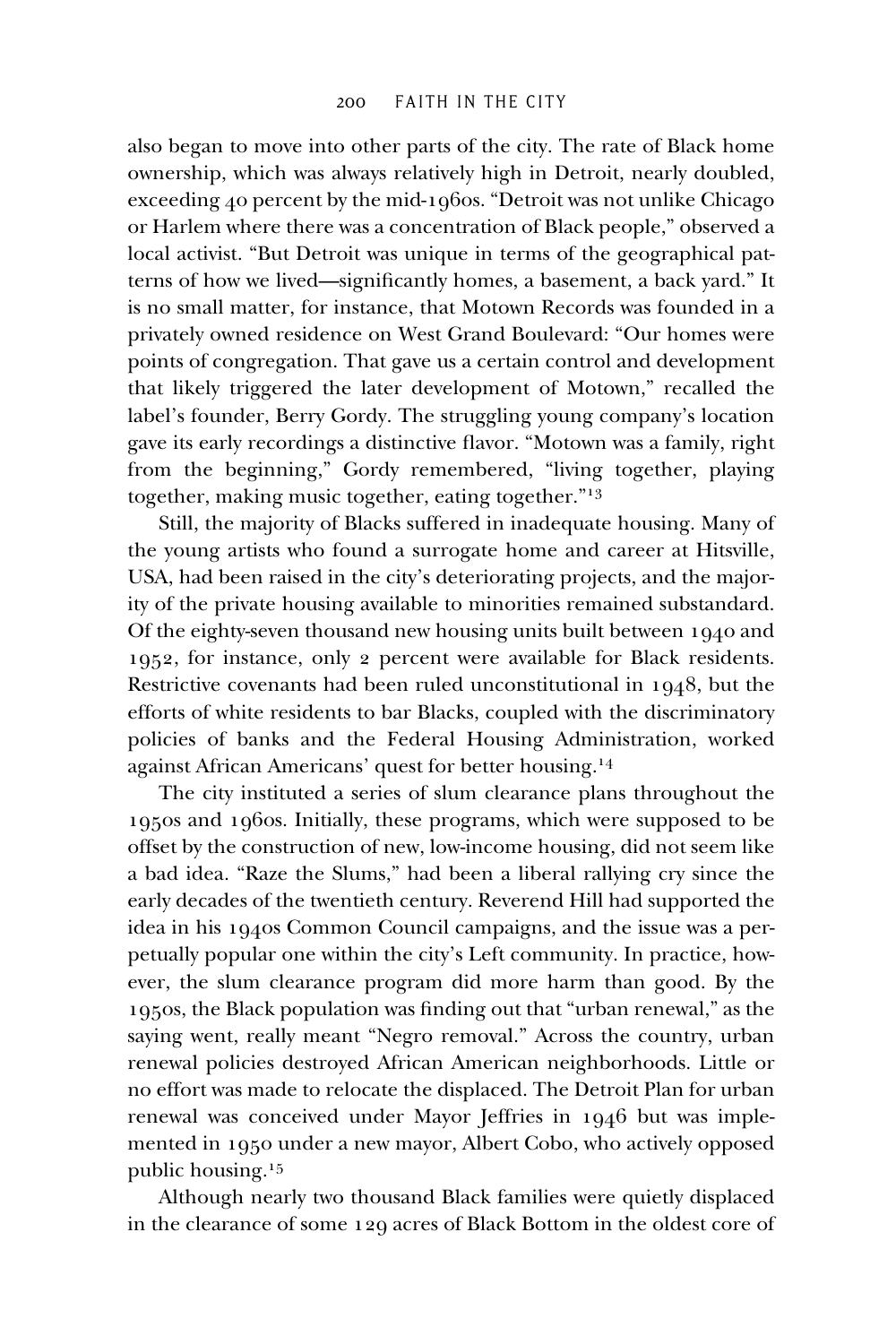Paradise Valley, Cobo studiously ignored the plan's already vague requirement to replace the lost homes with new low-income dwellings. When the first housing project on the cleared land was finally erected in 1958, rents were four to ten times higher for the middle-class residents of the site's new Lafayette Park development than they had been when the area was still a slum. The same sequence was repeated throughout the city's older core areas, as urban neighborhoods gave way to luxury apartments, highways, industrial parks, and medical complexes. In the midst of this massive redevelopment drive, which spanned the period from 1956 to 1966, only  $758$  low-income units were constructed.<sup>16</sup>

The result was even more overcrowding, unsanitary conditions, and vice in the few besieged neighborhoods that remained. In a broader sense, the city also lost its centers of culture and community. Black Bottom was, as Coleman Young put it, "a thrilling convergence of people, a wonderfully versatile and self-contained society. It was degenerate, but not without a lofty level of compassion. It was isolated, but sustained by its own passion. It was uneducated, but teeming with ideas. It was crowded, but clean. It was poor, for the most part, but it was fine."<sup>17</sup> While readers might question Young's rather rosy memories, many older Detroiters would likely agree with his sense of loss over the reduction of a wide array of vital Black businesses, including jazz clubs, restaurants, and barbershops, as well as homes and churches, to piles of rubble. In the end, slum clearance, for the most part, merely reproduced what it was supposed to destroy.

Many Black Bottom refugees resettled in and around the Twelfth Street district (north of Grand Boulevard between Linwood and Hamilton Avenues), which had recently served as a haven for Black middleclass homeowners. Neat single-family homes with front lawns and backyards were arrayed along either side of Twelfth while the avenue itself was lined with crowded, increasingly dilapidated apartment buildings interspersed with mostly Jewish-owned stores and businesses. The neighborhood's Jewish population, which had been located in the Hastings Street area until World War I and the influx of African Americans into the city, once again found itself living on the front lines of a Black "invasion."

As older Jewish and other white residents fled the neighborhood, rents skyrocketed while maintenance and services declined. The area's very modest African American population in 1940 had grown by 1950 to over one-third non-white. By 1960 the area had become overwhelmingly Black, with only 3.8 percent white residency. It's density of over twentyone thousand persons per square mile was more than twice that of the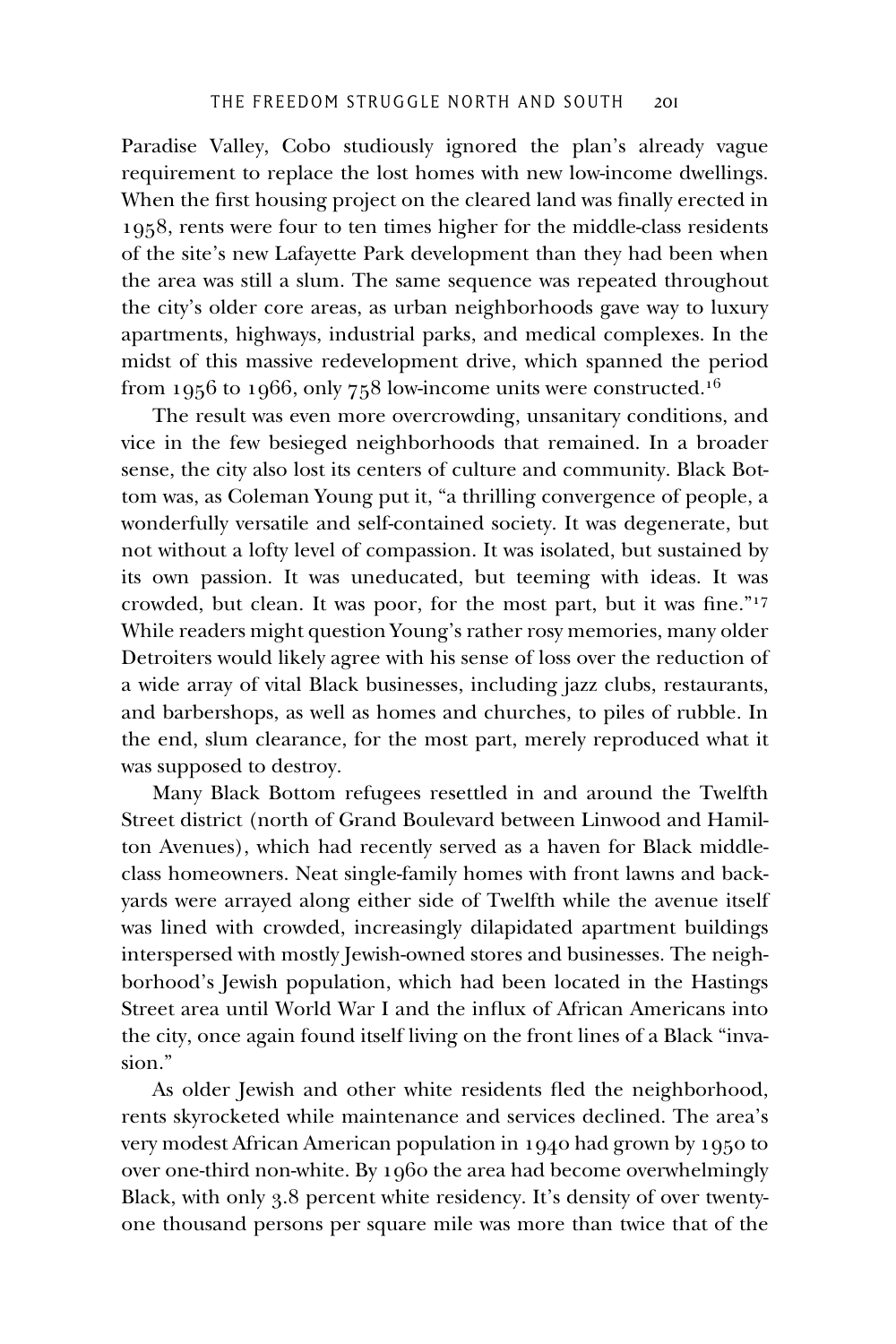city's other neighborhoods. Pimps, prostitutes, and numbers runners followed their lower-class Black clientele, and the Twelfth Street commercial strip from West Grand Boulevard to Clairmount Avenue soon replaced Hastings as the center of both high and low Black nightlife. This "east-side invasion" bred class resentment among middle-class residents struggling to maintain their hold on the neighborhood.<sup>18</sup>

The brutal processes of urban renewal also provoked the city's clergy, and especially the Rev. Nicholas Hood, to a new wave of activism. Hood was a newcomer to Detroit. Born in Terre Haute, Indiana, and educated at Purdue University and Yale Divinity School, he pastored New Orleans' Central Congregational Church from 1949 to 1958. During his tenure there he significantly improved the church's physical plant, installing central air-conditioning just before his departure to the relief and delight of his congregants. He also threw himself into the nascent civil rights movement, working with the local NAACP, helping to found the New Orleans Improvement Association (established on the model of Montgomery, Alabama's association), and participating in the founding of the Southern Christian Leadership Council. Hood was called to Detroit in the fall of 1958 by the members of Plymouth Congregational as a replacement for the Rev. Horace White, who died in February of that year. The congregation was doubtless attracted by Hood's similarity to White. Both men were well educated and well spoken, and both were inspired to liberal activism by the dictates of the social gospel. In fact, as a divinity student at Yale, Hood had studied under Liston Pope and H. Richard Niebuhr, Reinhold Niebuhr's brother. And Hood found White's legacy a "natural fit." Taking after his predecessor, Reverend Hood was dedicated to the notion that "The soul cannot be saved without saving society."<sup>19</sup>

Plymouth, located at the intersection of Garfield and Beaubien Streets, was situated in the midst of the old decaying center of Paradise Valley, a society in need of a lot of saving. "It was right in the heart of the slums," Hood recalled. "There was prostitution; Hastings was right around the corner." And yet he also saw a great deal of potential. After praying about it and consulting with his wife and children, Hood agreed to relocate. Two years into his new ministry, Reverend Hood opened the pages of the local newspaper only to discover that Plymouth was part of a 450 acre plot to be cleared during a new wave of urban renewal. To make matters worse, the plans called for the removal of all the neighborhood's Black churches, while leaving white religious institutions intact. In response, Hood pulled together a coalition of clergymen, from the pastors of large established churches such as Plymouth to the minis-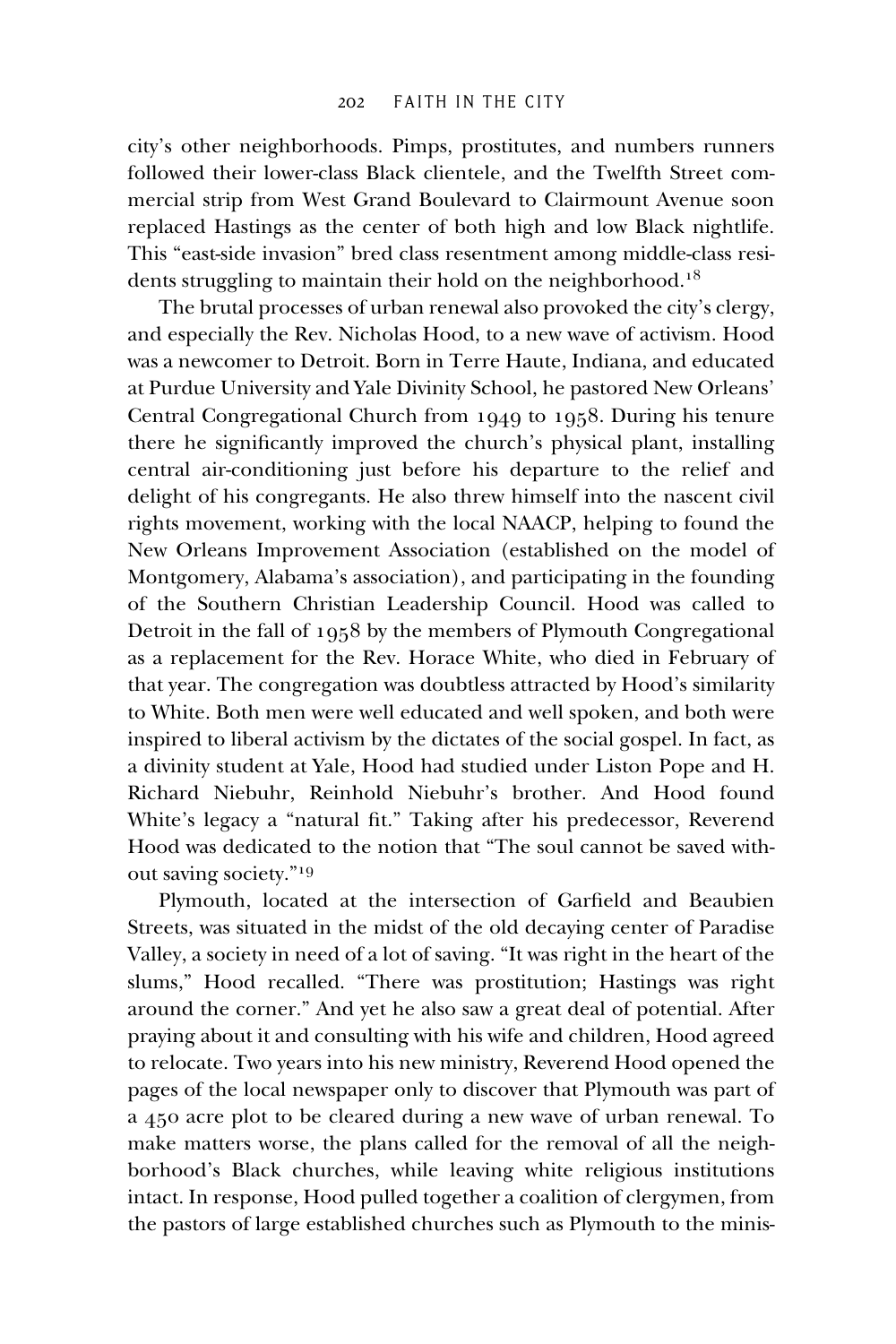ters of small storefront churches, and created, in 1961, the Fellowship of Urban Renewal Churches "for the purpose of trying to get the city to change its policy to allow Black institutions to remain in the neighborhood." By then, the Cobo administration (1950–57) had been replaced with that of Mayor Louis C. Miriani (1957–62), who was not inclined to cut deals with the fellowship; several displaced churches were forced to sue for the right to buy land within the proposed renewal area.<sup>20</sup>

The rebuff from the mayor's office encouraged the fellowship's ministers to unite with labor and civil rights activists against Miriani, who had never been popular among the Black population. This seems to have been one of the first times that storefront preachers, who lacked the class and social status of their more established counterparts, were included in any sort of political coalition. When the liberal Jerome P. Cavanagh was elected mayor in  $1962$ , the fellowship justifiably claimed part of the credit. "Overnight," remembers Hood, the policy was changed. "Well, that showed me the power of politics," he reminisced. Impressed by this experience, Hood ran for Common Council, unsuccessfully, in a special election in 1964 and then successfully in 1965.<sup>21</sup>

His position at the pulpit, in the community, and on the council made Reverend Hood a prominent member of the city's liberal coalition. He continued his housing ministry at Plymouth, eventually working directly with the office of Housing and Urban Development (HUD) to create the Medical Center Court, a twenty-acre, 230-unit development that was the first low- and moderate-income project built in the city since World War II. Unlike city-sponsored urban renewal programs, the Medical Center Court plan allowed some of the area's displaced residents to return to the neighborhood after the complex was opened in 1963. The center was also one of the first housing projects to be sponsored by a church, at a cost of three million dollars. As part of his efforts to "humanize urban renewal," Hood also arranged for Plymouth to be relocated to a spot just a few blocks from its original location (which became a parking lot for one of the area's new hospitals). It was moved to the corner of Warren and St. Antoine, right across the street from Bethel AME, one of the oldest Black churches in the city, which was also able to remain in the area as a result of the protests.

Despite such important victories, local, state and federal governments were painfully slow in addressing the new realities in the inner city. In the expanding economy of the "Affluent Society," poverty and structural racism were not supposed to exist outside of the "backward" South. Nicholas Lemann exaggerates only slightly when he points out that "anyone working, during the late 1950s and early 1960s, on the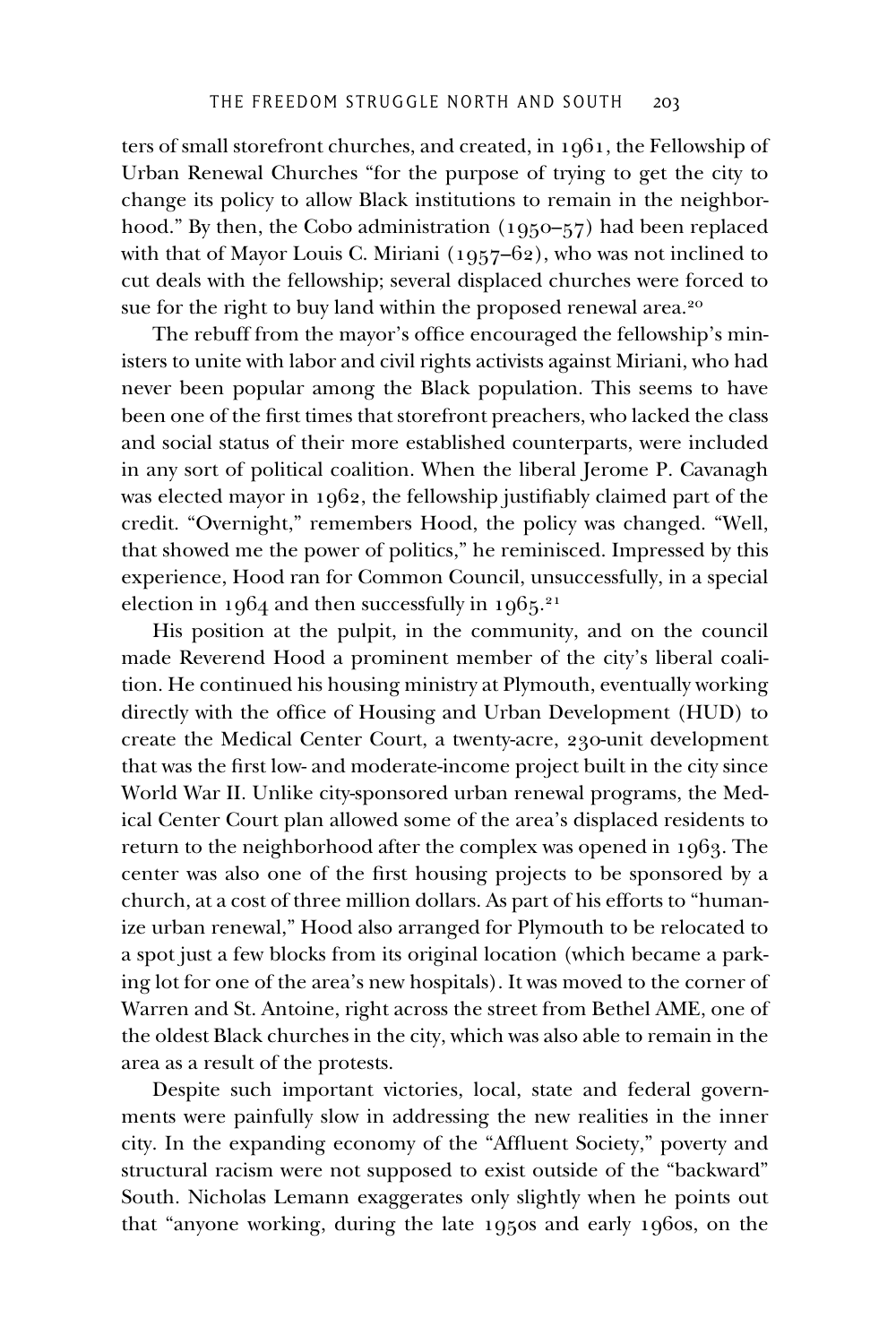assumption that a Northern racial crisis was on the way had ventured into daring, avant-garde intellectual territory."22 Although Detroit eventually played a large role in the nation's war on poverty, few of the city's mayors or the state's governors offered constructive plans to deal with urban decay or racial and socioeconomic inequalities until the 1960s. The UAW had failed in each of its attempts to elect one of its own as mayor, and the Common Council was severely polarized on racial issues. Cumulatively, political, spatial, social, and economic shifts forced activists to devise new strategies in pursuit of civil rights and social justice. These new strategies would be devised by men and women who formed a second civil rights community, the center of a new local movement in Detroit.

Although some of veterans of the old NNLC and the Civil Rights Congress were able to bridge the generational gap, the first- and secondwave communities had their own distinctive characters. They share certain "family" resemblances but were also characterized by important differences in context, organizational structure—particularly institutional and noninstitutional loci—and ideology. Yet, like its earlier counterpart, the later community found its moral center, to some degree, in Black churches that were hospitable to its movement culture. The Christian faith and the conservatism of certain clergymen were often subjected to scathing critiques, but some young activists did accept spiritual solace, and political direction, from one minister in particular, the Rev. Albert B. Cleage Jr., whose Central Congregational Church (later the Shrine of the Black Madonna) was located on Linwood at Hogarth, near Twelfth Street. Here, again, the shift in the city's political geography from the east side to the northwest was evident. Central Congregational was just down the street and around the corner from New Bethel Baptist, which was pastored by the Rev. C. L. [Clarence LaVaughn] Franklin, yet another Black preacher who would soon leave his mark on Detroit.

By transforming Central Congregational into a "free space" for Black militants of diverse political persuasions, and by translating his own political theology into the language of the Black liberation movement, Cleage served a function in the later civil rights community similar to that provided by the Rev. Charles A. Hill in the earlier period. Indeed, Hill's relationship with Cleage offers one lens through which to view the relationship between the two communities. Their often-public theological and political disagreements helped to define the differences between two periods of Detroit activism and the role of religion in each.

The later community and its movement culture did not spring into existence fully formed, however. The two protest centers were separated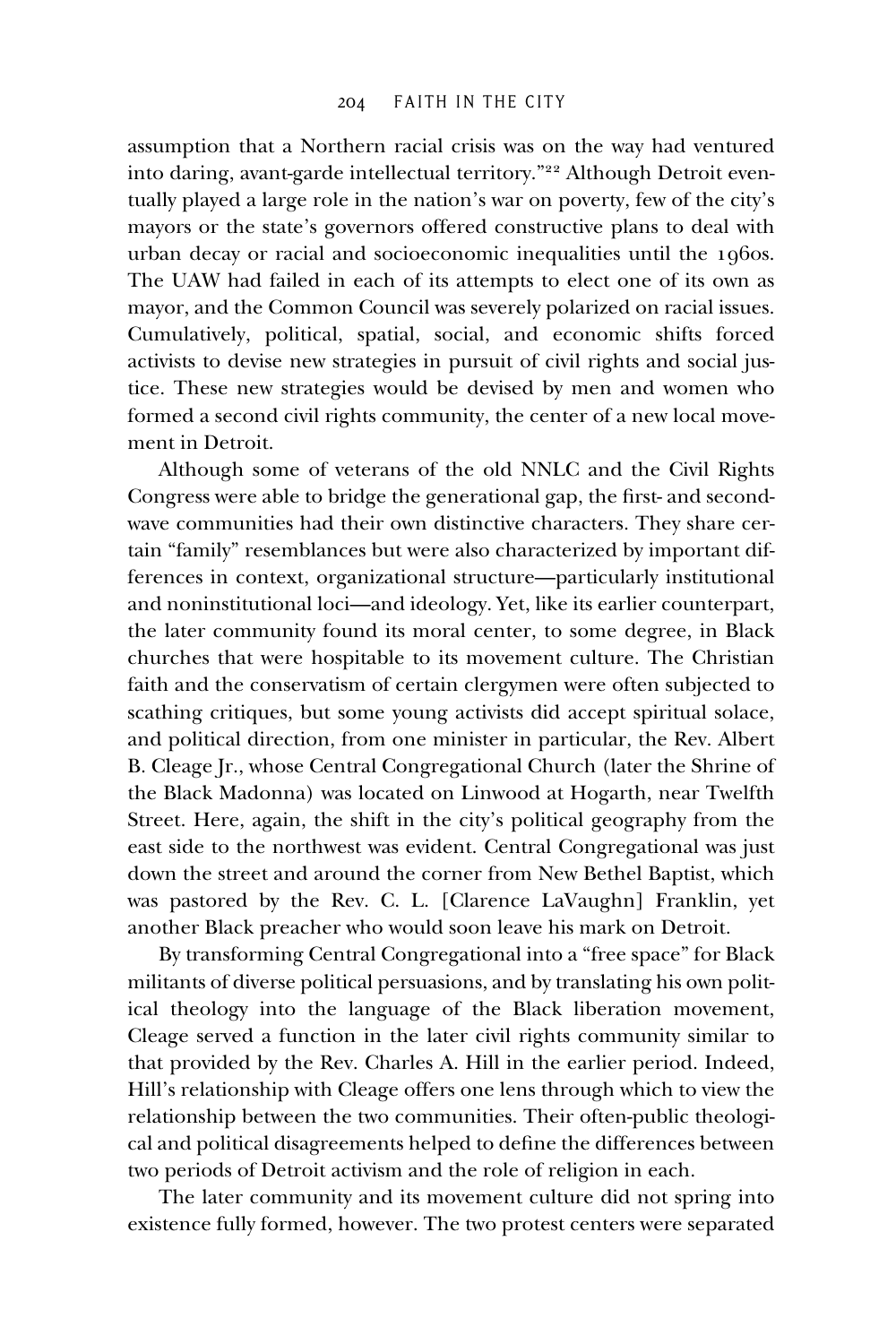by a lull in the cold war, the rise of the southern civil rights movement, and continued negotiations among labor, liberal, and leftist activists in Detroit and across the nation. It was a period in which the labor-liberal coalition, having succeeded in marginalizing the Communist Party and its political milieu, dominated oppositional politics.

In the years between the Montgomery Bus Boycott and the passage of the Civil Rights Act, this often troubled coalition shaped the tenor of activism in northern centers such as Detroit. Although self-styled militants would eventually denounce the liberal coalition for its "gradualism" and "middle-class orientation," it was an important point of reference for the development of those same militants' political consciousness. It was also a significant force in its own right. As Reverend Hood put it, "I was not as 'radical' as Hill, White or Dade, and surely not Albert Cleage; but there are many ways in which to accomplish the goal of FREEDOM." He continued,

I come out of the freedom movement in the South (New Orleans), and we used the method of the "good guys" and the "bad guys" all working to win the goal of desegregation. I was the one inside negotiating with the power structure and my friends were on the outside protesting. This method worked all over the South, so I brought this technique with me to Detroit, and in six years I was elected the second Black councilman in the modern history of Detroit.<sup>23</sup>

Hood also worked with the NAACP, serving from time to time on its Executive Board, and was appointed to the Detroit Commission on Community Relations (DCCR). Like the stories of other individuals and organizations of the period, Reverend Hood's experience offers insights into the strengths and shortcomings of a liberal coalition that felt it had the right to a seat at the negotiating table. Hood's story also exemplifies some of the ways in which clergymen continued to struggle in search of a role in local activism.

## ROSA PARKS, THE AFL-CIO, AND THE LIBERAL-LABOR COALITION

In retrospect, the divisions within the national liberal-labor coalition were due not only to strain in the alliance between African Americans and the CIO but also to timing and circumstance. On December 1, as the Congress of Industrial Organizations and its longtime rival the American Federation of Labor were meeting in separate conventions to put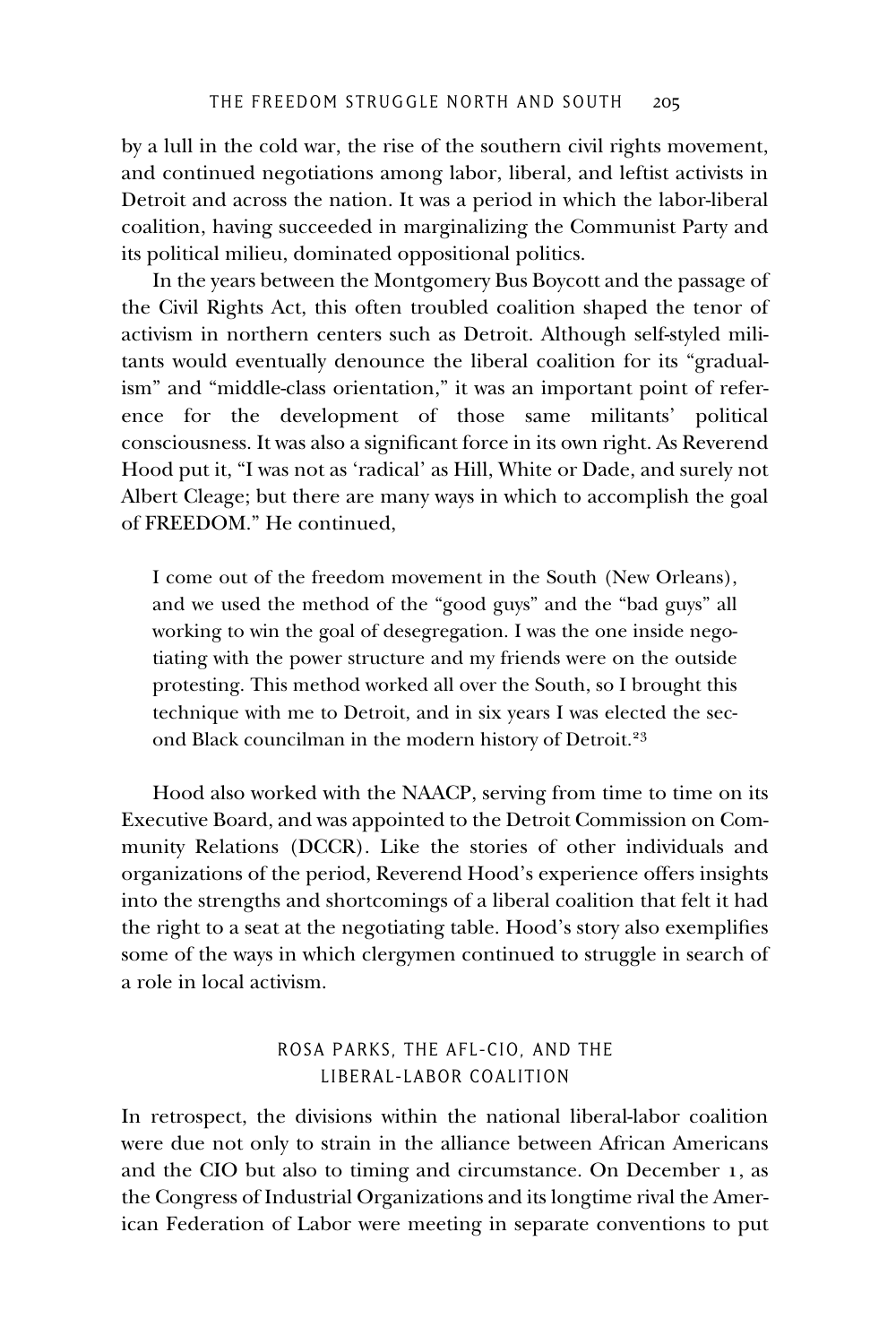the final touches on a merger agreement, a Black southern seamstress, Rosa Parks, was refusing to move to the "colored" section at the back of a Montgomery, Alabama, city bus. Her ensuing arrest was not Parks's first act of political resistance but just the latest in a string of protests that had structured her entire political life. She had served as secretary of the local NAACP since 1943 and was a supporter of the Brotherhood of Sleeping Car Porters. Ms. Parks was arrested and jailed for her supposed offense on the bus. Five days later, as the CIO and the AFL were holding their first joint convention as the newly formed AFL-CIO, the Montgomery Bus Boycott was kicked off with a mass rally in one of the city's Black churches.24

The creation of the AFL-CIO and the start of the Montgomery Bus Boycott naturally affected the course of civil rights activism in Detroit, as elsewhere. The National Negro Labor Council, with its strong Detroit council, approached the union merger cautiously while simultaneously celebrating the boycott. "December 5th will be an historic date for American Labor," the NNLC wrote in an open letter to the AFL and the CIO.

In combining their 15 million members into a new labor organization, the AFL and CIO took a long and significant step toward the realization of one of labor's most cherished objectives—the unity of all who labor under the banner of a single mighty union. But while the council "hail[ed] present developments toward labor unity because of these positive potentials  $\ldots$  and because of the specific impetus that labor unity could give to the centuries old struggle for the Negro people in America for Full Freedom," the new union's commitment to racial equality within its own ranks was not, the council warned, "automatic or built-in." "In fact, as the merger provisions now stand," the NNLC suggested, "there is every reason for grave concern." Contrasting the Supreme Court's 1954 rejection of separate but equal in *Brown v. Board of Education* and the leaden pace of unionization in the South, the NNLC took great pains to demonstrate the weakness and inadequacy of the union's "mealy mouthed language" on Black civil rights.<sup>25</sup>

The AFL-CIO's statement against racial discrimination was indeed mealymouthed. The leadership's rhetoric opposed racism in its member unions but refused to bar AFL craft unions, some of which had a long and ongoing history of excluding Blacks. Moreover, the delicately brokered agreement contained no mechanism for sanctioning unions that continued their racist practices, whether formal or informal. The maintenance of unity between the relatively progressive CIO and the relatively conservative AFL required that such controversial issues be handled carefully. This sometimes meant minor concessions to Black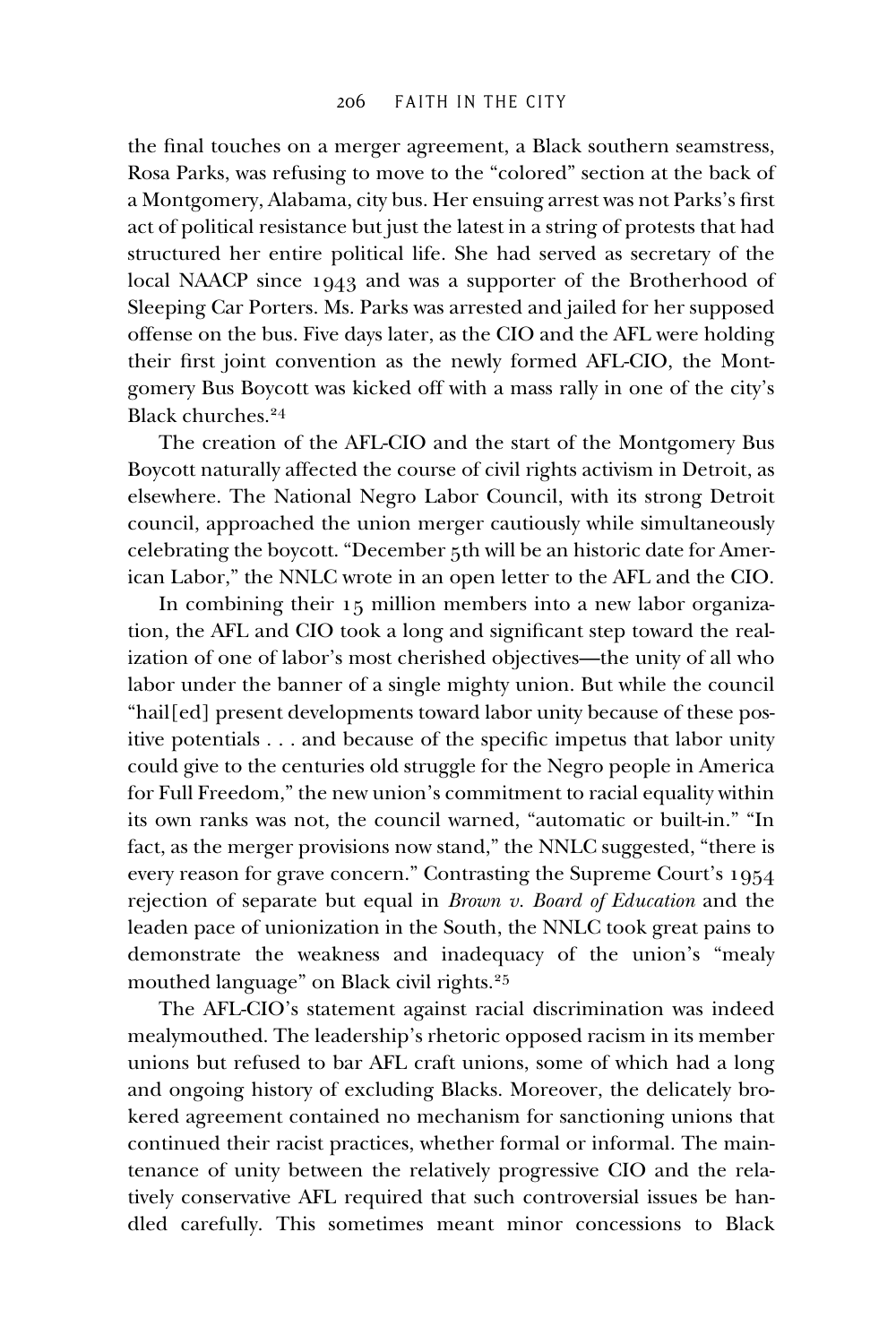demands. A. Philip Randolph, of the Brotherhood of Sleeping Car Porters, for instance, was elected to an AFL-CIO vice presidency; and a special Civil Rights Department was created with initial support from Randolph and the NAACP.<sup>26</sup> At the same time, the AFL-CIO's new Executive Board remained silent on the yearlong bus boycott in Montgomery. Even the boycott movement's public appeals to morality failed to prick the conscience of the board, whose members refused to endorse either the 1956 National Day of Prayer or the 1958 Prayer Pilgrimage for Freedom to the nation's capital to demand civil rights legislation. On issues of economic justice, the Executive Board's responses ran the gamut from silence to outright hostility.<sup>27</sup>

Although such inconsistencies made it clear from the beginning that the newly merged union was going to be at best a diffident ally, the demand for economic justice—a central concern of Detroit's laborbased civil rights movement—united southern and northern struggles in the mid-1950s. Indeed, the Montgomery Bus Boycott (and Baton Rouge's bus boycott three years earlier) should be seen in the same light as urban Black boycott movements that had been used in such places as Detroit, New York, and Chicago since the 1930s. The old slogan "Don't buy where you can't work" was translated by Montgomery activists into "Don't ride."

In his first speech after he agreed to lead the bus boycott, and in his later assessment of the boycott in *Stride toward Freedom* (1958), Dr. Martin Luther King cited the historical precedent of the labor movement and its importance in his own efforts to secure economic justice. "Labor unions can play a tremendous role in making economic justice a reality for the Negro," King wrote. "Since the American Negro is virtually nonexistent as the owner and manager of mass production industry, he must depend upon the payment of wages for his economic survival." Nearly 1.3 million African Americans belonged to the member unions of the AFL-CIO, he pointed out, meaning that only "combined religious institutions" could claim greater Black membership. As such, King insisted that the labor movement take a leadership position in civil rights struggles. "The Negro then has a right to expect the resources of the American trade union movement to be used in assuring him—like all the rest of its members of a proper place in American society. He has gained this right along with all the other workers whose mutual efforts have built this country's free and democratic unions."28

The conjuncture of the civil rights and economic justice movements greatly influenced the early years of the modern civil rights movement in the South, which was overwhelmingly working class. The Highlander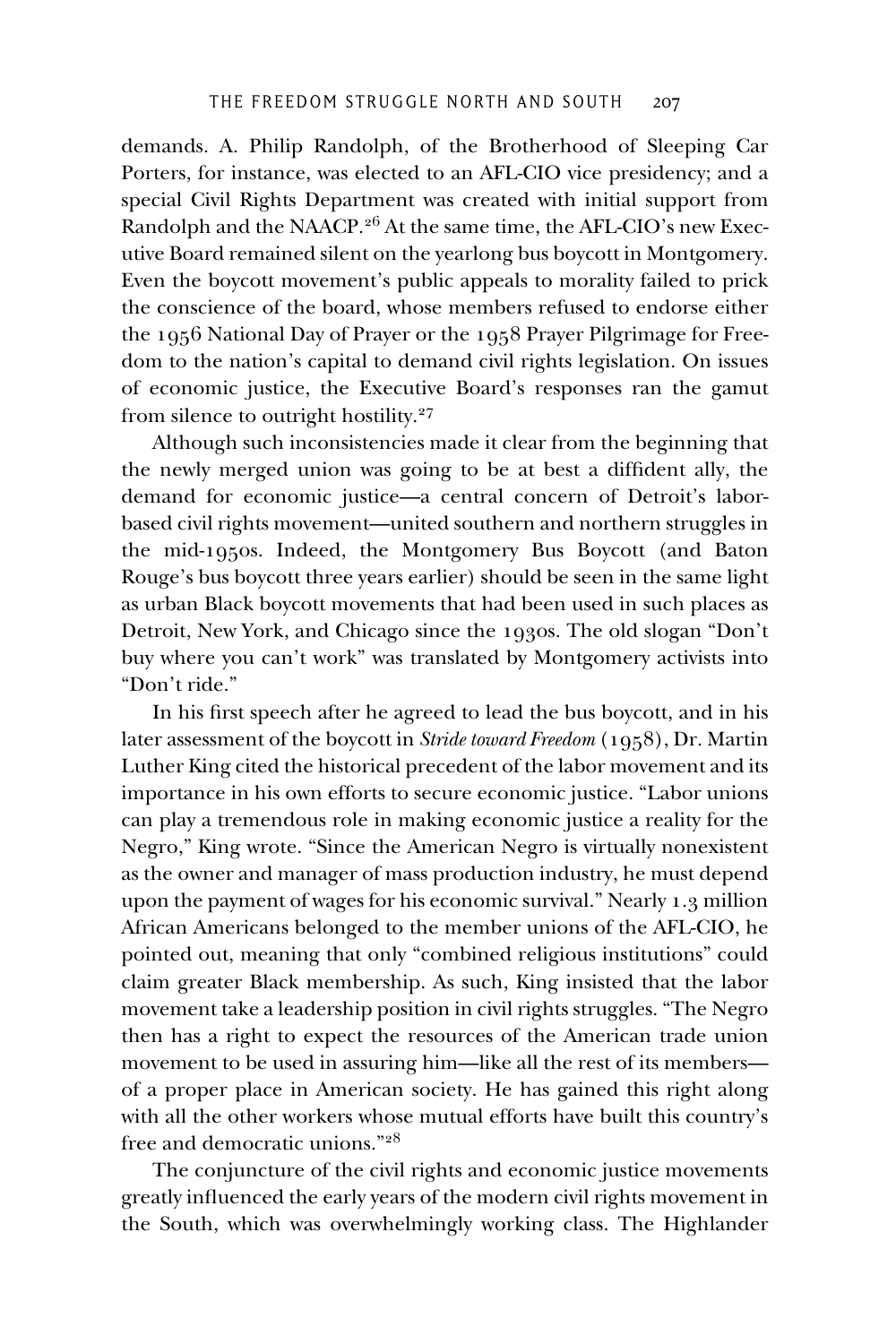Folk School, which was organized by southern labor activists in the 1930s (many of whom were rooted in the same spiritual and ideological soil as their comrade, Claude Williams), was dedicated to the education and mobilization of southern Blacks and whites. Seasoned activists such as Rosa Parks and Ella Baker had worked with Highlander for years, and the school became an important site of activism during the modern civil rights struggle. Meanwhile, King and other southern activists joined their northern counterparts, including A. Philip Randolph and the Brotherhood of Sleeping Car Porters, as well as leftists in the NNLC, in demanding that the AFL-CIO abolish discrimination in its member unions and shops.<sup>29</sup>

The connections between race and economics were embodied in the presence of labor–civil rights activists such as Rosa Parks, E. D. Nixon, and Bayard Rustin, to name just a few of the most visible figures associated with the southern-based movement. Nixon, one of the organizers of the bus boycott, worked with Parks and members of the brotherhood, and was a local official of the old AFL. Rustin had been a member of the Young Communist League in the 1930s, a youth organizer for the 1941 March on Washington movement, and a cofounder of the Congress for Racial Equality (CORE). He had successfully incorporated the Gandhian philosophy of nonviolent direct action into the first Freedom Rides staged by CORE in 1947, and when he got word of the Montgomery situation he traveled south to meet King and get in on the action.<sup>30</sup> A similar identity of interests was also at work in the North in cities such as Detroit. Much of Detroit's history of civil rights activism had been linked to labor and working-class issues. Furthermore, a number of Black workers had been involved in both northern and southern struggles, and for many of these workers the South was still home.

A sizable percentage of Detroit's African American population had migrated to the city from Mississippi, Alabama, and Georgia; travel back and forth between home and adopted home was easy and consequently common. As a result, many Black Detroiters developed a transregional consciousness. Transplanted southern Blacks followed the southern struggles with great interest, contributing funds, favorable publicity, prayers, and in some cases direct action. When the brutal murder of Emmett Till, a fourteen-year-old African American youth from Chicago, hit the national press in 1955, complete with gruesome photographs, Blacks across the nation were outraged. Like their southern counterparts, northern Black politicians, including Detroit's Charles C. Diggs Jr., who had taken over his father's seat in the state legislature, traveled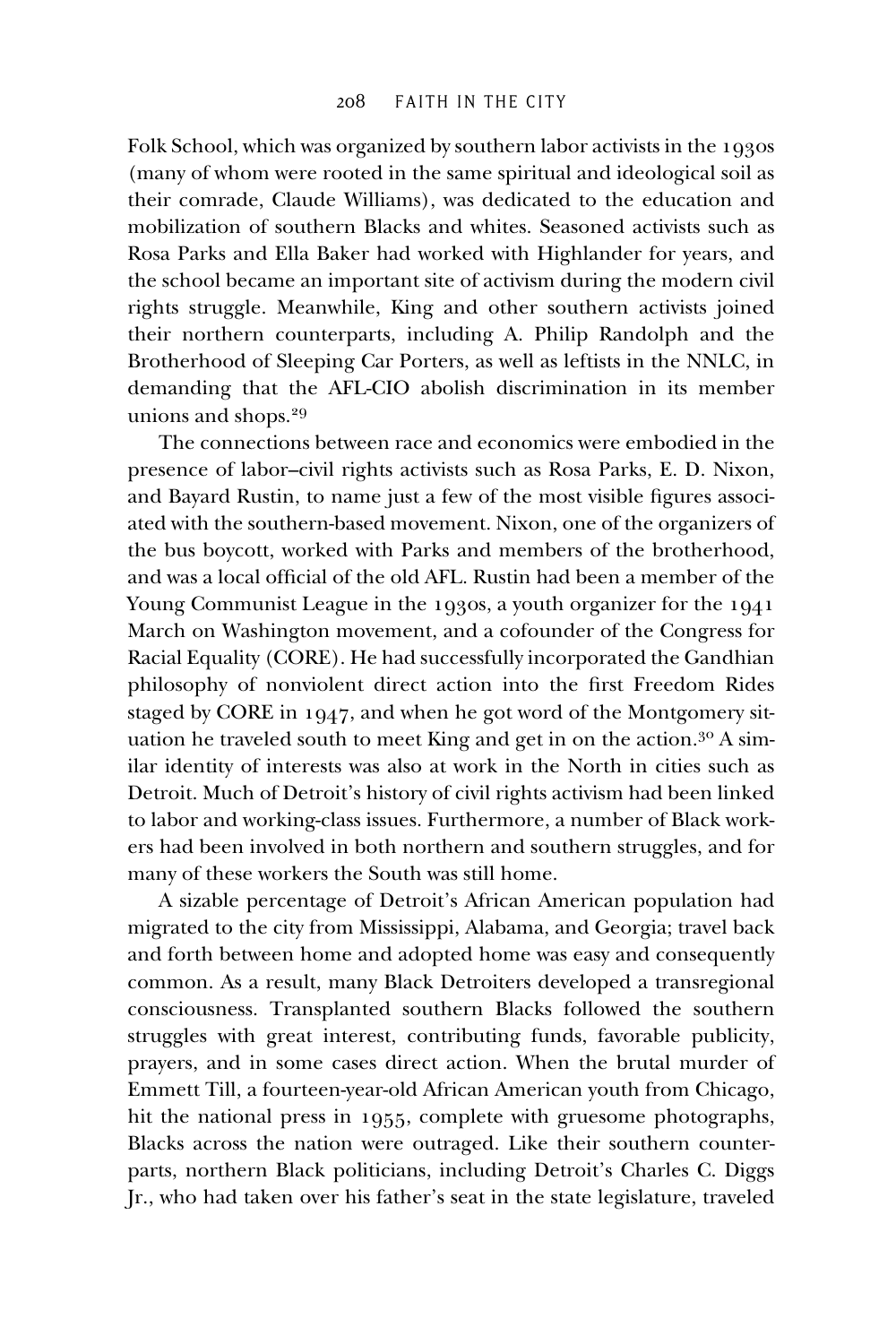south to witness the trial of Till's murderers. The Detroit community, like those of other cities, held rallies and fund-raisers in support of Till and his family.<sup>31</sup> Snow Grigsby, whose career as a local activist stretched back to the early 1930s, had been making the North-South circuit since the 1940s, protesting southern injustices on behalf of the NAACP. Charles Denby, a Black auto worker who came to Detroit during World War I, developed relatively close ties to the small Detroit section of the Socialist Workers Party, and had been active in various aspects of the labor–civil rights struggle, returned home in 1955. "I decided to go to the South," he wrote in his autobiography, "when so many new developments were taking place among the Blacks." He went to offer his services as an activist and organizer, voicing his personal critique of Walter Reuther and members of the AFL-CIO hierarchy, who either openly opposed the boycott or remained silent.<sup>32</sup>

The North-South connections worked in both directions. The promise of industrial employment and a better life had lured Ernest C. Dillard away from Alabama, and Dillard (not a blood relation to the author) arrived in Detroit in June 1938 with approximately five dollars, a borrowed suitcase full of possessions, and a supply of syrup sandwiches. "It was the next day after Joe Louis won from Jim Braddock. I left the night of the fight," he recalled. He celebrated the Brown Bomber's victory in Detroit "since down there we couldn't talk about black folks knocking out white folks, not even in a mixed group." His wife, Jessie Mae Dawson, whom he had married on Christmas Day, 1934, at the Hutchinson Baptist Church in Montgomery, Alabama, and their two children, Marilyn and Ernie Jr., joined him eleven months later.33 Jessie Dillard became a central figure in her new city's block club organizations and in the local ACLU. Ernie Dillard shared his wife's interests and also became active in UAW politics (in Local 51 at the GM Fleetwood plant) and the NAACP's fight to break down restaurant discrimination.

Like Charles Denby (the pen name of Simon P. Owens), Dillard was active in the Socialist Workers Party until, as a member of the so-called Cochranite faction led by Bert Cochran, he broke with the party around 1953. Dillard later enjoyed a long career as a frequent contributor to the Cochranites' *American Socialist* magazine. Although he and his wife remained in Detroit for most of their adult lives, physical distance did not dissipate their ties to the region they still considered home. In 1956, Dillard organized a small committee to fund the publication of his antisegregation pamphlet "An Open Letter to the White People of Mississippi." As a UAW local officer, he continued to insist that the nation's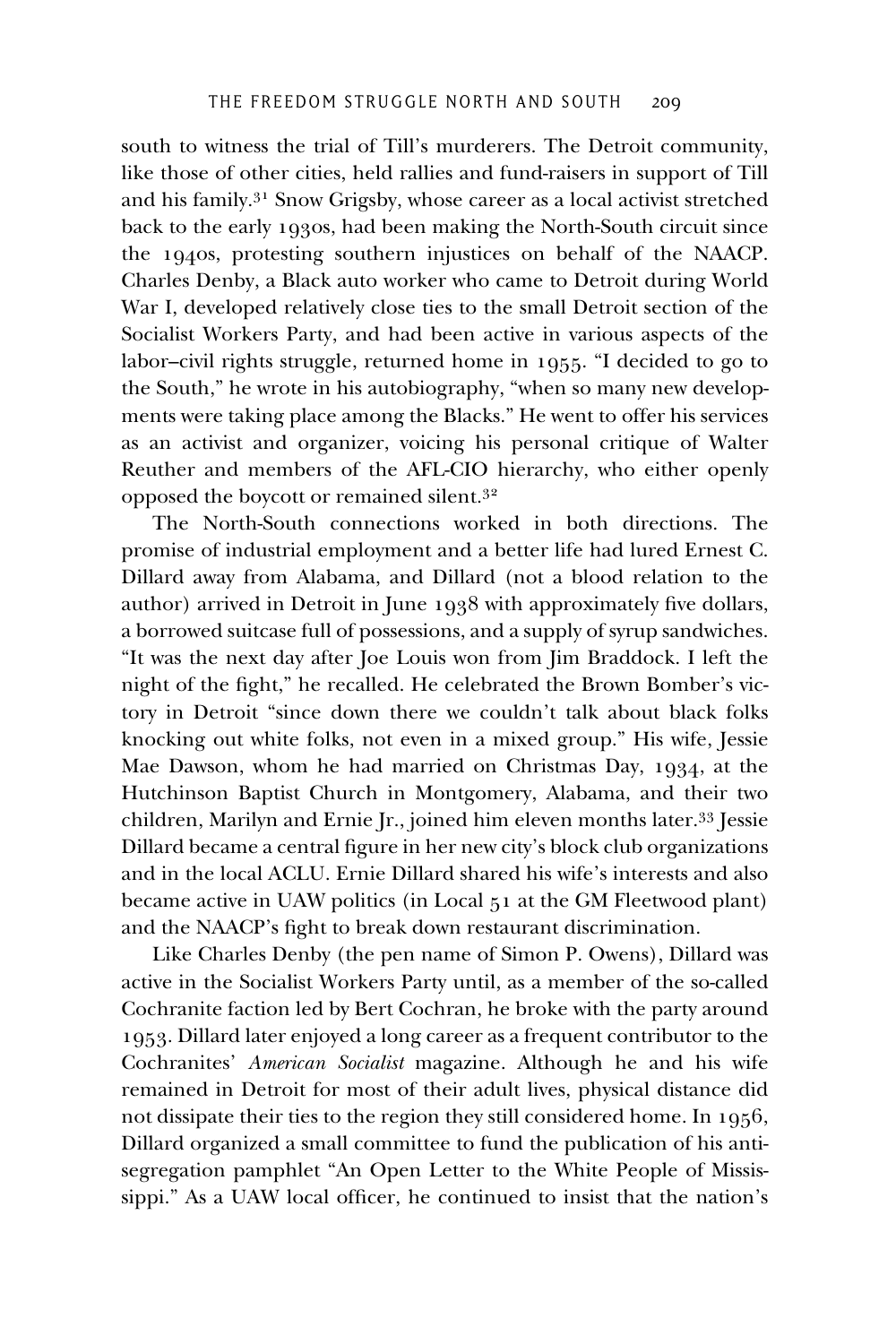"most progressive union" take a more aggressive stance in support of southern Blacks. In both direct and indirect ways, the southern struggle framed Dillard's activism in Detroit.34

#### TULC AND THE LIBERAL-LABOR COALITION

While Blacks in Detroit certainly supported the southern struggles, there was a recognition that Blacks in northern centers faced a different set of circumstances. Blacks in Detroit could vote, but they were still forced to contend with police brutality and discrimination in housing, employment, restaurants, and shops. "Black Detroiters," as one observer put it, "didn't compare their lot in life to Black Wattsites, Black Harlemites or Black anywhere else. Black Detroiters compared their lot in life to white Detroiters."35 And compared to those white neighbors African Americans in the city had worse jobs, worse homes, worse schools, more unemployment, less political representation on the local level, and a more circumscribed range of personal and collective freedoms. In response to these problems, the ongoing Black freedom struggle witnessed the growth and consolidation of two major focal points—or local centers that directed and coordinated activism in the decade between 1957 and 1967.

The first of these centers of activism was the liberal-labor coalition, which had grown out of the Black-union alliance during and after World War II and whose history I have already begun to sketch around figures such as the Rev. Nicholas Hood and issues such as urban renewal. For the most part, this group was dominated by the generation of activists that had worked with, and then against, the old Left community. The UAW, widely regarded as one of the most progressive unions in the nation, was involved in the coalition along with the NAACP, Black churches, the Jewish Community Council, the ACLU, the Detroit Urban League, the Detroit ADA, the Michigan Committee on Civil Rights, and other civil rights organizations that had managed to survive the HUAC trials.

There were, however, observable generational differences. The new liberal-labor coalition had no core institution comparable to the Communist Party, which had once so effectively held together a wide network of organizations and individuals. The union, having lost some of its moral authority, fulfilled this function as best it could with assistance and prodding from the NAACP and Detroit CORE, both of which lacked a mass base. The Detroit NAACP had gone from being the largest and most aggressive branch in the country, with 25,000 members during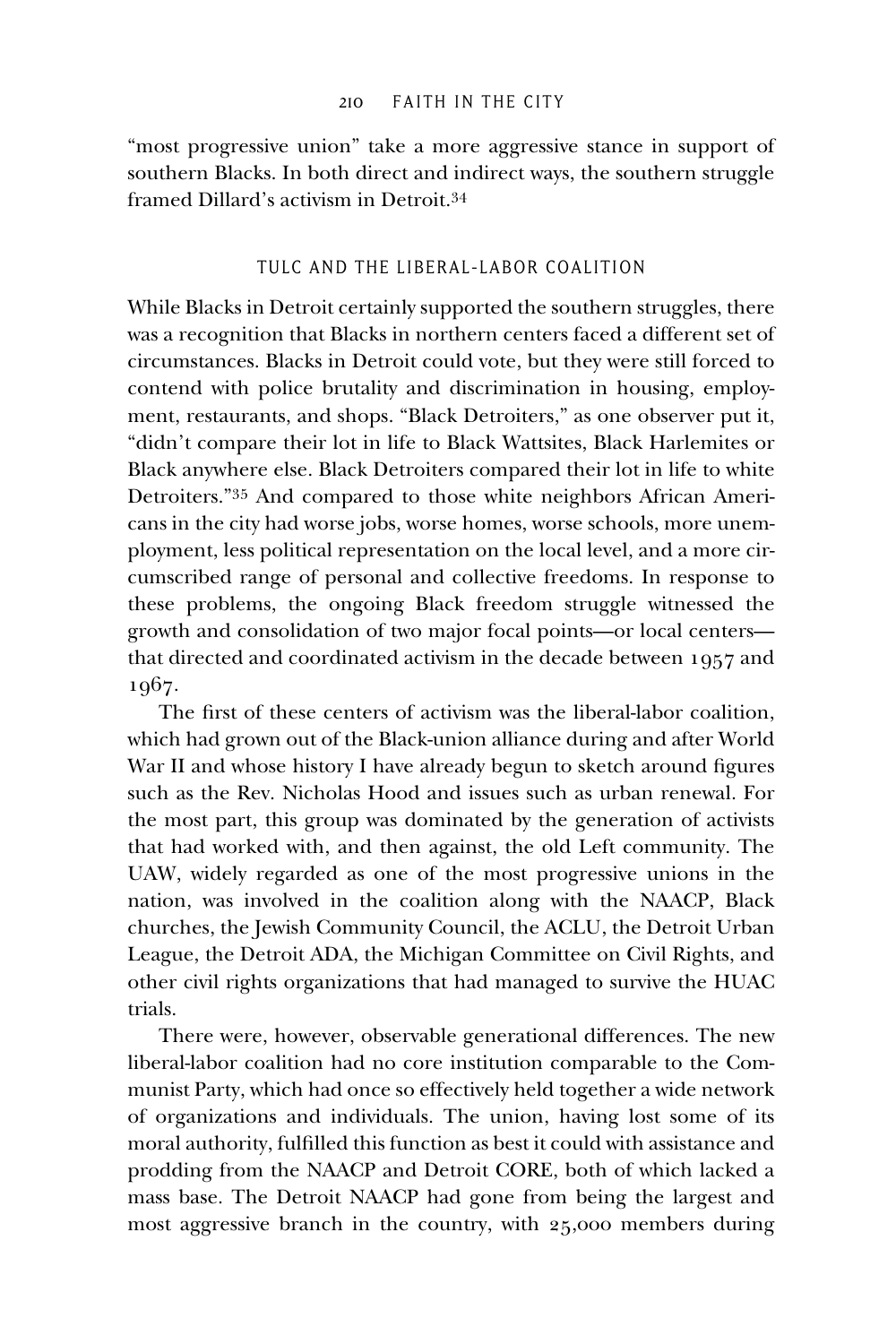World War II, to only 5,162 members in 1952, partly as a result of the organization's adoption of a less confrontational approach. The Detroit branch of the Socialist Workers Party was relatively small and did not have the capacity to function in the same way the Michigan Division of the CP had at its height.<sup>36</sup> Once archenemies, the MDCP and the Detroit NAACP now found themselves in a simultaneous decline.

The massive drives to unionize Black, white, and white ethnic workers, which had given rise to the early civil rights community, were no more. It was the unique concentration of industry that had fostered a many-sided Left in the city in the first place. While industry's presence in Detroit continued to fuel labor activism, unions gradually became something to fight *against*. Activists often found themselves in search of other means through which to protest and apply pressure. At times they were forced to go over the heads of the unions (to federal agencies such as the U.S. Civil Rights Commission), to undercut them (by appealing directly to the rank and file), or to circumvent them (through contacts with the NAACP and other community-based organizations). At still other times, frustrated activists tried to blast right through the wall of union indifference by means of open confrontation. The situation was not without its ironies. For instance, Black unionists had once denounced the NAACP for not taking a strong stance on labor questions, but after the AFL-CIO merger it was the NAACP's Labor Committee, headed by Herbert Hill, that played a major role in critiquing the unions.

In 1957, Black unionists, including Horace Sheffield, Ernest Dillard, and Robert "Buddy" Battle (who, incidentally, was the second husband of Coleman Young's first wife), along with Willie Baxter and Nadine Brown of the then defunct NNLC, formed the Trade Union Leadership Council (TULC), which was intended to make up for the UAW and NAACP's failures to address the needs of Black workers. For the most part, the TULC, which later formed an affiliation with the Negro American Labor Council (NALC), A. Philip Randolph's new "Negro caucus" in the AFL-CIO, continued where the NNLC had left off, despite the groups' ideological differences.<sup>37</sup>

These differences were of long standing. The TULC was formed around a core of longtime Reutherites, who had opposed the Addes-Thomas-Frankensteen caucus that was once been so supportive of Black demands. Some TULC members had ties to the SWP and harbored bitter memories of being denounced, as Sheffield put it, as "black fascists by these people." "Look," he continued, "every twist and turn that the Communist Party made, they made it too." Having survived and supported the Communist purges, such individuals were now forced to work within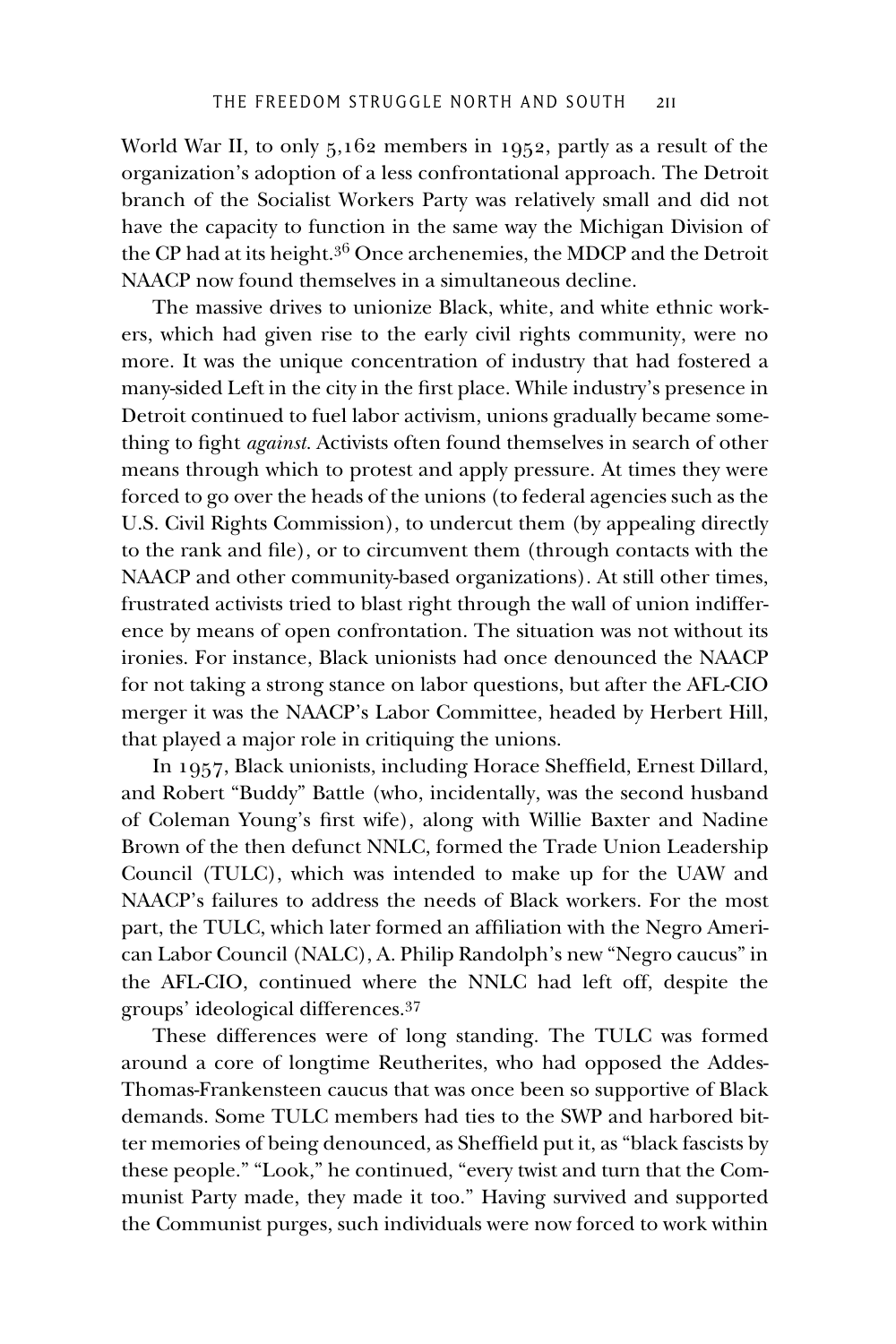the same kinds of constraints they had one imposed on their Communist colleagues.38 The irony is that the TULC later launched campaigns on some of the very same issues—especially the need for a "Black seat" on the UAW's International Executive Board—that the CP-backed factions had once fought for and that Reuther-aligned Black unionists had been called on to oppose.<sup>39</sup>

The TULC described itself as "a non-partisan and non-profit organization devoted to the struggle of all people, for first class citizenship, full freedom, and unrestricted equality in every aspect of the political, economic, and social life of America." Recognizing the historical affinity between African Americans and the unions, the TULC pledged itself to "create a better understanding and more wholesome relationship between the Negro people, and the labor movement."40 It worked, that is to say, within the existing paradigm of civil rights protest. The TULC was as cognizant as any other organization in the city of the significance of Black churches, and it incorporated a director of religious affairs into its leadership structure from the very beginning. The group was also active in a range of cultural activities, especially the promotion of Negro History Week, and in efforts to educate society about Negro history and culture in general. Its agenda did not, however, include a call for Black nationalism.

Ernest Dillard, for one, was of the opinion that "the last thing blacks need to do [is] to go on a corner and start hollering, 'Black! Black! Black!" Similarly, Battle and Sheffield publicly disagreed with the Rev. Albert Cleage about the viability of an all-Black slate of candidates in the 1962 elections. Cleage "supported an all-black slate," explained Sheffield, "and, hell, we said, 'that's crazy.' We supported an integrated slate—we had a Polish candidate, we had a Jewish candidate. In that respect we were bound to be in conflict." It was hardly the last time these men and their organizations would clash.<sup>41</sup>

While the TULC was not terribly different, ideologically, from the NAACP, it did provide a more congenial home to unionists. The TULC's Freedom House became the center of social life in certain activist circles. Although the organization's inner sanctum was accessible only to members and their guests, an array of leftists and liberals frequented its popular bar area. "There is a discussion of ideas," Sheffield explained at the time, "and we have the price of drinks as low as we can. Every Saturday we have 400 to 500 people here that socialize, dance, have drinks, etc this is how we keep the doors open."<sup>42</sup> Coleman Young, for example, did not have a very good political relationship with the TULC but could often be found at the Freedom House bar drinking and swapping sto-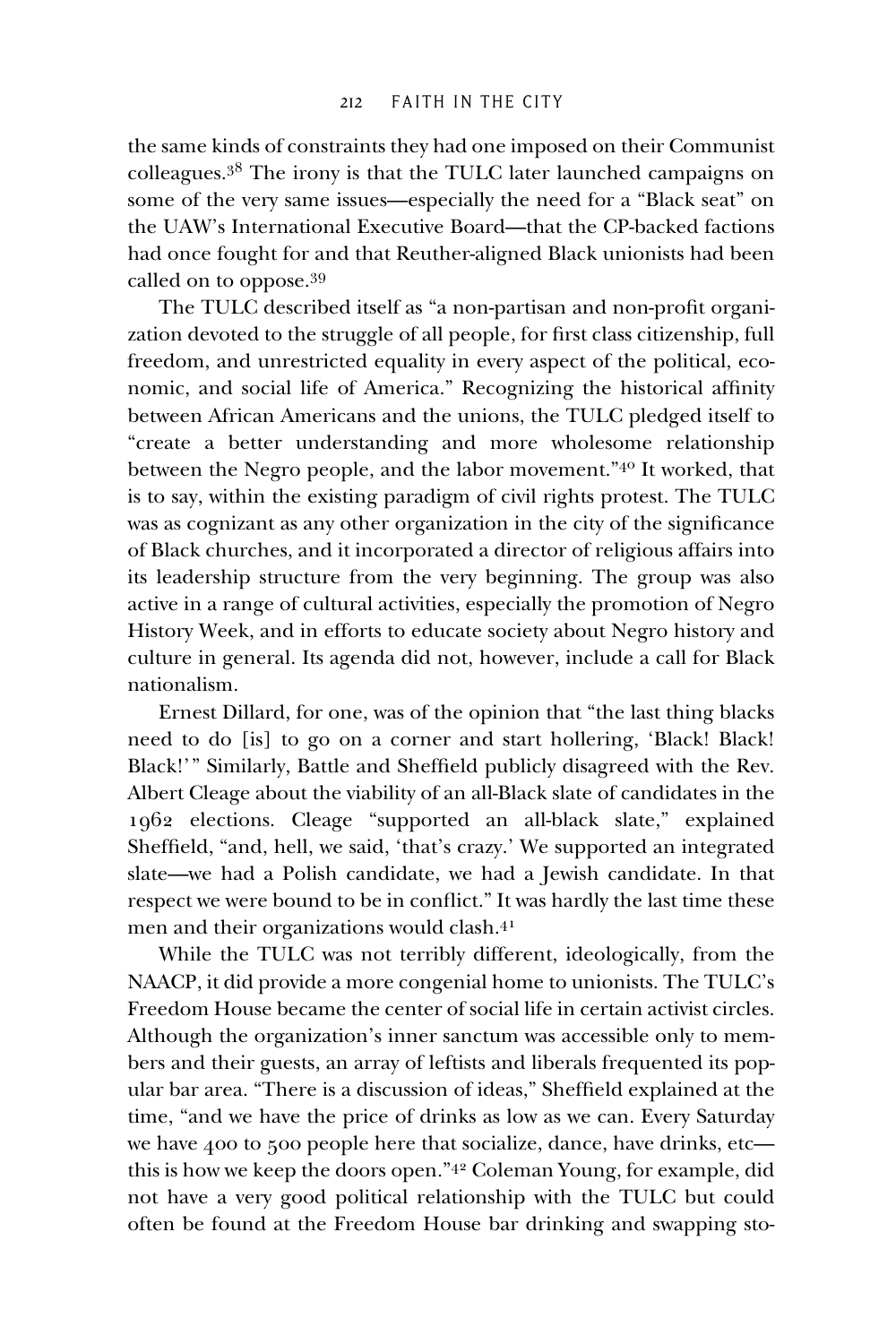ries. After he regained his status in the Wayne County AFL-CIO and ran for elective office, he often relied on the grudging support of TULC members. Other older leftists, such as the CP's Christopher Alston and Ernest and Jessie Dillard, who were associated with the SWP and its splinter groups, also participated in the social life of the TULC and contributed to its activities. If people knew about Dillard's SWP affiliations, and certainly many did, no one ever harped on the matter publicly.43 "Party lines" were often blurred in the social circles of Detroit activists.

The TULC considered itself a militant organization, especially where racial discrimination in the unions and the building trades was concerned, and its members often worked with the NAACP and the liberallabor coalition to achieve its goals. Both organizations participated in a series of confrontational boycotts and picket lines that benefited their middle-class and working-class constituencies. Given the lack of opportunities for training and career advancement in the Black community, both groups focused on creating opportunities for skilled workers.<sup>44</sup> They shared many objectives and even some of their members. Willie Baxter, for instance, was the head of TULC's Civil Rights Department and also served on the Executive Board of the Detroit NAACP. TULC members Horace Sheffield and Ernest Dillard had worked with the NAACP for decades. The two groups grew even closer once the TULC decided to drop its policy of excluding nonunionists.

One of the most successful (nonunion) joint activities conducted by members of the TULC, the NAACP, and others was a protest against restaurant discrimination. In the mid-1950s, Ernest and Jessie Dillard, along with James Boggs, yet another transplanted southerner with ties to the SWP, helped to form the Discrimination Action Committee within the NAACP. It was the first organized group to systematically deal with the widespread discrimination in the city's restaurants. Dillard wanted "to do a little something" in Detroit, as he said a few years earlier when he addressed a SWP meeting on the "Negro Question." During that forum, he spoke of the need to reassess the NAACP. It was not so much the NAACP that "had changed," he said, but the nature of civil rights struggles, especially in the South. "If we got a good ear to the ground we might be able to do a little something," he told his audience, "in connection to making friends and influencing people. That is, in direct contact." As Boggs recalls it, he and Dillard "called ourselves infiltrating the NAACP<sup>"45</sup>

Dillard sought to revitalize the organization's Detroit office by embracing direct-action techniques. The Discrimination Action Committee's principal mission had been to target restaurants, but its scope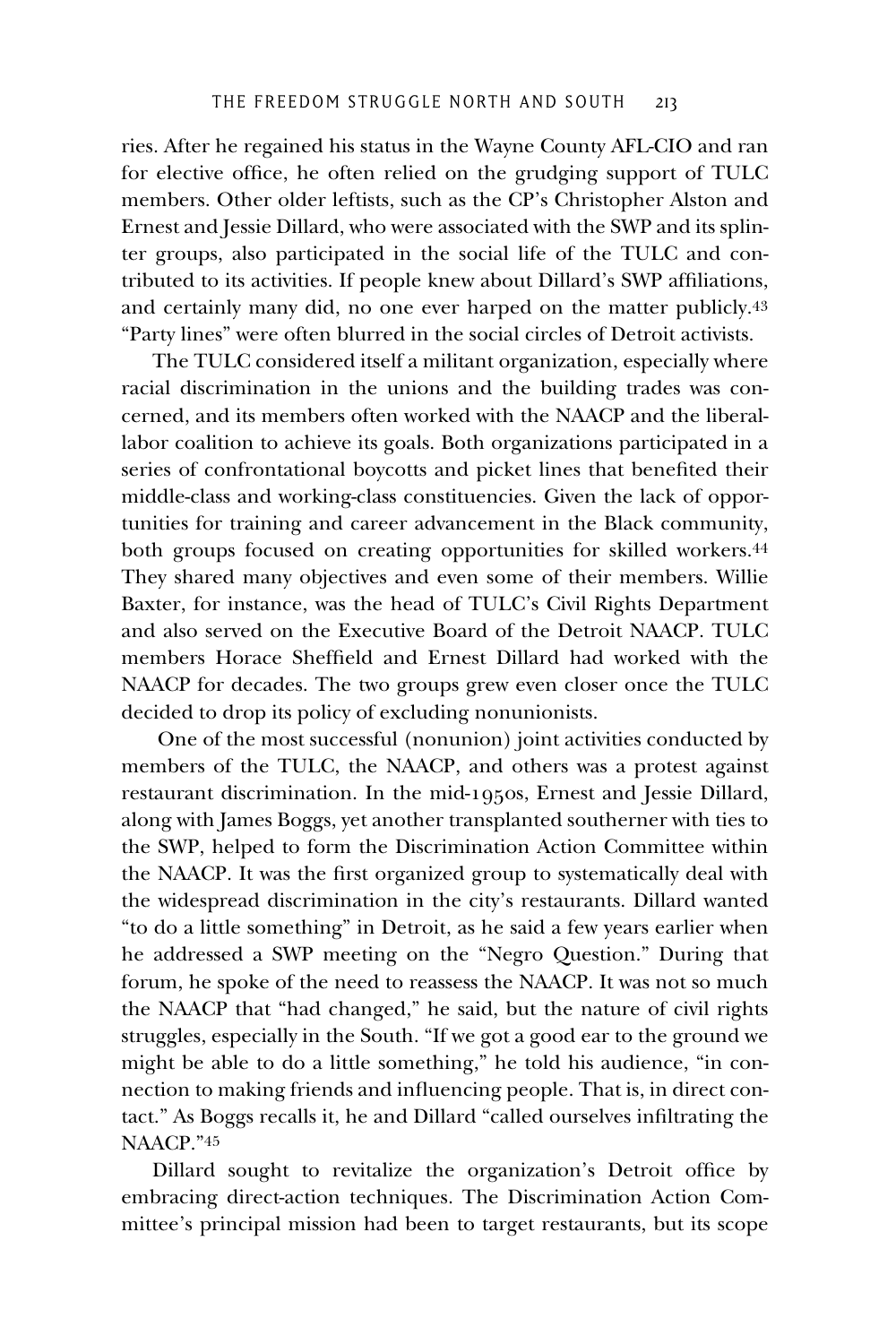was later broadened to include roller rinks, bowling alleys, bars, hotels, and other entertainment and recreational venues. $4<sup>6</sup>$  The committee's style was simple. Members met every Friday night to identify restaurants with histories of discrimination against Black patrons; "sandwiched" or interracial teams of volunteers then entered these establishments and sought to be served. "We didn't have any money," recalled Arthur Johnson, who became the executive secretary of the NAACP in 1949, "so we got the cheapest thing on the menu."<sup>47</sup> If service was denied—thereby violating the Diggs Law, which prohibited racial discrimination—the police would be called and charges brought. The courts were a last resort if no agreement could be reached through other means.

Much of this activity involved local union officials—Black, white, and Jewish—and rank-and-file members, who often drew a direct, albeit imperfect, analogy between picketing and sit-downs in restaurants, on the one hand, and the sit-down strikes during the early years of the CIO on the other. Oscar and Dolores Paskal, both of whom were unionists, secular Jewish socialists, and members of Detroit's CORE, related much of their early involvement in breaking down restaurant discrimination to the workplace, principally the need to lunch near downtown offices. Similarly, Ernest Dillard recalled loosely organized "attacks" on restaurants and bars around the plants where he and James Boggs worked involving coworkers: "you know, just ordinary folks offended by overt racism." $4^8$  Ethel Schwartz, a Jewish office worker, says that "she merely went to lunch with some colleagues from the Office Professional Employees Union." The interracial group just "happened" to go to Sero, a restaurant in downtown Detroit that did not serve African Americans. Schwartz, who had been involved with the Unemployed Council in the 1930s, downplayed her involvement. But as Black worker Dave Moore, who met her in the 1940s, notes, "Ethel led the fight.... She organized a picket line right around the restaurant. The picket line grew and grew. After a couple of days, it just got so that no one went in there."<sup>49</sup>

This activism was often countered by restaurant owners' efforts to make their food and beverages inedible to their interracial would-be clients. And neither the police department nor the courts always fulfilled their obligations under the state Civil Rights Law. "All that shit is true," concurred Marilynn Adams, a young Black woman who worked at the law firm started by Ernest Goodman and George Crockett and who became the first TULC secretary. Adams remembers bouts of physical illness after being served tainted food and being chased by policemen hostile to their activities. Adams, whose family had been members of Reverend Hill's Hartford Avenue Baptist Church since the 1920s, was not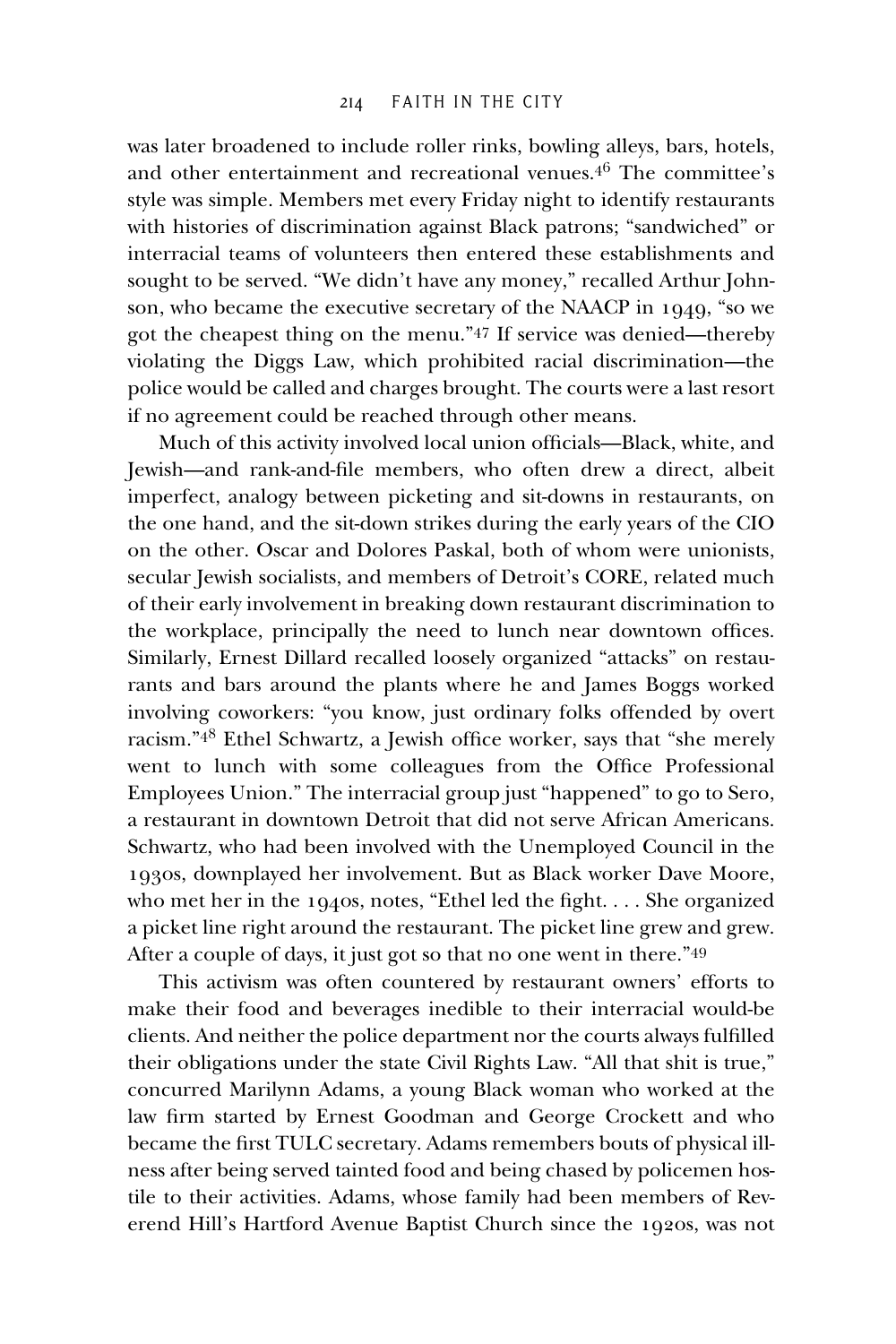"risking her life," as young people were in the South. But she was "deeply moved" by the southern struggles and wanted to get involved with similar activities in Detroit. She was just one of the innumerable young people whose political lives were structured around the NAACP, their churches, and organizations such as the TULC—and later groups such as CORE, which was revitalized in the early 1960s.<sup>50</sup>

Marilynn Adams's position in the TULC office also introduced her to a broad range of labor issues. Her father had been employed in the automobile industry since the Depression, but her knowledge of union politics had until then been primarily secondhand. For Adams and others her age, the introduction to union politics was not marked by the optimism of the 1930s and early 1940s but by resentment bred by the often strained relationship between the UAW and minority workers. After nearly twenty years, Black workers were still not being upgraded and trained in skilled trades, and the UAW had yet to elect a Black representative to its International Executive Board. The demand for a Black member on the board, which was once dismissed as a communist ploy, was now dismissed as "reverse Jim Crow." African American workers had gotten a foot on the bottom rung of the ladder but in the majority of cases were unable to climb any higher.

When the U.S. Civil Rights Commission held hearings in Detroit in 1960, the UAW was confronted with hard facts about its failure to address the hopes and aspirations of its Black membership. According to testimony given before the commission, much of it by Horace Sheffield, only 1 percent of tool and die makers were Black, 1 percent of structural workers were minorities, 1 percent of carpenters, 2.1 percent of electricians, and 5.2 percent of mechanics or job setters were non-white. The numbers were not much better in city plants. There were only 341 Black workers in skilled positions at the Big Three automakers' plants out of a total skilled work force of 15,550. Few young Black workers were allowed into apprenticeship programs, and Blacks in management were almost nonexistent.<sup>51</sup>

When Herbert Hill, the Jewish head of the national NAACP's Labor Committee, released his assessment of the first five years of the AFL-CIO, it revealed the same pattern nationwide. Hill's report charged that the union was more concerned with creating "a liberal public relations image" than attacking internal and external discrimination. The testimony of unionists such as Sheffield and Battle before the Civil Rights Commission, alongside Hill's report on internal racism among AFL-CIO member unions, expanded the already substantial rift between Blacks and the union.<sup>52</sup> The TULC's mild critique of the UAW's racial practices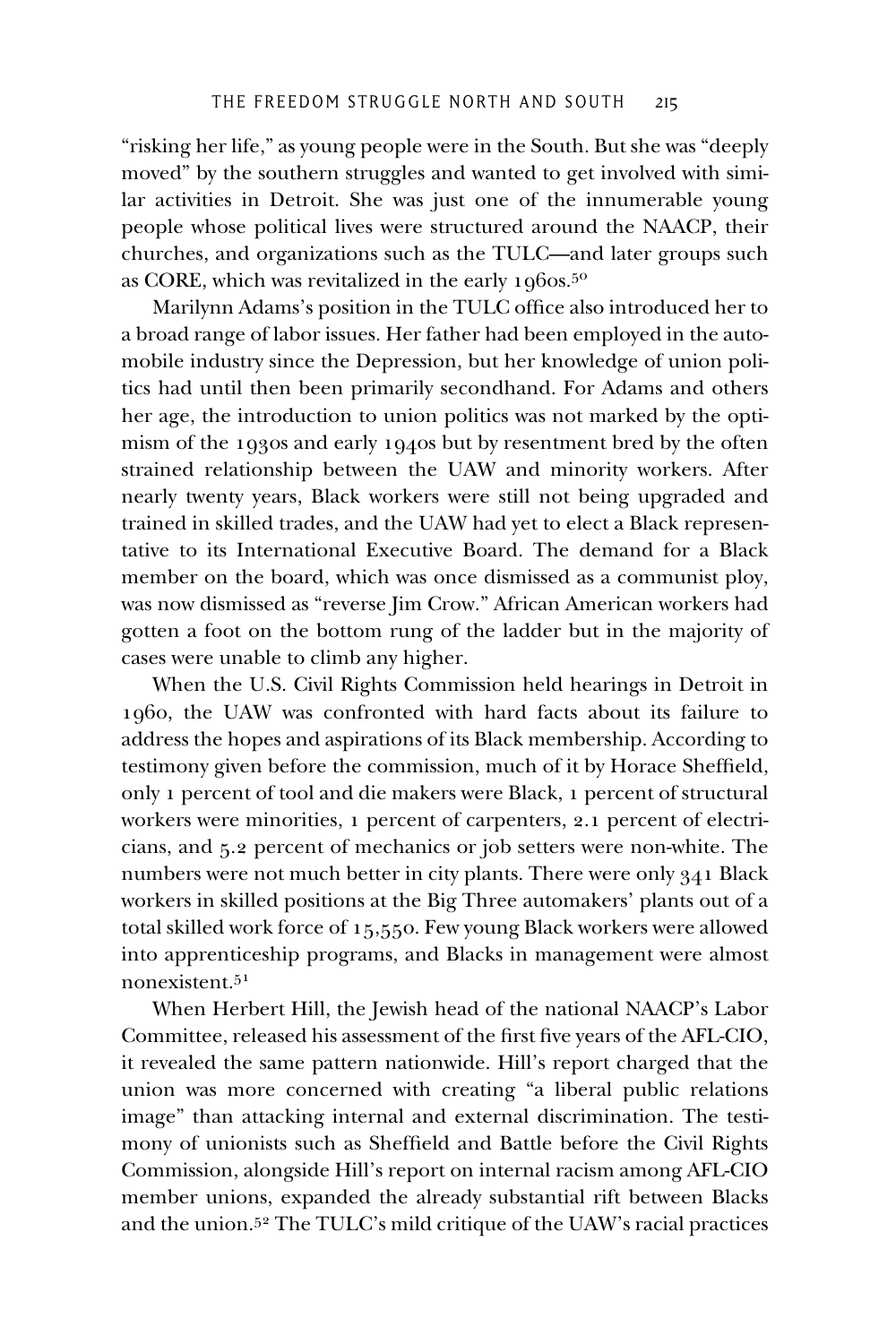gave way to angry demands. In 1957, the TULC could praise the labor movement for being "far in advance of the rest of the community in the fight against discrimination" while noting that some of its member unions had barely began to take up the struggle. But by 1962 their criticisms took on a harsher tone, focusing on the movement's duplicity and paternalism. "The old clichés, the syrupy sentiments are no longer saleable. The pious platitudes about patience and fortitude we leave to the Uncle Toms," read an open letter printed in the *Vanguard,* the TULC's official publication, edited by Ernest Dillard. "A man either has full equality or he doesn't—there is no satisfactory twilight zone between."53

The union met these criticisms with hostility. Although its Executive Board had never seemed rankled by the existence of the Association of Catholic Trade Unionists and the Jewish Labor Committee, the TULC and NALC were denounced in the old anticommunist language of "dual unionism" as threats to movement unity. When A. Philip Randolph insisted that the color line be eliminated in member unions—a position wholly consistent with the AFL-CIO's statement against discrimination— George Meany, long-time head of the AFL and subsequent president of the newly merged union, personally accused him of arrogance in presuming to speak for all Black workers.<sup>54</sup> Back in the 1940s, the Rev. Horace A. White had complained that the union movement, particularly the UAW, had usurped the Black church's moral authority in the flowering of civil rights activism; by the 1960s, it was patently clear that the unions had ceded the high ground.<sup>55</sup>

The political alliance between Blacks and labor, which extended back to  $1943$ , also showed signs of strain when the TULC flexed its independent political muscles by backing an unknown—Jerome P. Cavanagh—in the mayoral election against the UAW-supported incumbent, Louis C. Miriani. Like his predecessors, Miriani had lost favor in the Black community by insisting that all of the city's problems could be solved through increased law and more order and by sanctioning a police crackdown in African American neighborhoods. The police department, which was 96 percent white, declared open season on "suspicious" minorities, and its efforts resulted in mass arrests, legally questionable detentions, and beatings. While the ACLU and the NAACP, whose executive secretary, Arthur Johnson, had been stopped and searched without cause, protested Miriani's crackdown, the real upheaval came during the mayoral campaign. Executives within the TULC, who, like Horace Sheffield, were also UAW staff officials, found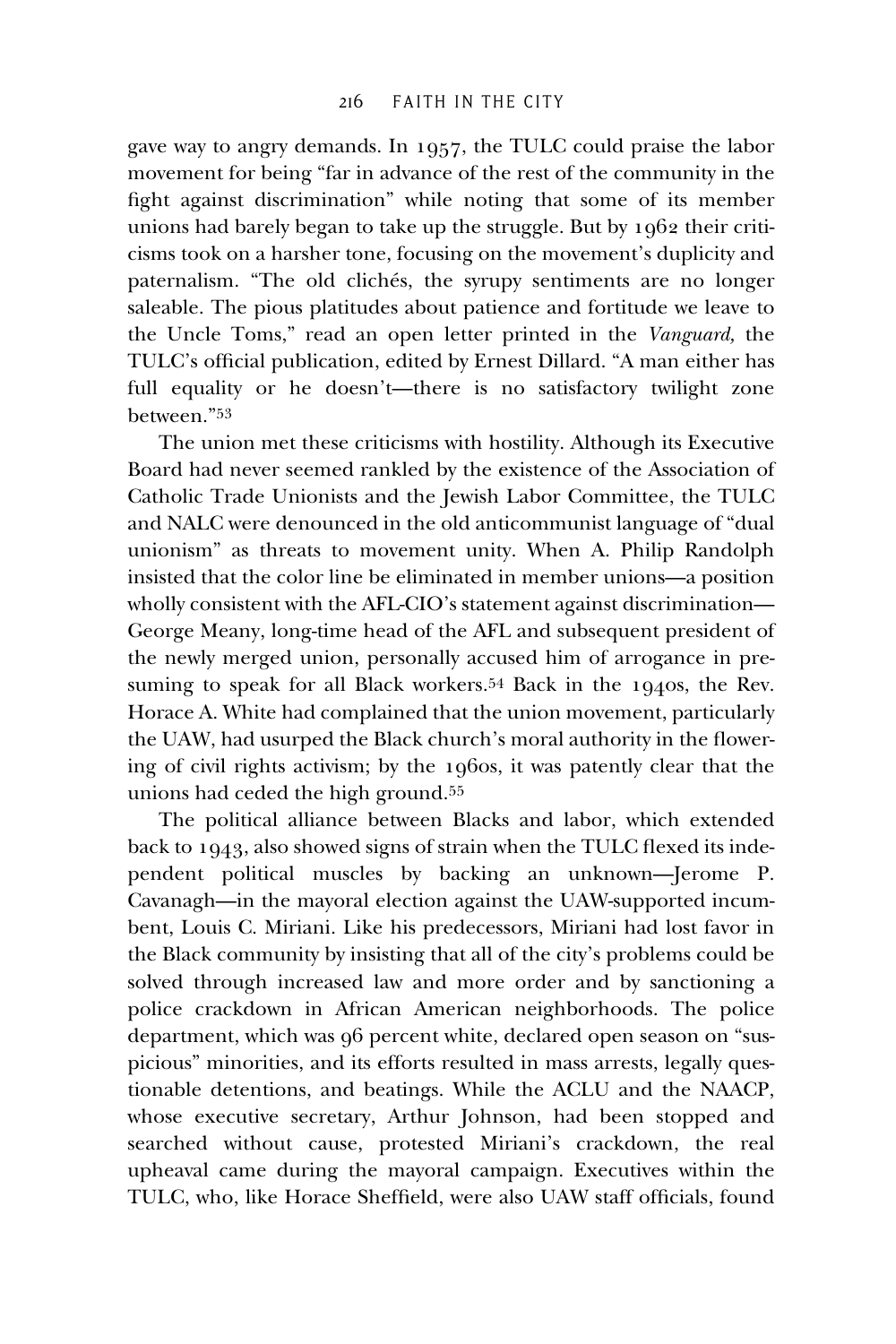themselves in a tight spot: their allegiance to the union (and their jobs) required them to support Miriani, but their allegiance to the city's African American communities required that they oppose him.

The TULC directorate chose to oppose the union. Marilynn Adams recalls Black unionists dropping off boxes of Miriani campaign literature in one part of the TULC's Freedom House and taking Cavanagh literature out the back door. Launching a "5 plus 1" campaign, they held massive voter registration drives and fund-raisers for Cavanagh and five Common Council candidates, including Black attorney William T. Patrick, an incumbent, and block club organizer and Wayne State University sociology professor Mel Ravitz, a newcomer. With the help of the TULC and the Black community's anger at Miriani, Cavanagh, the thirtyone-year-old longshot, staged the greatest political upset in many decades of Michigan politics. He carried 85 percent of the Black vote and 56 percent of the total; William T. Patrick, Mel Ravitz, and three other TULC-supported liberals were also either elected or reelected to the council.<sup>56</sup> Horace Sheffield reaped praise for helping to engineer the victory, as did Black ministers led by the Rev. Stephen Spottswood, pastor of the Metropolitan AME Church and a relative newcomer to the city. As chairman of the Political Affairs Committee of the Interdenominational Ministerial Alliance, Reverend Spottswood prevailed upon other ministers, including Reverend Hill (with whom he had worked closely), to support Cavanagh. Spottswood's decision to campaign vigorously for the young challenger grew out of a conversation with Sheffield after the two men had watched Cavanagh make his initial bid on television.<sup>57</sup> It was merely the first of many joint electoral partnerships between the TULC and the ministerial alliance.

Anyone fond of historical parallels would appreciate the basic similarities between Cavanagh's victory and the victory of Frank Murphy nearly thirty years earlier. Both men appealed to and won support from similar social groups—Blacks, the poor, and ethnic workers. Both men were also Catholics who supported the church's more progressive positions on social action. Murphy promised a "new era in the Tabernacle" of city government, while Cavanagh advocated a heightened sense of decency, especially with regard to race relations. Both mayors also insisted that the federal government play a central role in finding solutions to urban problems. Frank Murphy was pro–New Deal before there was a New Deal, and Cavanagh spearheaded the federally financed War on Poverty programs in Detroit. Between July 1, 1962, and August 1, 1967, Detroit received more than \$230,422,000 from the government's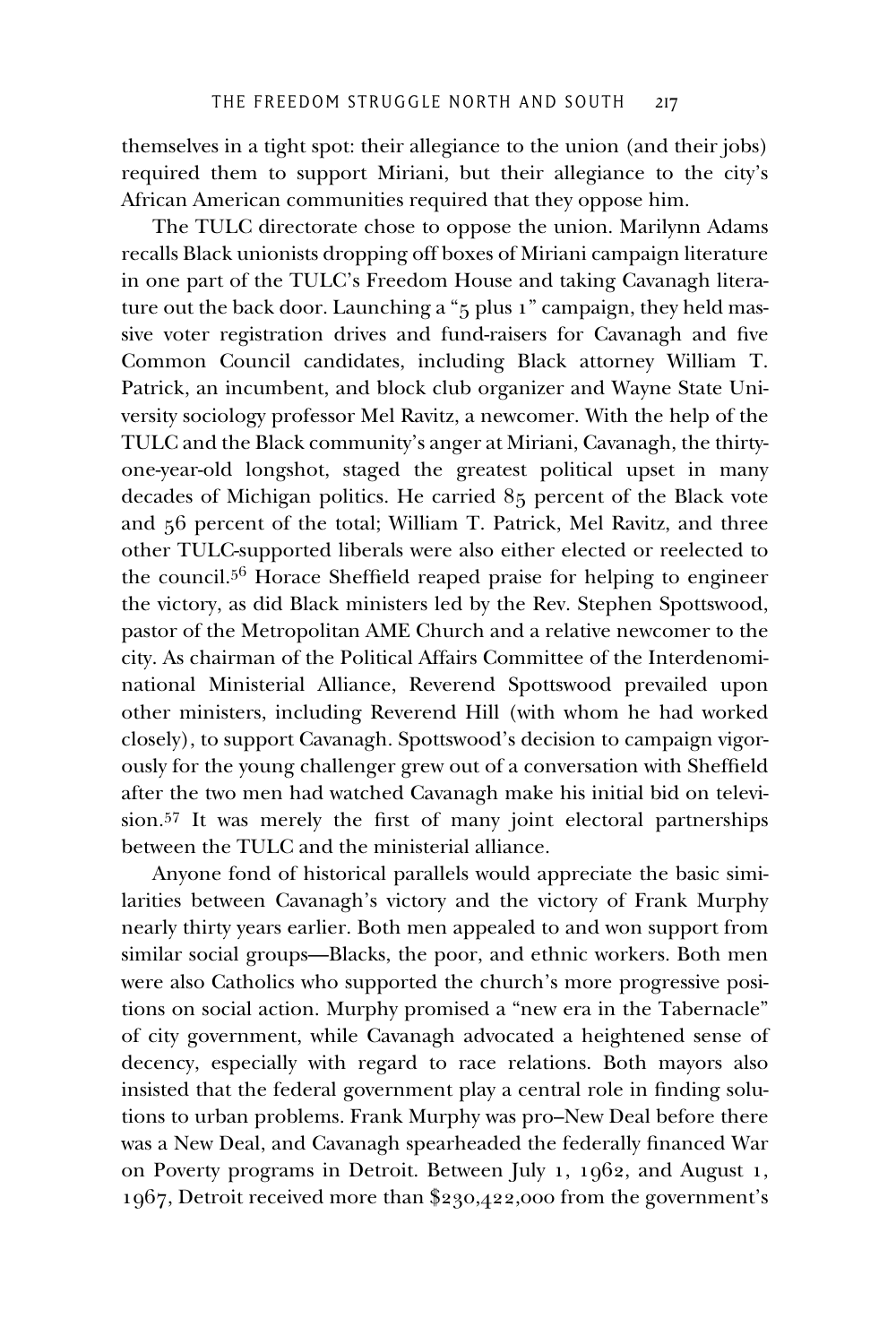coffers. Even with the infusion of government monies, Cavanagh, much like Murphy, found that the city's financial woes impeded his efforts to make good on his campaign promises.

Cavanagh did, however, appoint more African Americans to administrative positions than had any previous mayor, and he won the gratitude of Black Detroiters by appointing George Edwards, a former UAW organizer, city councilman, and Michigan Supreme Court justice, to be the city's new police commissioner. Together Cavanagh and Edwards promised to revamp the Detroit Police Department and "teach the police they didn't have a constitutional right to automatically beat up Negroes on arrest."<sup>58</sup> After the riots in 1943, Edwards had pointed to the "open warfare" between the police and Blacks as one of the city's leading sources of unrest. In 1961, he still believed that "Detroit was the leading candidate in the United States for a race riot."59

Thus, the 1960s opened on a relatively optimistic note for the liberal civil rights coalition. The TULC was just reaching what would prove to be its peak of thirteen thousand registered members, and many civil rights activists felt that the new mayor was willing to take progressive action to alleviate the city's tensions. Southern sit-ins and Freedom Rides were attracting national attention and galvanized northern communities into action. Residents of Detroit participated in the southern struggle in a number of ways. Some, such as Walter Bergman, a teacher, union activist, and member of CORE, participated in Freedom Rides; others such as Viola Liuzzo, the wife of a Michigan Teamster official and member of the local SWP, joined in the voter registration projects. Their involvement came at a high price, though. Bergman was nearly beaten to death, and Liuzzo was killed in Alabama by the Ku Klux Klan.<sup>60</sup>

Less dramatically, Detroit took part in a series of boycotts against national chain stores such as Woolworth, whose regional southern outlets practiced racial discrimination. Picket lines, "manned by 100 students, trade unionists, and sympathizers," were set up around Woolworth stores downtown, as well as on the city's east side and in the university towns of Ann Arbor and East Lansing, in a show of solidarity "with southern Negro students who sparked a wide-spread movement against Jim Crow practices in Dixie lunch counters operated by Woolworth Corp."<sup>61</sup> The TULC orchestrated the collection of funds, food, and clothing to ship south for distribution in its own version of "strike relief." The southern struggle was invoked time and time again as a way to mobilize support for hometown political projects. "No one in their right mind would deny that had Dr. Martin Luther King and the Montgomery Bus boycotters failed in their historic struggle," read a represen-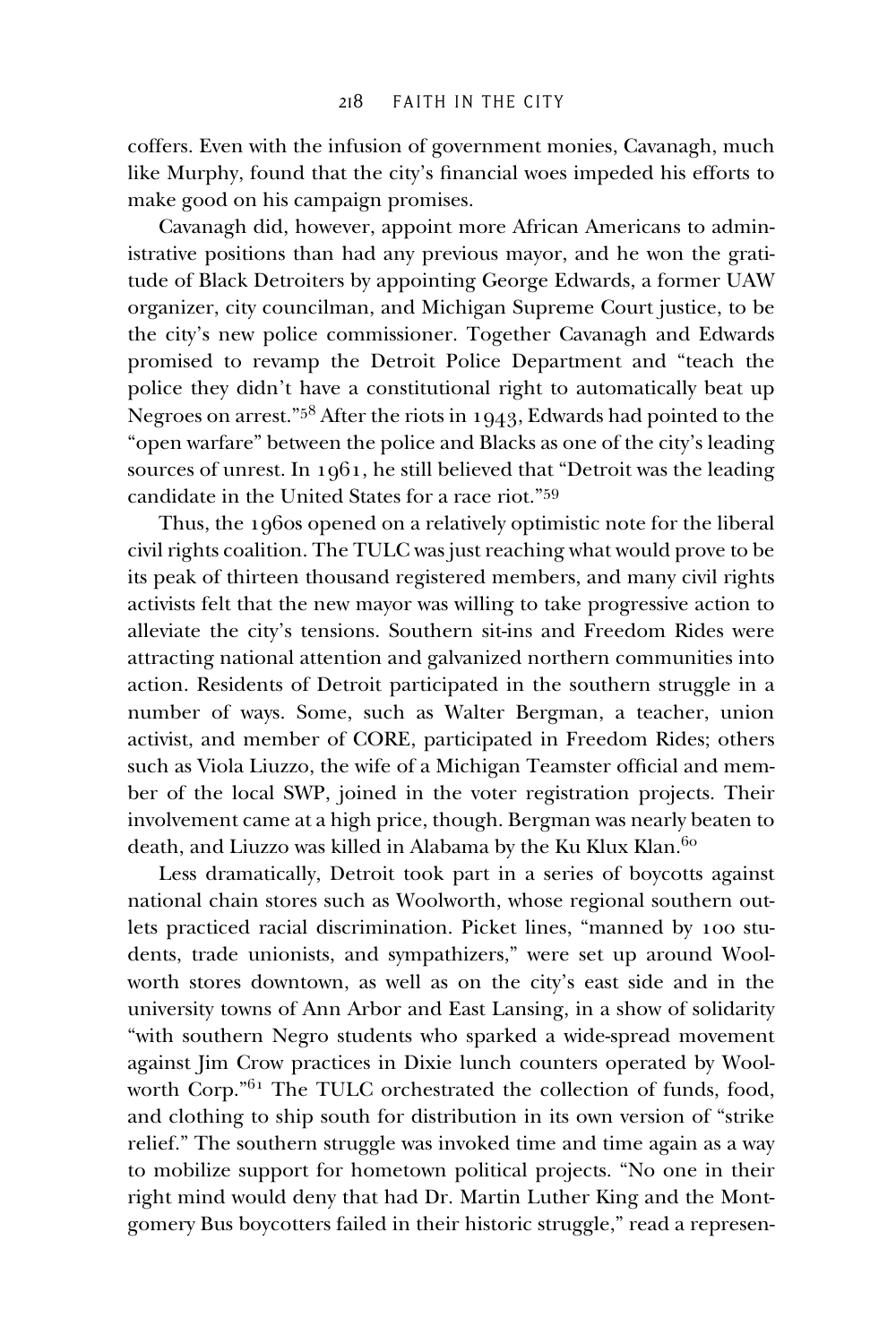tative TULC flyer urging support for William T. Patrick and Mel Ravitz in the 1961 Common Council elections, "the cause of freedom in America would have been seriously retarded." The elections themselves became part of Detroit's new "Operation Freedom."62

This overwhelming sense of optimism was propelled by the pulse of the upbeat Motown sound. "The trappings of a new age were all around the city," wrote Coleman Young, with Motown's recordings "tapping into the indigenous rhythms and prodigious resources [and] remaking the image of the Motor City with sweet and funky urban music by the likes of the Supremes and the Temptations and the Four Tops and Marvin Gaye." $63$  "I was influenced by the Motown sound," says JoAnn Watson, longtime executive director of the Detroit NAACP. "Much of the music was a real anthem for many of us."64 But Motown's musical optimism was also cited by the national media in their efforts to create a falsely harmonious image of the city. Almost overnight, Detroit became a "model city." According to the *National Observer,* earnings were up, unemployment was down, and slum clearance had made Detroit a more livable city. In the realm of race relations, a reporter for *Fortune* was positively effusive.

Detroit has acquired freshness and vitality. . . . Accustomed to years of adversity, to decades of drabness and civic immobility, Detroiters are naturally exhilarated. . . . Of all the accomplishments in the recent history of the city, the most significant is the progress Detroit has made in race relations. The grim specter of the 1943 riots never quite fades from the minds of the city leaders. As much as anything else, that specter has enabled the power structure to overcome tenacious prejudice and give the Negro community a role in the consensus probably unparalled in any major American city. . . . Negroes are sufficiently well organized socially and politically to have elected a member of the Detroit common council in a city-wide election. They have also elected three local judges, ten state legislators, and two congressmen (Michigan is the only congressional delegation in Washington with two Negroes.) $65$ 

These were important gains. But the focus on high rates of home ownership, employment gains, and the number of Blacks elected to public office obscured the deep structural problems still plaguing the city's working-class and lower-class residents. Activists critical of the liberal coalition felt that these economic and racial improvements were not enough. This feeling was particularly strong among a number of young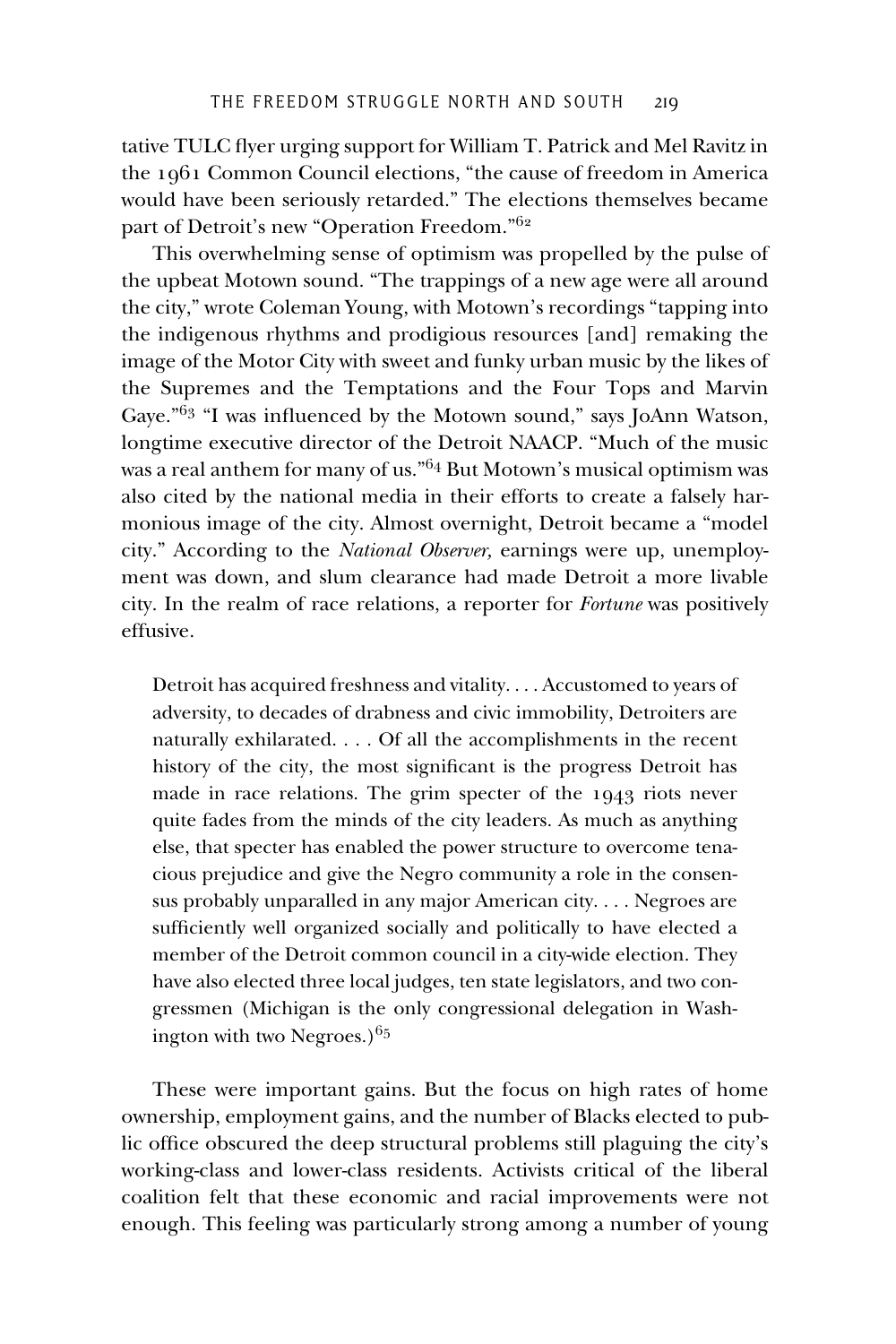#### 220 FAITH IN THE CITY

activists who eventually joined forces and went "back to the ghetto," as Coleman Young once phrased it. This group was to form the core of the second of the city's new movement centers.

### BACK TO THE GHETTO

Opposition to the labor-liberal coalition prompted the development of an alternative center of protest in early-1960s Detroit. This center is harder to define than the liberal-labor coalition that coalesced around the TULC and NAACP, but is in some ways more dynamic and intriguing for its fluidity. Unlike the liberal coalition, this second group did not automatically regard the trade union movement as an ally and was relatively uninvested in the specifics of liberal anticommunism. Moreover, its institutional loci were more dispersed and community based. Like the early civil rights community, this alternative center was interracial, though less so by the end of the 1960s than in its early days. For many young people coming of age at the time, neither the TULC nor the NAACP or CORE seemed quite radical enough; they felt a need to seek out alternatives. It was among these young activists that Black nationalism, linked to the class struggle in Detroit, the nation, and the world, would find its most receptive audience.

The nascent Black nationalist center was comprised of young workers and students who were as invested in the southern struggle as were their older counterparts. Many were the sons and daughters of unionists. Some gravitated toward individual members of the SWP and the party's Friday evening Labor Forums. Others were greatly influenced by independent Marxist thinkers such as Grace Lee and James Boggs. Still others were high school and college students disaffected with the status quo but who had yet to gravitate toward any particular ideological position. As one of these activists, Mike Hamlin, put it: "During the period from 1957 to about 1965 many young blacks, black workers in particular, in northern cities like Detroit found themselves greatly frustrated, alienated and disaffected by the conditions facing us."66 For all of their diversity of background and experience, Hamlin's portrait is broadly accurate. Certain themes emerge again and again from group members' biographies: a working-class background, involvement in the southern civil rights movement, a sense of alienation, and a desire to act.

"My family," said Dan Georgakas, a Greek American activist who later chronicled the struggles of his friends and allies in the League of Revolutionary Black Workers, "was horse collar, New Deal Democrat and very pro-union, in Detroit mostly meaning the UAW." The UAW was so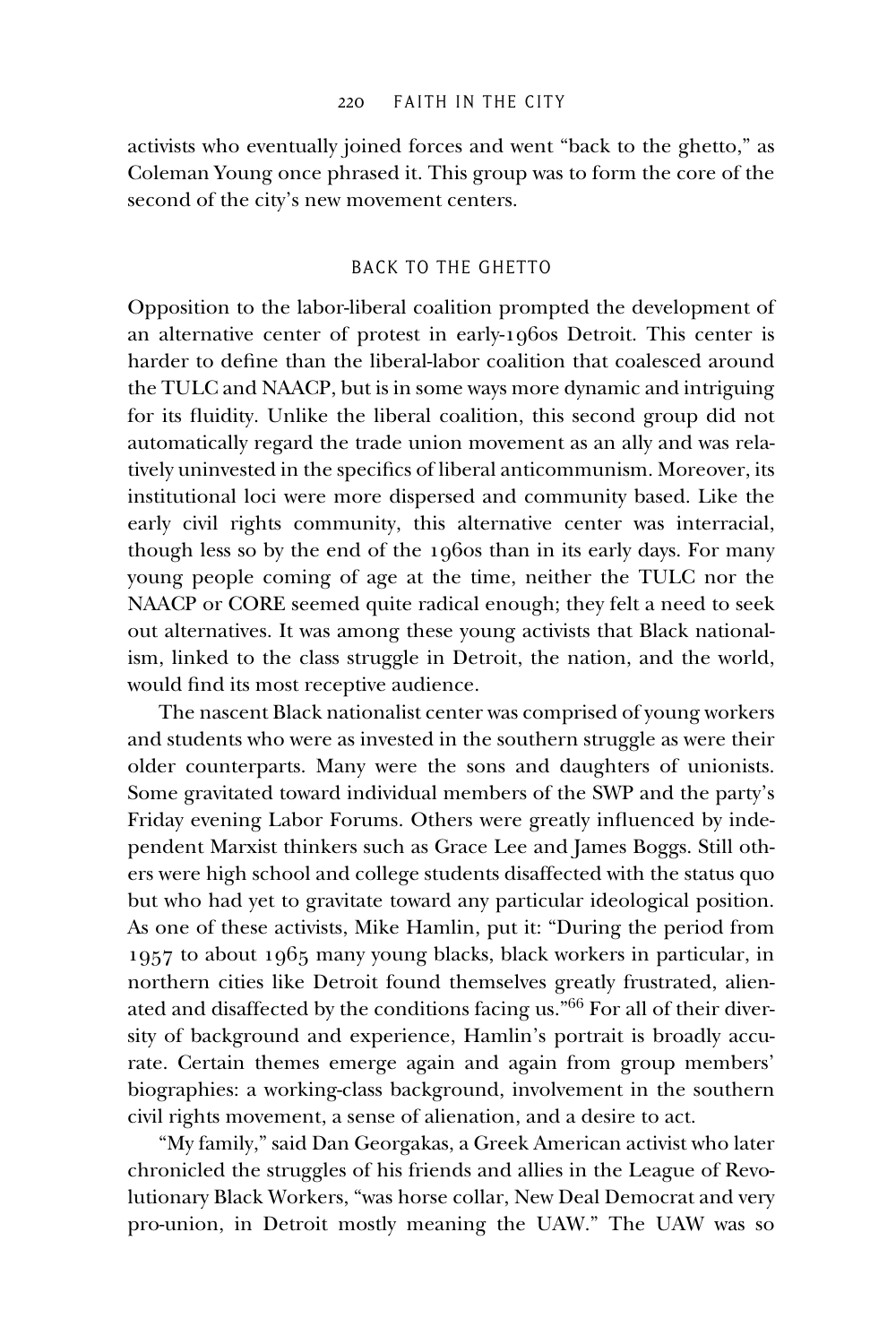prominent in Detroit that "even as a child you were drawn into union politics at family picnics on Labor Day," recalled General Baker, whose family migrated to Detroit from rural Georgia in 1941. The Bakers made a home in the east-side ghetto of Black Bottom and "lived on the ups and downs of the auto industry like most working-class families in Detroit."<sup>67</sup> Like the Bakers, Mike Hamlin's family was composed of southern sharecroppers who migrated to Detroit during World War II. While working on the loading docks at the *Detroit News,* Hamlin met two other future activists: John Watson, one of the hundreds of Black students at Wayne University (renamed Wayne State University in 1956); and Ken Cockrel, who went on to become one of the city's leading radical attorneys. Hamlin credits Watson with helping him channel his anger into constructive outlets. "I was angry," recalls Hamlin, "when I came back to Detroit in 1960 from the army."

I was interested in terrorist kind of activity. It was a response to frustration. A lot of people at that time talked about kamikaze or suicidal attacks. You would end your pain and strike a blow. But then I met John Watson. . . . And [I felt] maybe there could be a greater impact by organizing people and focusing on the working class. It was through him that I began to understand classes and class society.<sup>68</sup>

Ken Cockrel also cited his friendship with Watson, along with his experiences at Wayne State, as important factors in the development of his political identity. Indeed, Wayne, which by the mid-1960s had more African American students than all of the Ivy League and Big Ten schools combined, was a central site of congregation and political education. Like the families of so many from his cohort, Cockrel's relatives worked in the auto industry and the service sector. When times got hard, they went on public assistance. As a result of two separate accidents only months apart, Cockrel had lost both of his parents when he was twelve years old. He lived with relatives until he dropped out of high school in his junior year and joined the armed services. After three years of army life and an honorable discharge, he decided to return to school. Although he lacked a high school diploma, administrators at Wayne allowed him to take an entrance examination, which he passed, and to enroll as a political science major. Cockrel became involved in Left political circles at Wayne, worked a number of odd jobs, and managed to complete both a bachelor's degree in political science and a law degree.<sup>69</sup>

Some of these young seekers, like Luke Tripp, another African Amer-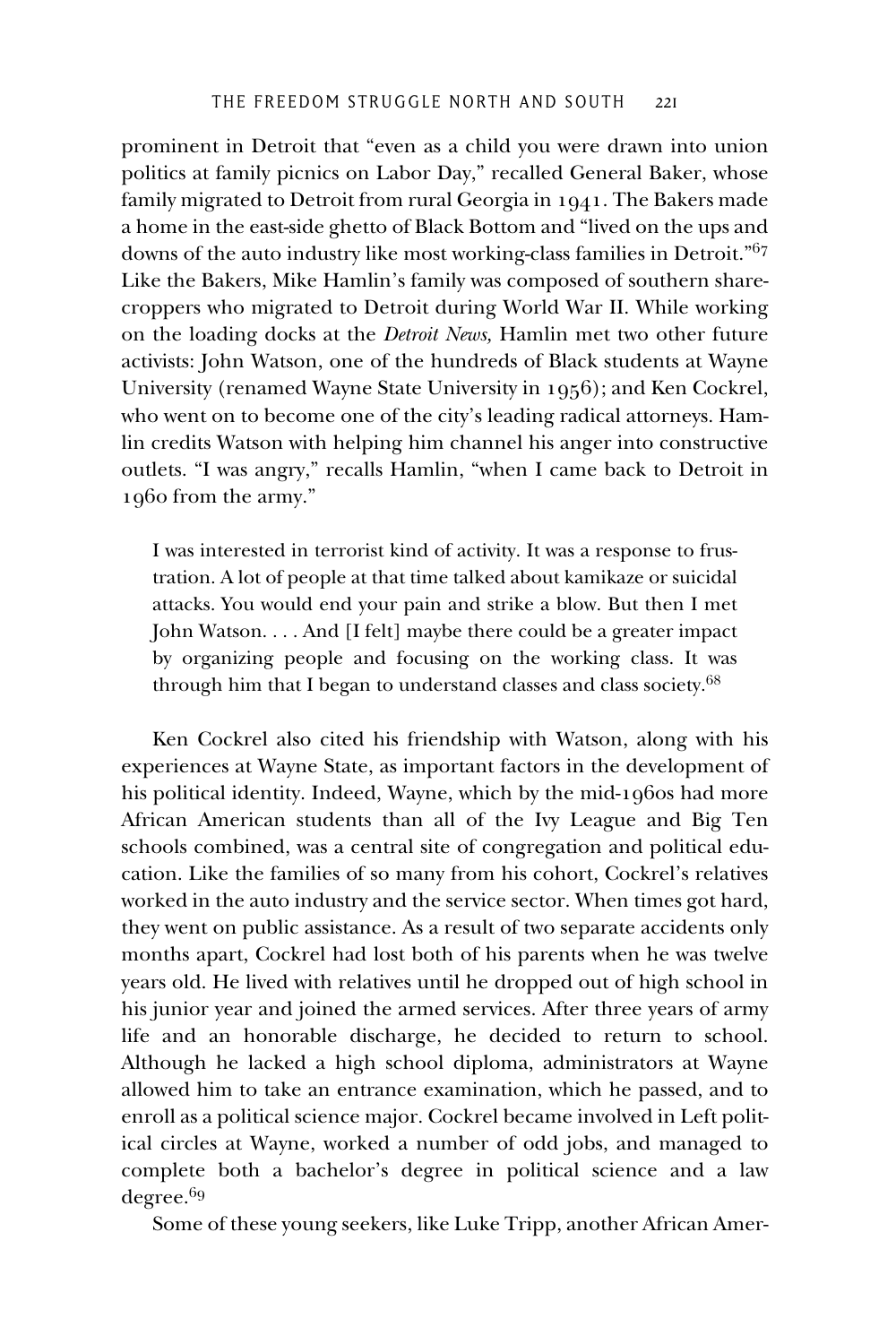ican student at Wayne who entertained a youthful desire to blow up Mississippi, felt that religion was relatively unimportant to their political identity. Tripp was baptized a Catholic but preferred to think of himself as "a free thinker."70 But, as in the early civil rights community, many of the new generation felt the need to translate their religious faith into political commitments and a more secular morality. This process of translation often involved leaving the institutionalized church in favor of a "revolutionary morality." "When I was eighteen I left the church," remarked Charleen Johnson, who became involved in community organizing and welfare issues. She left because she felt that the church inculcated a sense of powerlessness in its members' lives. For Johnson and others, religion was the "opiate of the masses," part of the system that must be opposed. "At the time we were entering into the sixties, the civil rights movement, and I got involved in the revolution. I was looking to overthrow the system."71

There was nothing novel about this tendency. Some segments of the clergy, particularly those disposed to a social gospel perspective, had long chastised the church for being insufficiently engaged in addressing social ills. It was certainly the nationalist-minded Rev. Albert Cleage's position that Black urban churches had failed to keep pace with the needs of their congregants and that these churches needed revitalization lest they become totally marginal to the life of the urban communities they were supposed to serve. The Black church, insisted an African American clergyman writing in the pages of the radical journal *Freedomways,* had been lax in its "moral responsibility" to set standards. "It is no secret," he wrote, "that the church has allowed the labor movement, NAACP, CORE, the entertainment world, and the world of sports to push ahead of it, all too often, in the struggle for freedom and equality."72

An impulse to leave the church was common among members of the city's second civil rights community. But it was far from universal. Socially concerned Catholics, for instance, found the climate in some parishes more hospitable to their ideas when Vatican II opened the church to the winds of change in the late 1950s and 1960s. This change built on Detroit's long tradition of Catholic activism, especially around the Catholic worker movement of the 1930s. Some priests, such as Fr. Clement Kern, had actually worked with the old civil rights community. While the second-generation movement was taking shape, Catholic activists, young and old, were taking steps to revitalize the church's Left, particularly around issues of racism and economic marginalization. "The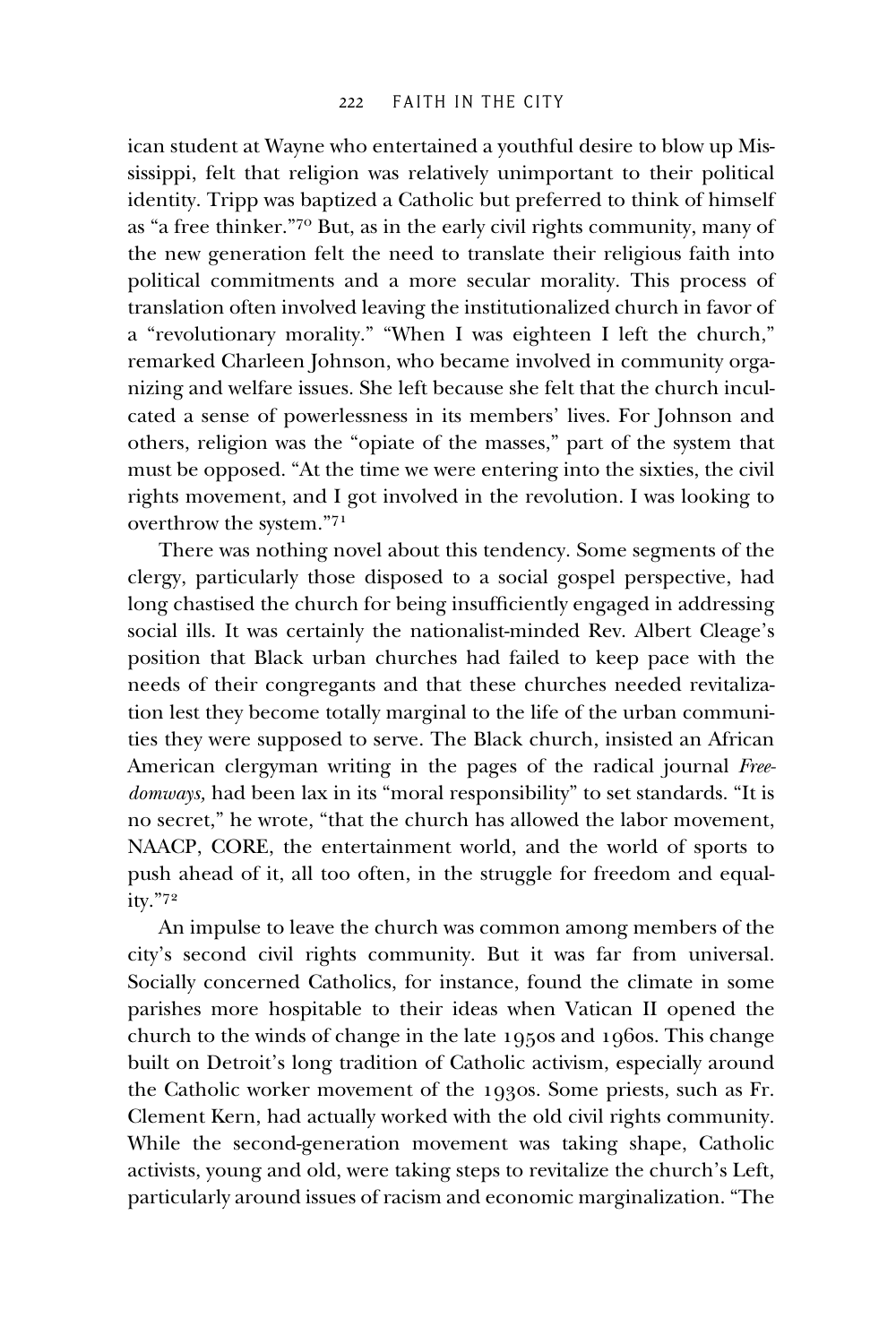Catholic church did a good job on me," recalls Eleanor Josaitis, another young woman involved in community organizing. "Feed the hungry meant something to me even as a kid. I was always trying to figure out a way to translate the gospel message into my life. . . .[Then] came the civil rights confusion of our time. I became a follower of Dr. Martin Luther King."73 Sheila Murphy Cockrel, the wife of Ken Cockrel, was also influenced by her Catholic background. "I grew up in the Detroit Catholic Worker movement," she reminisced. While she accepted her parent's religious values, she rejected their pacifism. Civil disobedience was for her an important political tool, but "not a stance about life." "I began working in '66 for the WCO [West Central Organization]," she continues, "which was the first citywide attempt at community organization that was rooted in the concept of self-determination, using the Alinsky model." Her parents were also active in the formation of WCO and served on its Board of Directors. It was during her WCO days that she met and married Ken Cockrel.74

Peggy Posa, a Protestant, also insisted that her "first introduction to the social-issue arena came from a strong religious background. The first issues I was actively involved in were the civil rights movement and the anti–Vietnam War activities." Posa worked with Ken and Sheila Cockrel and Mel Ravitz, who was a leading figure in the city's block club movement, in which religious institutions were often central.<sup>75</sup> Ravitz was born in New York City in 1924 but raised in Detroit. He had worked with the liberal coalition since the 1950s in organizations such as the NAACP, the TULC, and the small local chapter of CORE. In 1961 he, along with William T. Patrick, became one of the most liberal voices on the city's Common Council. Trained as a sociologist, he got his start in city politics in 1953 when he went to work for the City Planning Commission's crime prevention and neighborhood preservation program.76

In this capacity, Ravitz helped to lay the foundation for later groups such as the more militant and confrontational WCO. Organizing block by block in homogeneous areas, as well as interracial and interethnic ones, Ravitz, and later much of Detroit's block club movement as a whole, "made the alley the focus of our first action efforts to consolidate the thinking of the people of the neighborhood."<sup>77</sup> He also understood that churches, as social institutions rooted in the life of the surrounding community, were important sites for organizing block clubs and community associations. Throughout the 1960s, religious organizations remained a major source of funds for community activists. The WCO's first director, the Rev. Richard Venus, was a white clergyman, and reli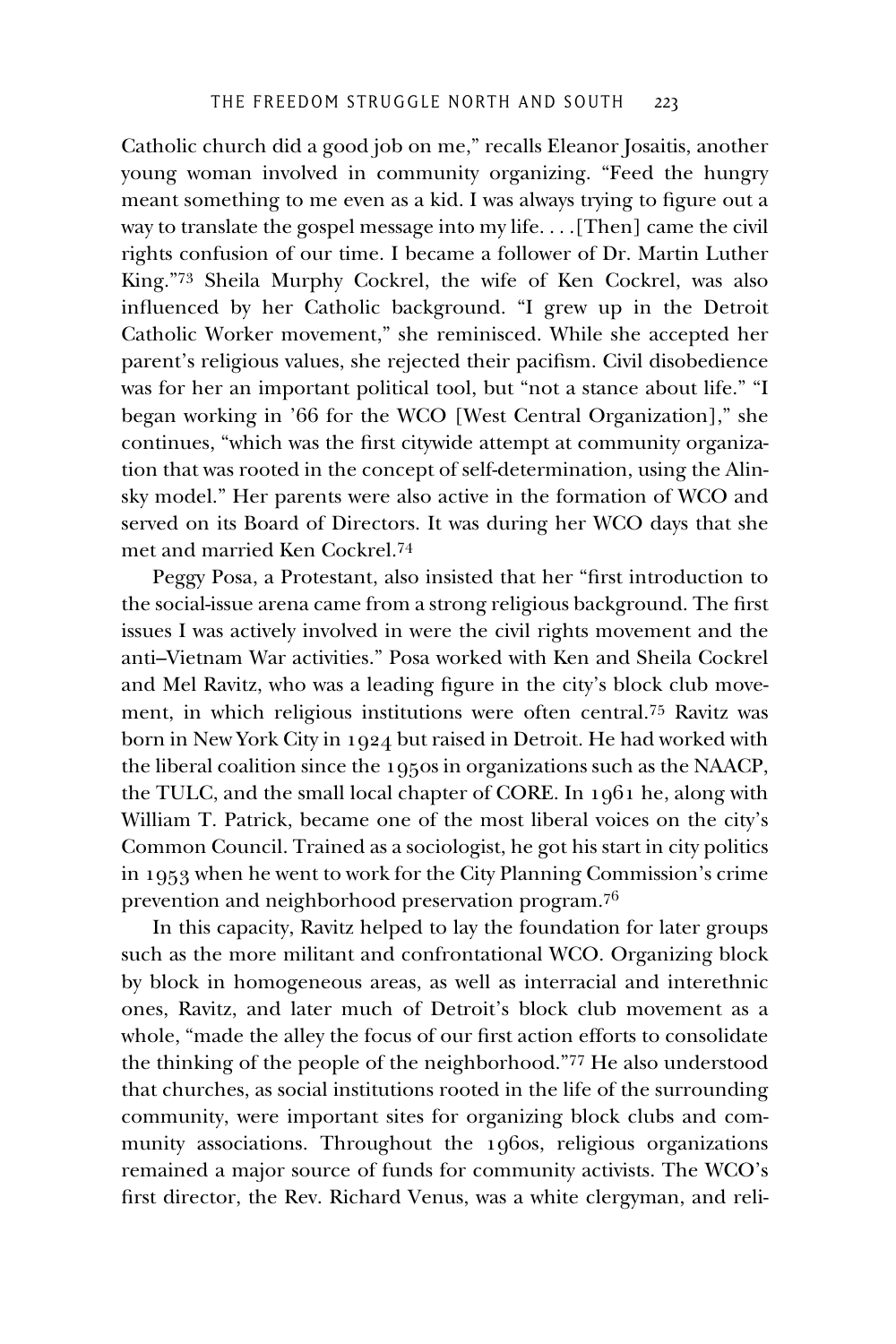gious bodies, including the Archdiocesan Solidarity Foundation and the Detroit Catholic Worker, as well as area churches and parishes, all contributed to the cause.<sup>78</sup>

While block clubs, made up primarily of home owners, were initially viewed as conservative, middle-class organizations, some did take on a more political bent. The change was supported and encouraged by the local NAACP and the Detroit Urban League,79 which published their own newspapers and collectively defined problems and solutions. Eventually, a number of block clubs participated in the formation of greater neighborhood councils and transneighborhood associations. City officials witnessed the creation of a monster, as block clubs began to challenge urban renewal policies, contest the power of the school board, and oppose unpopular candidates for elected positions. Officials tried to have the block club program dismantled, but they failed; instead, the clubs became a fixture throughout the city and a frequent source of headaches for the local political establishment. The clubs' potential to effect social change attracted older activists such as Ravitz, Ernest and Jessie Dillard, and Reverend Cleage. Some future community activists, such as Rosa Sims, got their start within these same associations: "I owe a lot to my father. He was active in the community and was an officer in the block clubs. . . . I got directly involved in community work. I was president of the junior block club."<sup>80</sup>

Activists such as the Dillards considered their work with the block clubs to be one of the more concrete expressions of their socialism. Younger activists, inspired by Saul Alinsky and his "Back-of-the-Yards" crusade in Chicago, attempted to push the clubs in a more militant direction—one with a pronounced class basis. In Chicago Alinsky had developed a distinctive style of organizing groups once thought to be unorganizable. Consciously adapting the methods of the labor movement in the 1930s, Alinksy's own method was based on creating as much tension as possible and forcing city administrators to meet the demands of the disadvantaged. It is easy to see the youthful appeal of such a method, and generational dynamics produced both conflict and cooperation within block-club and community-based groups. As Sheila Murphy Cockrel put it, "As I grew older I began to see that my parents didn't fully understand that they had created a family with the inherent idea of class conflict." $81$  Cockrel's assessment of the class and generational tensions within her family holds true, to a certain extent, for the entire civil rights community. Younger activists developed different ideas, strategies, and goals but were not fully divorced from the older generation of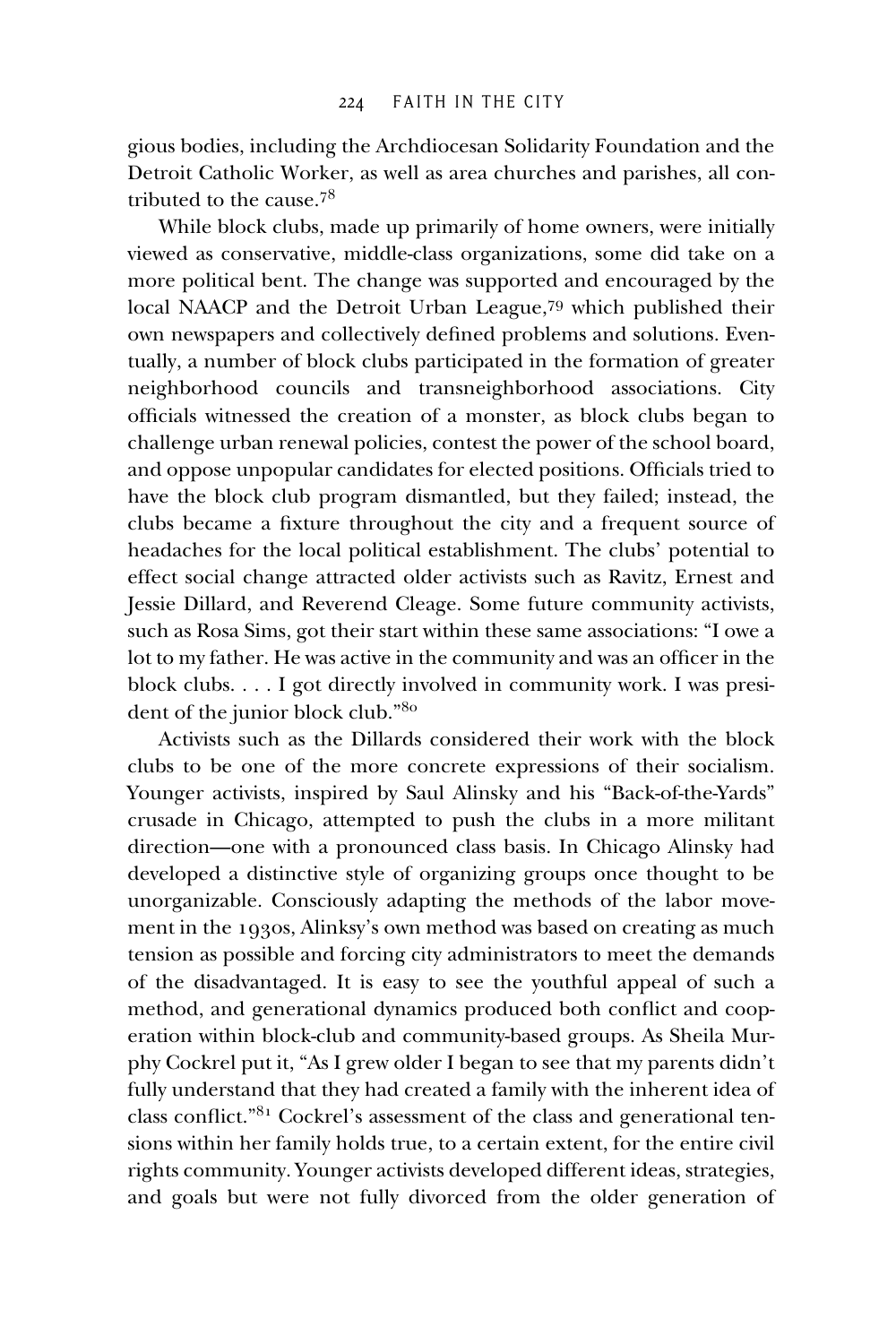activists that had paved their way. When large segments of the city's New Left turned to community organizing in the mid- to late 1960s, the basic structure was already in place. The new cohort introduced its own methods and strategies, but it did not have to start from scratch.

Block clubs, and later community organizations such as WCO, were also central to women's activism. "In the block clubs," notes General Baker, "when you do alley cleanup, ain't but two men and all the rest is women."<sup>82</sup> The women who tell their tales tend to mention religion far more often than their male counterparts, and those who turned toward community organizing at the grassroots level were overwhelmingly female. While Baker, along with Luke Tripp, Mike Hamlin, John Watson, and others, got more involved in labor organizing during the late 1960s, creating the Dodge Revolutionary Union Movement (DRUM) and the League of Revolutionary Black Workers, their female counterparts tended to focus on welfare rights, tenants' rights, and antipoverty campaigns. Marian Kramer, who was married to General Baker, worked with block clubs, the WCO, and the Westside Mothers, a welfare-rights group initially organized by the Detroit CORE. "A lot of social struggles were right there in the community," notes Kramer, who had been influenced by her work in the South with the Student Nonviolent Coordinating Committee. "Women had developed a lot of skills and were becoming central in the organizations."83

This is not to suggest that gender roles were carved in stone. Women were also active in male-dominated groups such as GOAL, the Freedom Now Party, and the League of Revolutionary Black Workers. On the other side of the equation, some men certainly participated in the block club movement. Waymon Dunn, an older Black resident, served as the head of one of the city's largest confederations of block clubs, and younger male activists such as Baker and Cockrel organized and directed neighborhood clubs. Male activists were also involved in the activities of the WCO and similar groups. Yet gender roles were a source of tension within the movement. "We were forceful, but we were played down," insists Kramer. "There were people like Arleen, Gracie, Cass Smith, myself, Edna Watson," she continues.

We endured a lot of name calling and had to fight male supremacy. Some would call us the IWW: Ignorant Women of the World. I was thought of as one of the grouchiest women. In meetings, we attempted to form a Black Liberation party, there was debate [about] where the struggle had to be. One faction said that the forces should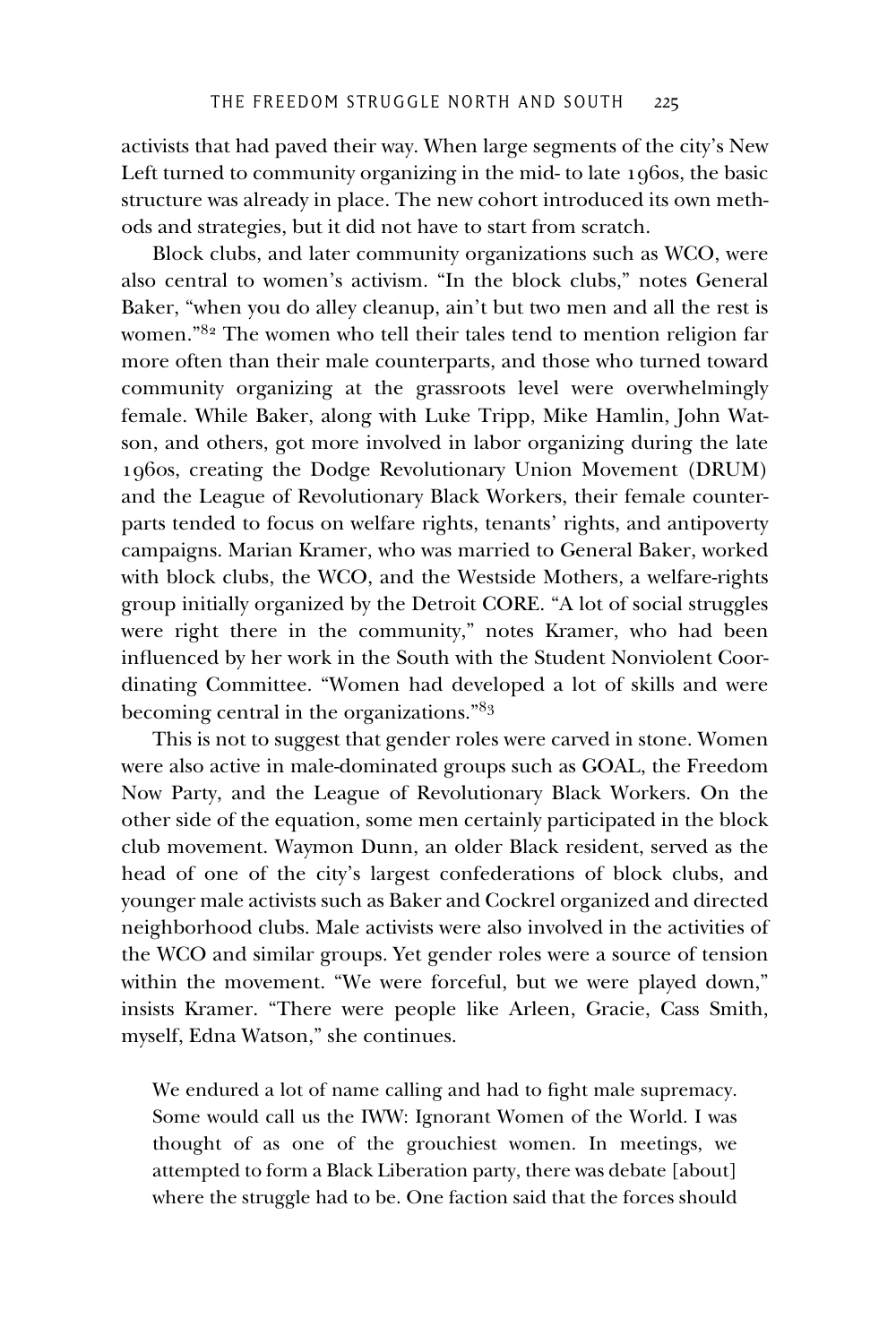be in the plants, at the point of production. I said, "Yes, but all those men got to come back into the community; they live somewhere. We've got to be organizing in both places.<sup>84</sup>

The articulation of a firm position on gender and class by women activists differentiated the later movement center from its earlier civil rights predecessor. Although the earlier movement recognized the necessity of "organizing in both places," there was a qualitative generational difference. Certainly women were involved in the early movement. Rose Billups, Geraldine Bledsoe, Eleanor Maki, Vera Vanderberg of the NNC, Zaio Woodford of the League of Women Voters, and the women of the NNLC, among others, often marched on the front lines of political mobilization, but "women's issues" never achieved the centrality they obtained in later years. While there was a great deal of women's activism around the edges of the early movement—meat boycotts, the activities of the Housewives League of the Booker T. Washington Trade Association, sit-down strikes and walkouts in traditionally female industries such as cigar making—the core organizations tended to be male dominated. The National Negro Labor Council was really the only earlier group to demonstrate a clear understanding of the relationships among class, race, and gender and to take account of these interlocking forms of oppression in their protests.

But by the 1960s a new pattern was emerging. The political consciousness of this new generation of young men and women had been formed in the matrix of a new set of familial experiences, by the violence that menaced the southern struggle, and by their exposure to changing cultural trends. This consciousness crystallized in myriad small discussion groups and associations. Interpersonal ties were crucial. "We would gather in each other's homes and talk about what kind of activity we could develop in Detroit around the edges of the civil rights movement," remembered Mike Hamlin. Recognizing a debt to people outside of their own modest ranks, the newcomers turned to older activists such as James and Grace Lee Boggs. "Jimmy taught and reached a lot of people," says General Baker. "Early on, if you wanted to deal with problems as an auto worker, you were separated from history. Unless someone gave you continuity, some history, you were on your own. Jimmy tried to give us that direction."<sup>85</sup>

If cross-generational influence was indeed key to the development of political radicalism in 1960s Detroit, Grace Lee and James Boggs personified that influence. Married in 1954, they were a dynamic team grounded in leftist politics. James Boggs had come to Detroit from Besse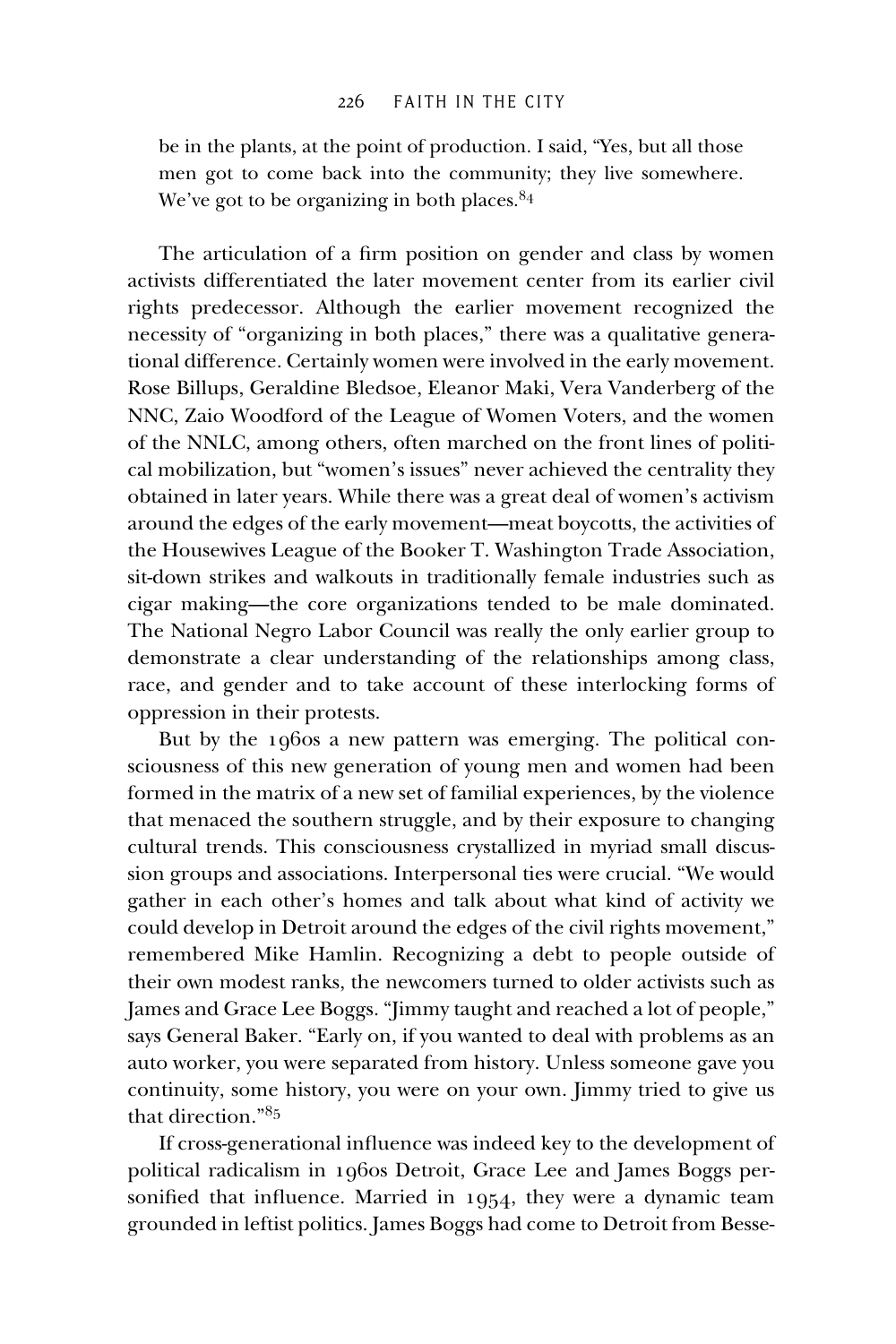mer, Alabama, in 1937 after hoboing around the country. He landed a job as a production worker at Chrysler and became a union organizer. Actually, he recalls with a grin, he became a "union thug": "We used to say we went out and recruited people into the union, but we really just used to beat them up until they joined."<sup>86</sup> His position at the Chrysler plant brought him into contact with the small group of Trotskyists active in and around the Socialist Workers Party. Through his association with the SWP, he was able to study at the party's Third Layer School in New York City, where he also met his future wife, Grace Lee.

Born in Providence, Rhode Island, Grace Lee was the daughter of Chinese immigrants. She had earned a doctorate in philosophy at Bryn Mawr in 1940 and became interested in radical politics and the Black struggle after leaving Philadelphia for Chicago. There she organized tenant groups and lectured for socialist and communist groups throughout the city's Black communities. She also worked as a local organizer for A. Philip Randolph's 1941 March on Washington movement.<sup>87</sup> It was in Chicago that Lee first became aware of the Trotskyists and one of the movement's leading theoreticians, West Indian Marxist C. L. R. James. She became a close friend of James and collaborated with him on a number of scholarly works. Although they parted company in the early 1960s, the Boggses played an important role in introducing their mentor to young radicals in Detroit.

Born in Trinidad in 1901, C. L. R. James had risen through Marxist and Pan-Africanist circles in Britain to become an important figure in international Trotskyism. Traveling to the United States in 1938 for a short speaking tour, the young activist wound up staying for fifteen years. During his residence in the States, which included time spent in Detroit during World War II, James moved in and out of the Socialist Workers Party and eventually formed his own wing of the movement,<sup>88</sup> the socalled Johnson-Forest tendency, which was led by James (whose party name was Johnson), Raya Dunayevskaya (whose party name was Forest), and Grace Lee.

Like their movement's founder, Leon Trotsky, the members of the Johnson-Forest tendency were bitterly anti-Stalinist and critical of oppressive conditions within the Soviet Union. $89$  But whereas Trotsky, and much of the SWP hierarchy, held that the Soviet Union had devolved into a "degenerated" worker's state due to the rise of the Stalinist bureaucracy and could be reformed by a political revolution, other segments of the movement put forth a much harsher critique. For the members of the Johnson-Forest tendency, Stalinism was not an aberration or a devolution from a more authentic bolshevism. Instead, it was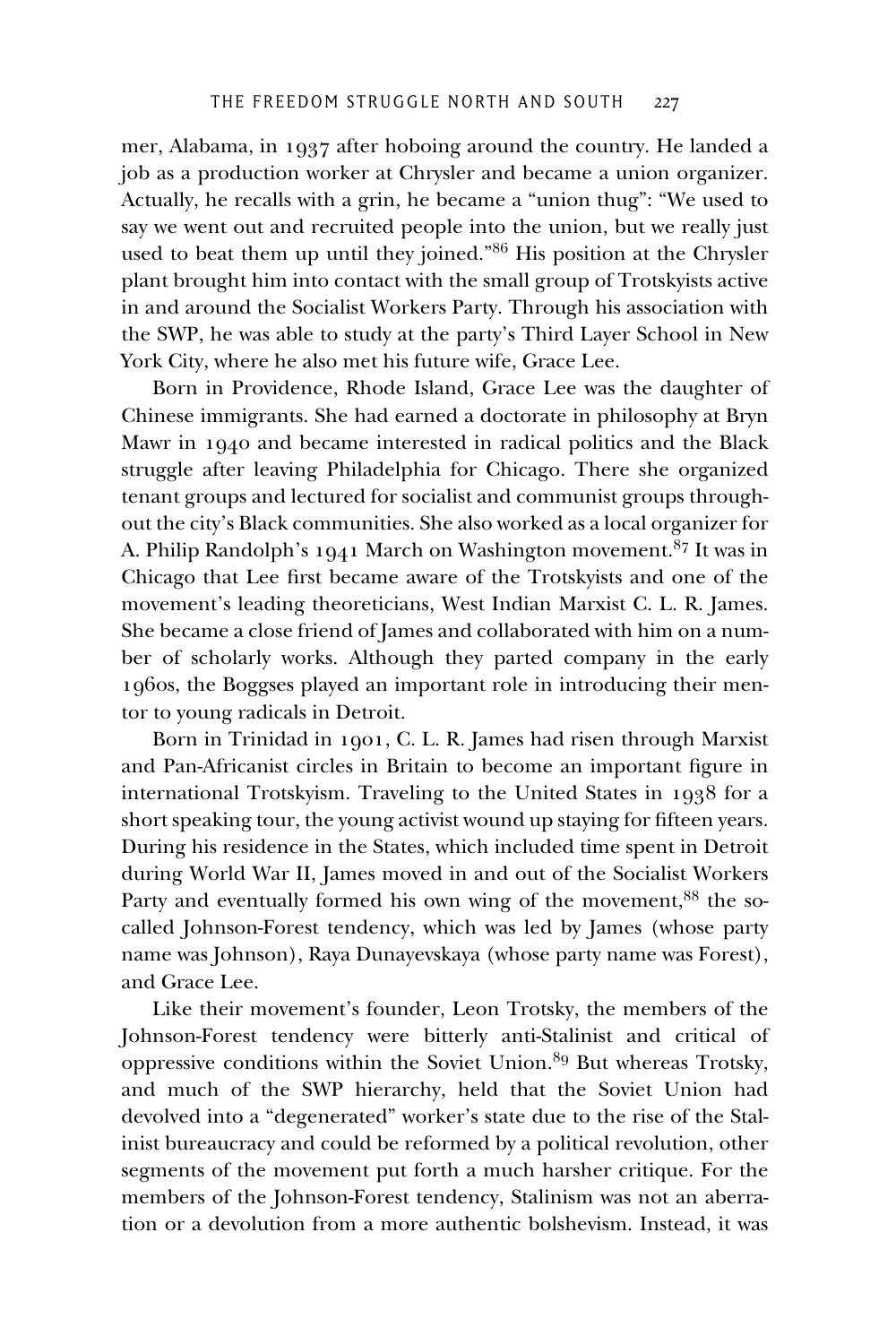the logical outcome of the revolutionary vanguard party's transformation into an all-encompassing power fused with the state. Soviet workers were no better off under this system of "state capitalism" than their Western comrades were under "private-property capitalism."90

The opposition of an evolutionary understanding of Soviet development against Trotsky's de-evolutionary one held important implications for revolutionary parties outside of the Soviet Union. Drawing inspiration from the American scene, as well as his own studies of anticolonial struggles in Africa and the West Indies, James and his group cautioned against any vanguard party that promised to provide "enlightened leadership" to the "backward masses." According to James and others in the Johnson-Forrest tendency, the opposite was true: even in the Russian revolution, the proletariat "taught and disciplined Lenin and the Bolsheviks not only indirectly but directly."

The Bolsheviks learned to understand the vitality and creative power of the proletariat in revolution. . . .The proletariat repeatedly led the Bolsheviks and gave Lenin courage and wisdom. Between 1890 and 1921 the interrelation between leader, party, class and nation was indivisible. . . .With the proletariat or against it, that is the future of every modern nation. What was the secret of Lenin's greatness is that he saw this so clearly because this choice was the inescapable product of the whole Russian past.<sup>91</sup>

The upshot of this reformulated Leninism was that no revolutionary party could hope to lead the masses without taking part in a dialectical interaction recognizing the creative power and dynamic spontaneity of the proletariat. Without a flexible and democratic interaction, vanguard parties, regardless of their good intentions, risked the danger of limiting the working class's revolutionary potential and distorting their own goals.

Most important, James and the members of the Johnson-Forrest tendency located the sources of American revolutionary potential in the social and cultural milieu of the working class, as well as in the particular struggles of women and African Americans. In his studies of African American history and culture, James attempted to incorporate the perspectives of these groups, and of other diasporic peoples, into a more humanistic theory of revolutionary Marxism. Because he saw race and class as part of the same dynamic, James was able to make significant contributions to Marxist thought in this area. "Let us not forget," he cautioned fellow party members,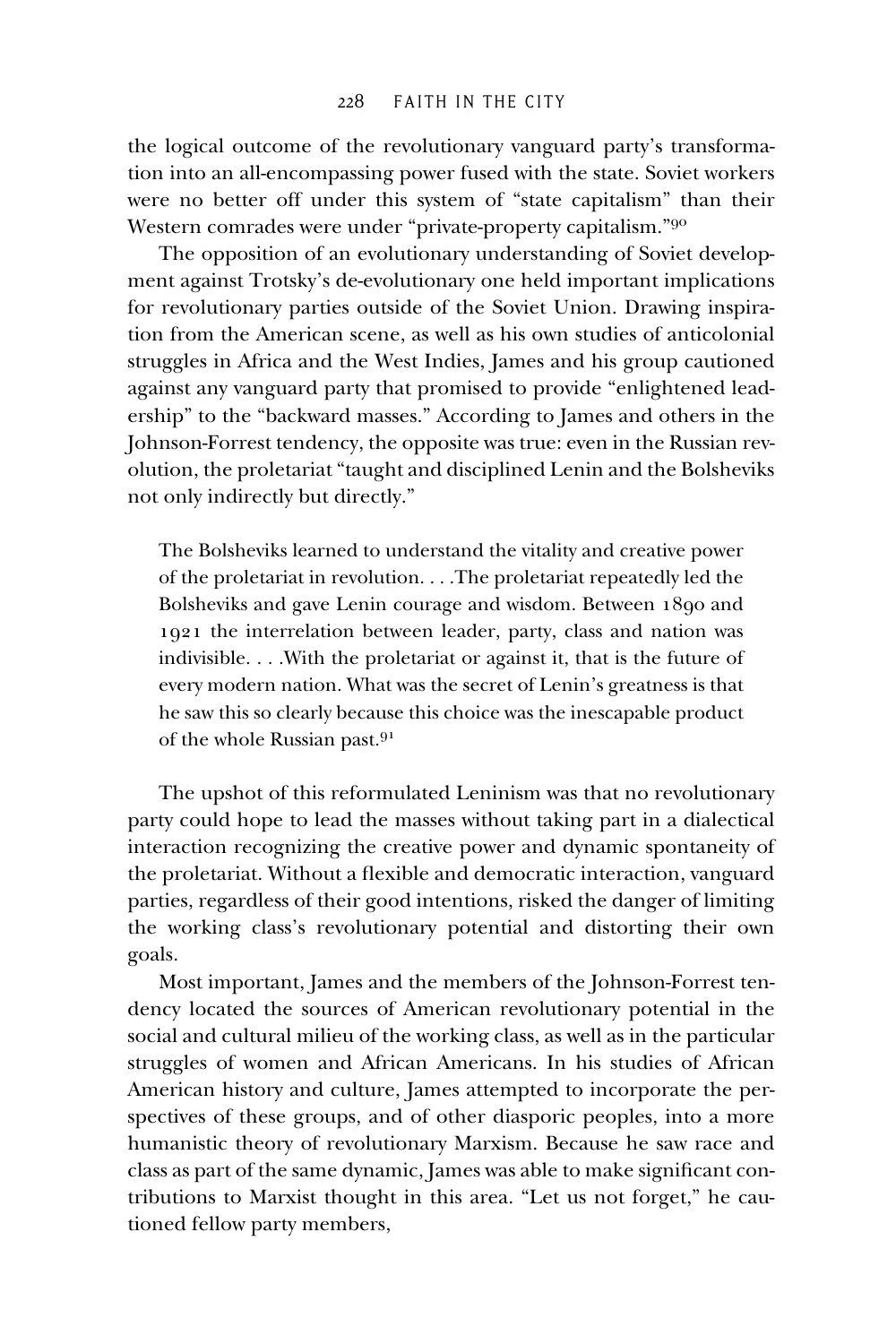that in the Negro people there sleep and are now awakening passions of a violence exceeding, perhaps, as far as these things can be compared, anything among the tremendous forces that capitalism has created. Anyone who knows them, who knows their history, is able to talk to them intimately, watches them in their churches, reads their press with a discerning eye, must recognize that although their social force may not be able to compare with the social force of a corresponding number of organized workers, the hatred of the bourgeois society and the readiness to destroy it when the opportunity should present itself, rest among them to a degree greater than in any other section of the population in the United States.<sup>92</sup>

Although he was not then well known in Detroit or indeed in the United States, James's ideas and writings trickled down to American radicals through his associates and ex-associates. James did not, however, give much sustained attention to African American and working-class religious sensibilities; he did not see religion as a factor in the vitality and creative power of these communities. In fact, in a later essay he noted that while living in the United States he had "no idea that this kind of community could be built in the southern Black Churches; but of course, this was the source of Dr. King's power." He went on to suggest that a similar inattention to religion's potential among "certain people who are revolutionaries" was a major problem for revolutionary parties. Although there was nothing in James's approach, particularly toward the cultural realm, that actually precluded the incorporation of oppositional religious ideas and practices, it was left to his followers, especially Grace Lee and James Boggs, to write about religion's potentially revolutionary role in movements such as Albert Cleage's Black Christian nationalism.93

After ten years of working with the SWP, C. L. R. James could claim that he and other members of the Johnson-Forrest tendency "always found [ourselves] closest in theory and practice to rank and file workers" and that their 1951 break with the party had freed them "to make this social milieu the basis of our whole existence."<sup>94</sup> Unfortunately, James's deportation from the United States as an undesirable alien in 1953 hampered the group's development. For a time he did manage to keep in close contact with Dunayevskaya, the Boggses, and others, and he continued to contribute essays to the group's newspaper, *Correspondence,* edited by James Boggs, which was published in Detroit after the group left the SWP. He also contributed to a number of the tendency's ancillary projects such as the publication of Charles Denby's *Indignant Heart* and a series of inexpensive and accessible paperbacks on topics ranging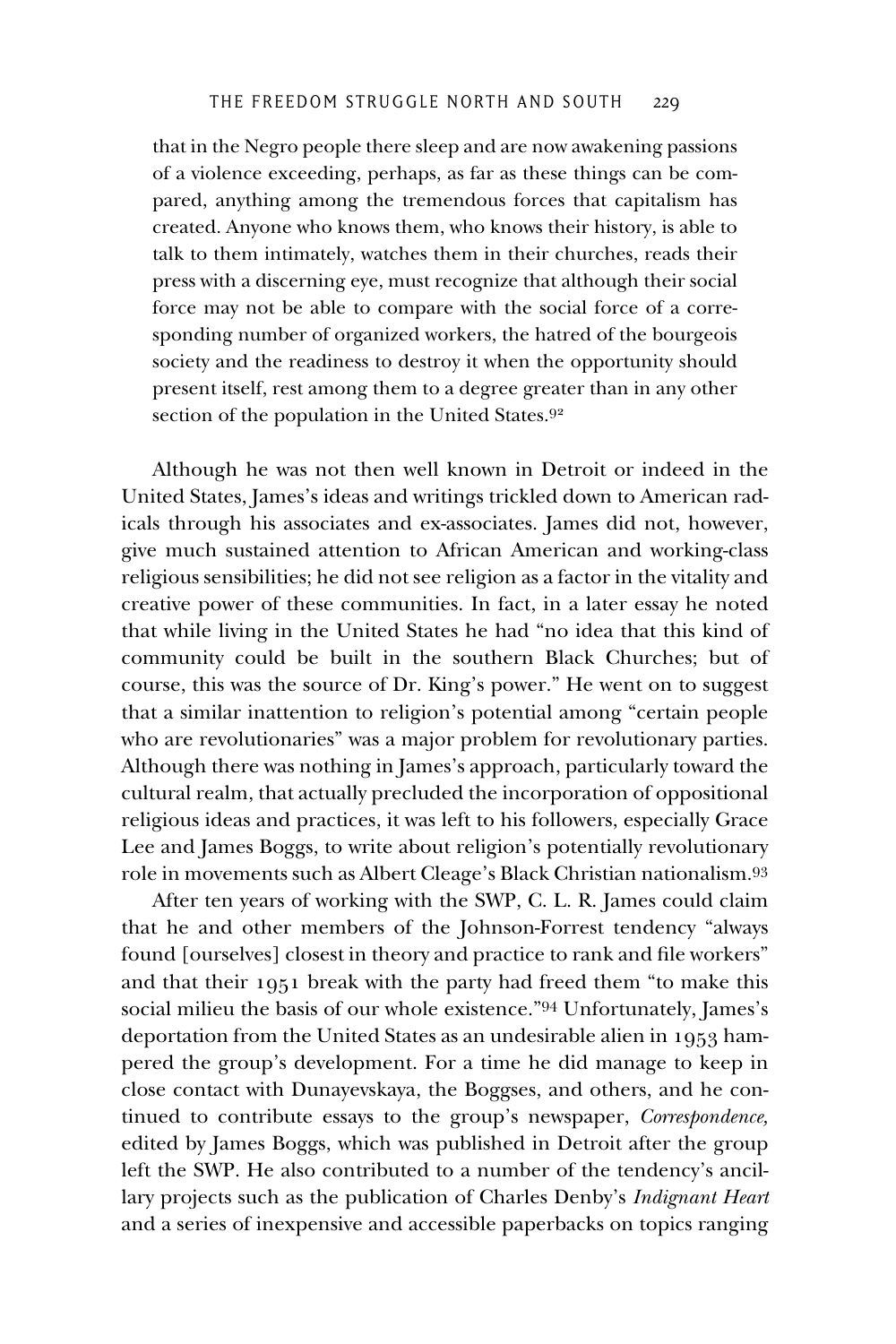from the reflections of working women to student rebellions and factory life. Many of these small books, along with political tracts, newsletters, and pamphlets, were sold or given away in Black and working-class neighborhoods.<sup>95</sup> Meanwhile the group strove to increase the level of intellectual debate and exploration within Marxist circles, for example, by publishing the first American edition of Marx's *Economic and Philosophic Manuscripts of 1844,* in which themes of alienation and consciousness loom large.<sup>96</sup>

Yet, because of internal disputes and the pressures of McCarthyism, the small group eventually broke apart. In 1955, Raya Dunayevskaya led her own breakaway faction organized around the philosophy of Marxisthumanism and the publication *News and Letters.*<sup>97</sup> By 1961, James and Grace Lee Boggs had also broken with C. L. R. James, depleting the ranks of the old Johnson-Forrest tendency.98 The Boggses rejected James's view that the proletariat was the only group able to create the impetus for social reorganization and argued instead that the bulk of the U.S. working class was not only "backward and bourgeoisified" but also a "vanishing herd" diminished by the technological transformations of capitalism. While the Boggses maintained their belief in the revolutionary potential of African American workers, they increasingly focused on third world revolutions as the force that would destroy capitalism. Their emphasis on revolutionary and anticolonial struggles in Africa, China, and Cuba—which were also a focus of the SWP—placed them closer, ideologically, to younger, New Left radicals, whose interests the Boggses encouraged.99 But the couple's rejection of the working class as the primary revolutionary agent drove a wedge between them and C. L. R. James. The deported radical retorted with a warning to anyone who disagreed with his view of the proletariat, declaring that "we are enemies, outspoken and relentless."100

Given James's affinity for American Black nationalism and pan-Africanism, his harsh critique of his former colleagues is a bit puzzling. Indeed, James, more than anyone else, was responsible for the Socialist Workers Party's efforts to support Black workers' entry into the vanguard of revolutionary struggle, and even after he broke with the party his ideas on the subject continued to exert a great deal of influence.<sup>101</sup> For example, in his early defense of the Nation of Islam, George Breitman, a white American Marxist, continuously referenced the SWP's statement "Negro Work," which was written in part by James. Guided by James's example, Breitman produced some of the earliest favorable articles on Malcolm X and the Nation of Islam to appear in almost any national publication.<sup>102</sup>

Like James and Grace Lee Boggs, Breitman was an important link in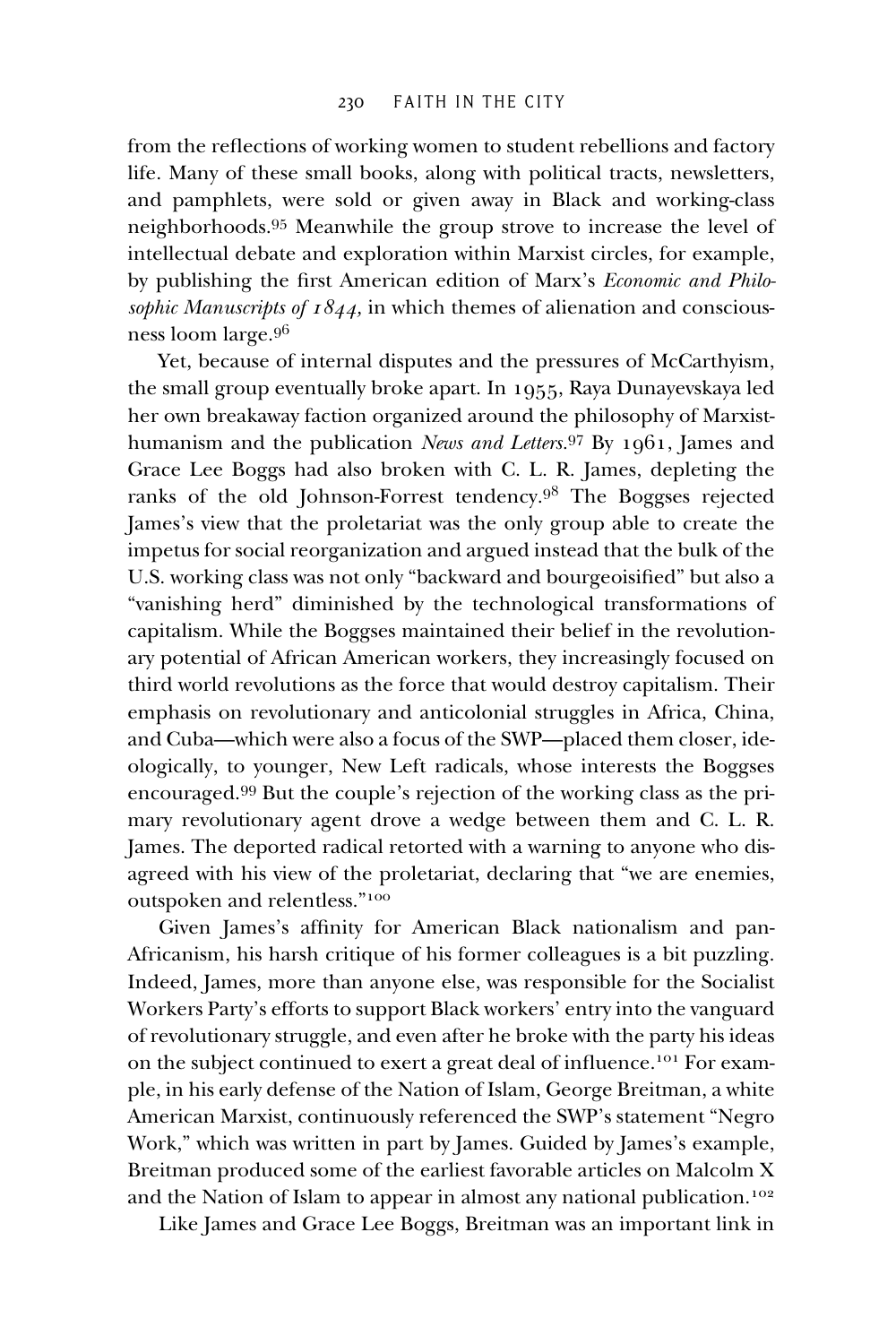Detroit's pattern of cross-generational connections. He had been a member of the SWP since the mid-1930s and was sent to reorganize the Detroit affiliate in 1953 after nearly 40 percent of its membership was expelled for disregarding party discipline. James and Grace Lee Boggs had already broken with the local SWP, and internal splits and external political repression had left the group with no more than ten members. Working closely with his wife Dorothea, along with Frank and Sarah Lovell and Evelyn Sell, Breitman converted the group's Friday Night Forum into a tool for discussion and recruitment, and he continued to oversee the forum from 1954 until he left Detroit in 1967. A former editor of the SWP's *Militant,* Breitman was largely responsible for giving the paper the distinction of being the only white publication to embrace the Nation of Islam and its brand of Black nationalism. Although African Americans did not join the SWP in large numbers, the *Militant,* along with publications produced by the Boggses, was fairly widely read. Indeed, the forum and the *Militant* deeply influenced a number of young activists.<sup>103</sup>

In retrospect, attendance at the forum appears to have been something of a prerequisite for later activism, and it is important to acknowledge this non-CP Left tradition in the city's radical history. The forum had been bringing together activists and intellectuals from throughout the city and across the nation since 1954. Ernest Dillard often presented lectures there, as did older Detroiters such as the Black communist Christopher Alston. There is even reason to believe that the Rev. Charles A. Hill may have attended a few of the sessions.<sup>104</sup> The forum was, as one observer put it, "a real institution in Detroit." Young Detroiters such as General Baker, Mike Hamlin, Dan Georgakas, Edna Watson, and Luke Tripp all attended the Friday sessions. Through the influence of the forum and their own small discussion groups, as well as the guidance of local radicals such as James and Grace Lee Boggs, these young activists became engaged by the early 1960s in a number of philosophical and ideological debates about national and international political struggles. At least three issues seem to have been foremost in the thinking of these nascent militants: nonviolence as a strategy in the civil rights struggle; the importance of Black nationalism; and the revolutions in Cuba, Africa, China, and elsewhere.

The debates over nonviolence were particularly heated. General Baker noted that the "polarity" of violence or self-defense and nonviolence was "constantly debated" in the Black community. Although we have come to portray this debate, somewhat generically, as a dispute between Reverend King and Minister Malcolm X, it is more properly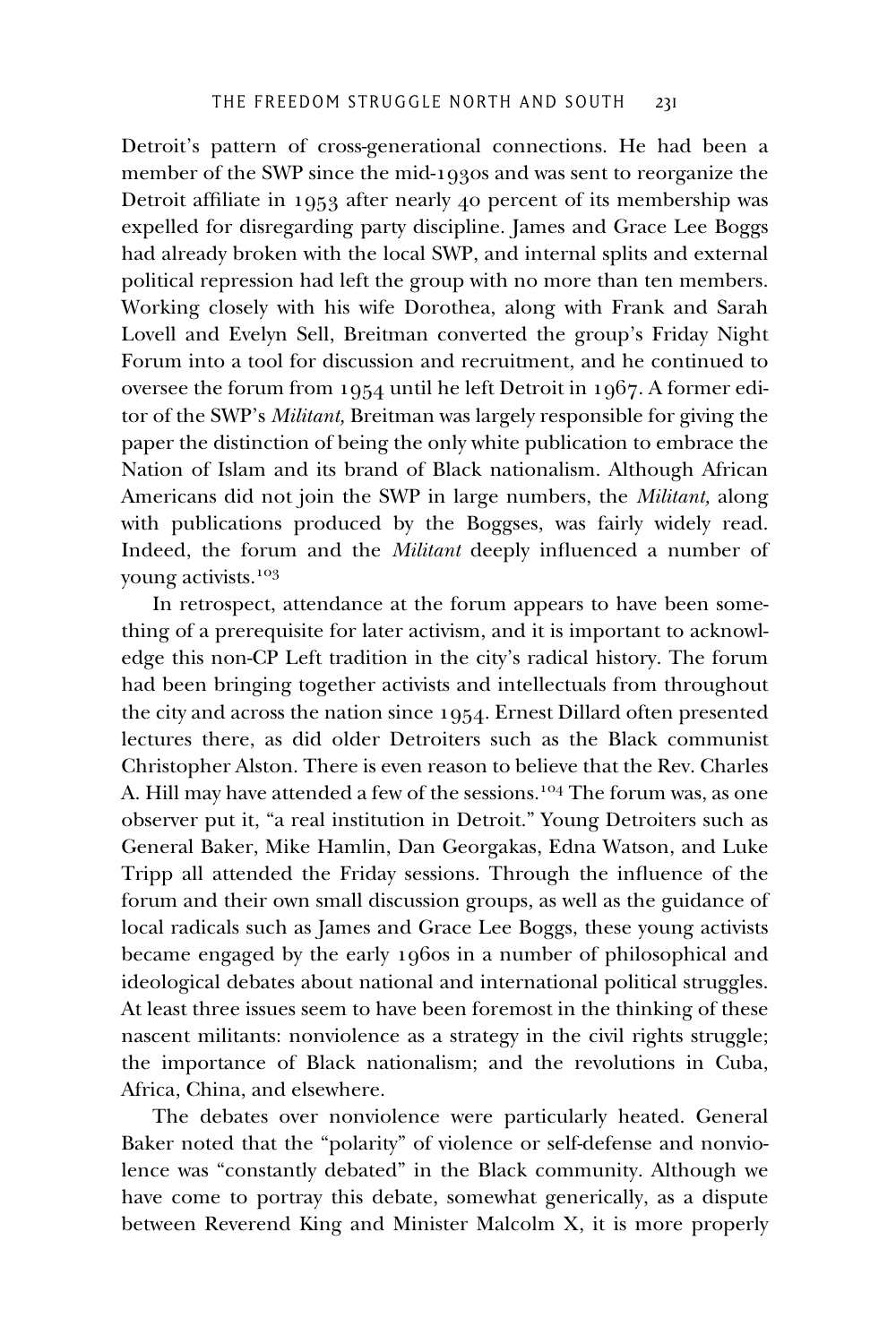defined in places such as Detroit as between Reverend King and southern self-defense advocate Robert Williams. While it is not clear whether Williams's experiences as a worker at Detroit's River Rouge plant and as a member of Local 600 during World War II were well known on the national level, he was embraced as an important local figure. Whereas King understood nonviolence as philosophically necessary and tactically desirable—a choice, almost a religious calling, that entailed inner transformation and physical commitment-Williams advocated a more "flexible" approach that incorporated self-defense. He wrote:

My only difference with Dr. King is that I believe in flexibility in the freedom struggle. This means that I believe in non-violent tactics where feasible. . . . In civilized society the law serves as a deterrent against lawless forces that would destroy the democratic process. But when there is a breakdown of the law, the individual citizen has a right to protect his person, his family, his home, and his property. To me this is so simple and proper that it is self-evident.<sup>105</sup>

Williams was not advocating random acts of violence but individual acts of resistance, which, when coupled with mass mobilizations in North and South alike, would boldly challenge the white power structure. Williams was concerned, moreover, that pure nonviolence was too much to ask, that it would, by necessity, exclude all those unwilling or unable to practice the necessary discipline of body and spirit.

Williams organized "rifle clubs" during the 1950s, for which he was forced out of his post as head of the Monroe, North Carolina, NAACP. If his call for armed self-defense irritated the national hierarchy of the NAACP, his sympathies for the Nation of Islam and the Cuban revolutionaries made his relationship with the organization all the more tense. As historian Van Gosse points out in his study of Cuba, the cold war, and the rise of the New Left, Williams was one of the earliest Black American supporters of Castro and the revolutionary struggles in Cuba, and his "partisanship for Castro helped insert the Cuban revolution into the black political debate." Drawing on religious symbolism, perhaps to rival his political adversary, Reverend King, Williams characterized Cuba's example as "the new Sermon on the Mount . . . a pilgrimage to the shrine of hope."<sup>106</sup> Williams's support of the Cuban revolution and his critique of the dominant philosophy of the southern civil rights movement placed him, albeit uneasily, in league with Left organizations such as the Socialist Workers Party. The SWP was supportive of Williams's philosophy, and the party's paper carried highly favorable reviews of his activi-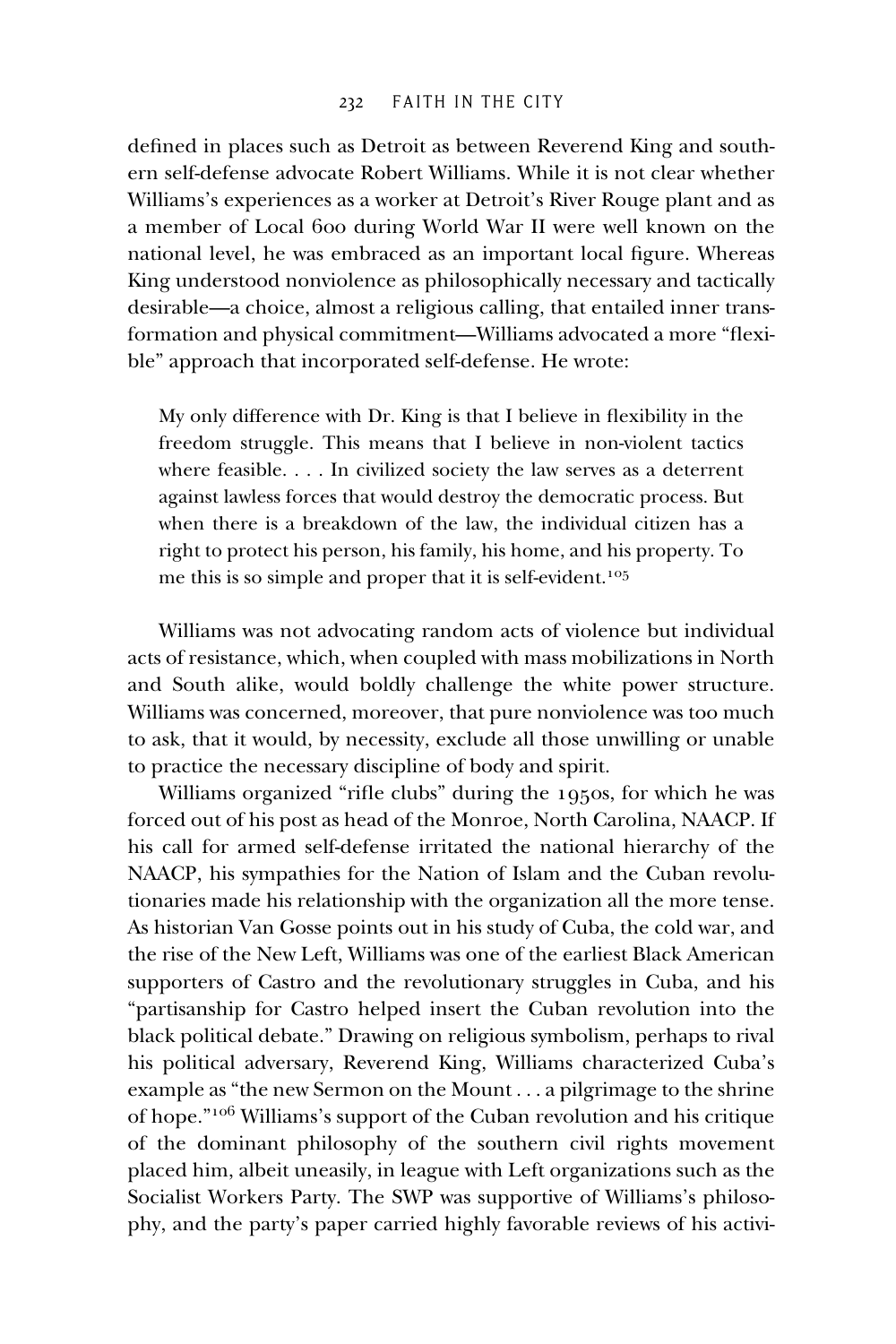ties.<sup>107</sup> When Williams was forced to flee the United States after being charged with kidnapping a white couple during a particularly violent confrontation between Freedom Riders and local whites in Monroe in 1961, the SWP aided his escape through Mexico to Cuba, where he was given asylum.

"The Socialist Workers Party had played a major role in the events in Monroe, North Carolina," writes Conrad Lynn, a Black attorney and former Communist Party member with complicated ties to the SWP.108 Lynn, who had been a close friend of Williams for years, acted as his legal counsel and assisted the SWP in forming defense committees for him across the country. From his self-imposed exile in Cuba, Williams published his *Negroes with Guns* and an occasional newsletter—all of which won converts among young activists suffering from a sense of alienation. Williams's book was "popular early reading" for a number of young radicals in Detroit: "We were able to get our hands on *The Crusader,* a publication that Robert Williams printed from Cuba. . . . He had a shortwave radio program on Friday nights called 'Radio Free Dixie,' that you could pick up from Havana."<sup>109</sup>

The SWP's association with Black activists such as Robert Williams, Conrad Lynn, and journalist William Worthy (who defied U.S. travel bans first to China and then to Cuba) should be viewed as part of the party's effort to link international revolutionary struggles with the fight for African American liberation. If the defense of the Cuban revolution represented one axis of party activity, then the defense of Williams and the party's growing interests in the revolutionary potential of Black nationalism represented another. Indeed, the party's support for Williams was reinforced by an increasing interest in the Nation of Islam and Malcolm X. Lynn notes that "the SWP had begun to see the revolutionary implications of the Black Muslim movement with the rise of its latest spokesperson, Malcolm X."110 All of these connections, which were being made on a national and international level, filtered down to local activists in Detroit in myriad ways. This is not to suggest that young Black nationalists necessarily needed the SWP, but the party did manage to pull together a number of diverse ideological tendencies.

Black nationalism was definitely "in the air" in Detroit and other Black communities throughout the nation; the SWP was simply a contributing factor to its popularity. General Baker had just enrolled at Highland Park Junior College in 1959 when he "discovered" Malcolm X. "I was hit," he recalls, "with the question of how the Black Muslims existed all this time and I didn't know about it," especially since they were "fathered" in Detroit and Malcolm X and Elijah Muhammad were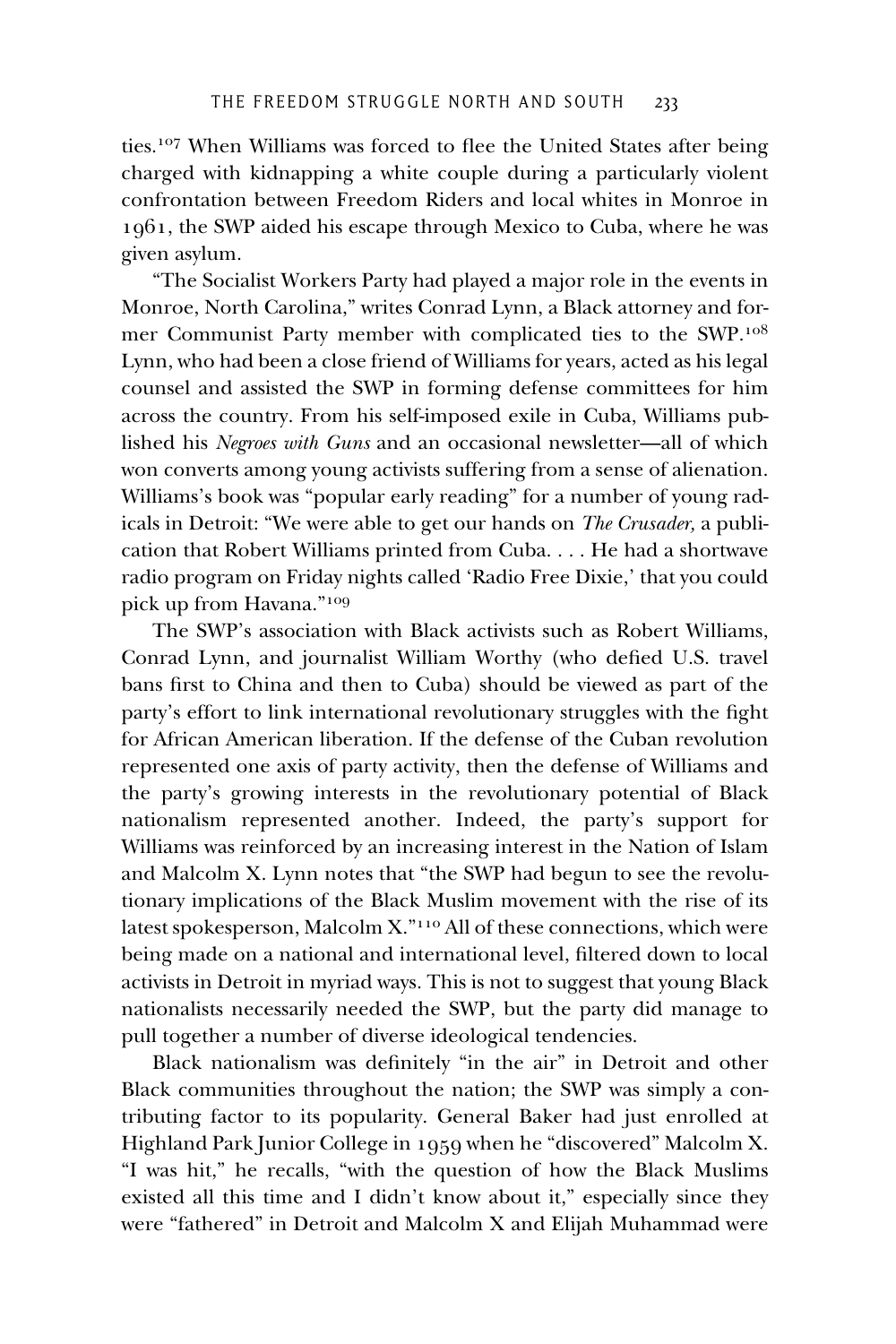very much in the news. Herb Boyd, who had graduated from high school in that same year, was also becoming interested in the Nation of Islam. For Boyd, the acquaintance came through a combination of (white) media hysteria over the NOI and local Black Muslims selling copies of its chief organ, *Muhammad Speaks,* door-to-door. Boyd was invited to the local mosque and later became a "stone Malcolmite." His involvement in the Nation of Islam, along with his love of jazz and his reading of Black writers such as Richard Wright, gave Boyd a cultural perspective on Black life and struggle; his association with James and Grace Lee Boggs, as well as with local Black nationalists such as Richard and Milton Henry, who would go on to found the Republic of New Africa, helped to shape his "first political perspective." $111$  This blending of political trends was far from unique; any number of activists could have told a similar story.

The SWP's forums, along with its informal discussion groups, gave young militants a social space where they could hash out their views on Robert Williams and Cuba, Black nationalism and the Nation of Islam, and a range of other issues. The explosive combination of personal experiences and political ideas fueled the search, as General Baker put it, for "something to do around the edges of the civil rights movement."<sup>112</sup> This movement in the United States would also come to be suffused with an international perspective. If Black nationalism was in the air, then so was worldwide revolution. Although Mike Hamlin and others eventually found that they had to go beyond the SWP and "create a new method of dealing with exploitation and oppression," the forum, and the influence of the Boggses, did help to advance a broader perspective on political struggle. The Soviet Union had a place in the hearts and minds of many activists from the old Left community, but among this new generation the Soviet Union was displaced by an interest in Cuba, China, Africa, and of course Vietnam.

Meetings and discussion forums on the status of the Cuban revolution were held throughout the city. Many of them were sponsored by the SWP, whose local paper, the *Michigan Militant,* carried a series of articles under banner headlines such as "Cuba—a Happy Land" and "Hands off Cuba." Moreover, the party was a key player in the organization of the Fair Play for Cuba Committee, the major pro-Cuba political group in the United States.113 In a sense, Cuba was this generation's Spanish Civil War—an international event opposed by the U.S. government with both national and international implications. Cuba's guerrilla warriors had the same sort of romantic appeal that Spain's partisans offered nearly three decades earlier. This appeal was heightened by Castro's apparent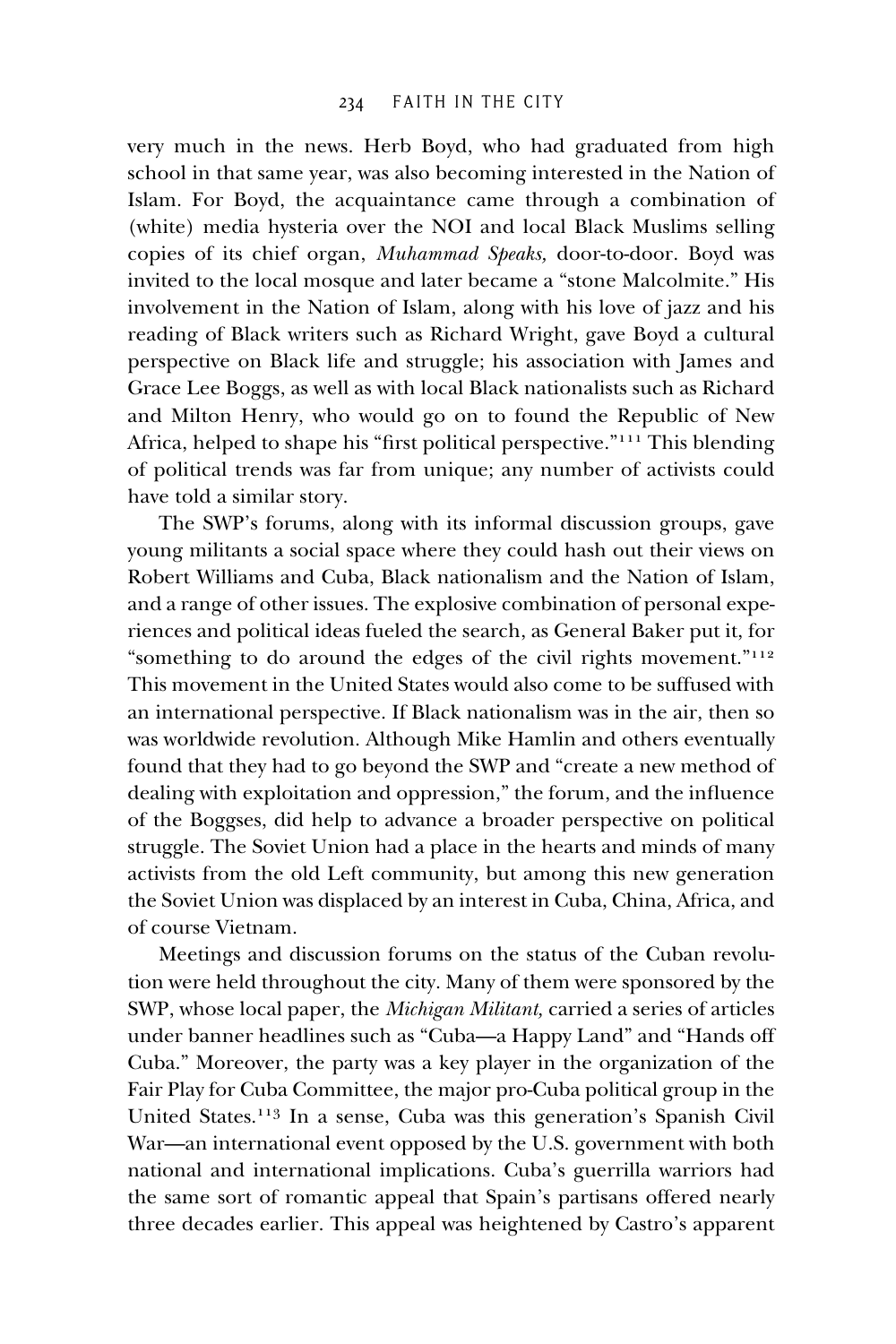success (even after he admitted that he had not established a workers' state) and the U.S. government's fear of communism. Supporters of the Cuban revolution and opponents of U.S. foreign policy led delegations to Cuba in defiance of the government's travel ban. Adam Clayton Powell Jr. led one such group; General Baker, Luke Tripp, Charles Simmons, and Charles "Mao" Johnson, another young Black activist, were part of a local contingent that made the same journey. "I had read Che Guevara, Fidel Castro's *History Will Absolve Me,* and Franz Fanon's *Wretched of the Earth,*" recalled Baker, "but I still went to Cuba with a half-baked outlook and no set theory. . . . Going to Cuba was a real sobering experience and a real turning point in my life."<sup>114</sup> "Cuba," says Gloria House, who worked for years with SNCC in Alabama before she returned to Detroit, "was a major turning point for me, or more of an affirmation of my vision of what life could be about."<sup>115</sup> The Cuban revolution, along with the Cultural Revolution in China and the anticolonial uprisings in Africa, would continue to exert influence on the tenor of radicalism in Detroit for many years to come.

By the mid-1960s, all of these diverse ideological trends were beginning to converge in a heterogeneous community of young activists who were as inspired by revolution in Cuba and other parts of the world as they were by the southern and northern civil rights movements. It was not always an easy fit, and by the end of the decade irreconcilable differences would manifest themselves. In the meantime, though, they looked for intellectual and personal guidance wherever they could find it: in the SWP, in the writings of Robert Williams, in the Nation of Islam, and in the ideas and activism of local figures such as James and Grace Lee Boggs and the Rev. Albert B. Cleage. What many of these intellectual and political approaches had in common was a shift away from, or rather beyond, the conventional understanding of rights and justice. By expanding the language of rights to include both personal and social transformation, their efforts laid the intellectual foundation for a far greater challenge to American society.

Reverend Cleage's activism and his distinctive political theology, which was in itself a redefinition of the social gospel, were an important part of this trend. By the mid-1960s, Cleage had emerged as a leading figure within radical circles, voicing a Left, and decidedly Black nationalist, critique of Detroit's liberal-labor coalition. Cleage, whose denunciations of the philosophy and strategy of nonviolence grew louder every year, had ties to the local SWP, the Nation of Islam, and the general collective of opponents to America's Cuban policy. As such, he managed to attract a fairly large following among the city's young militants, as well as